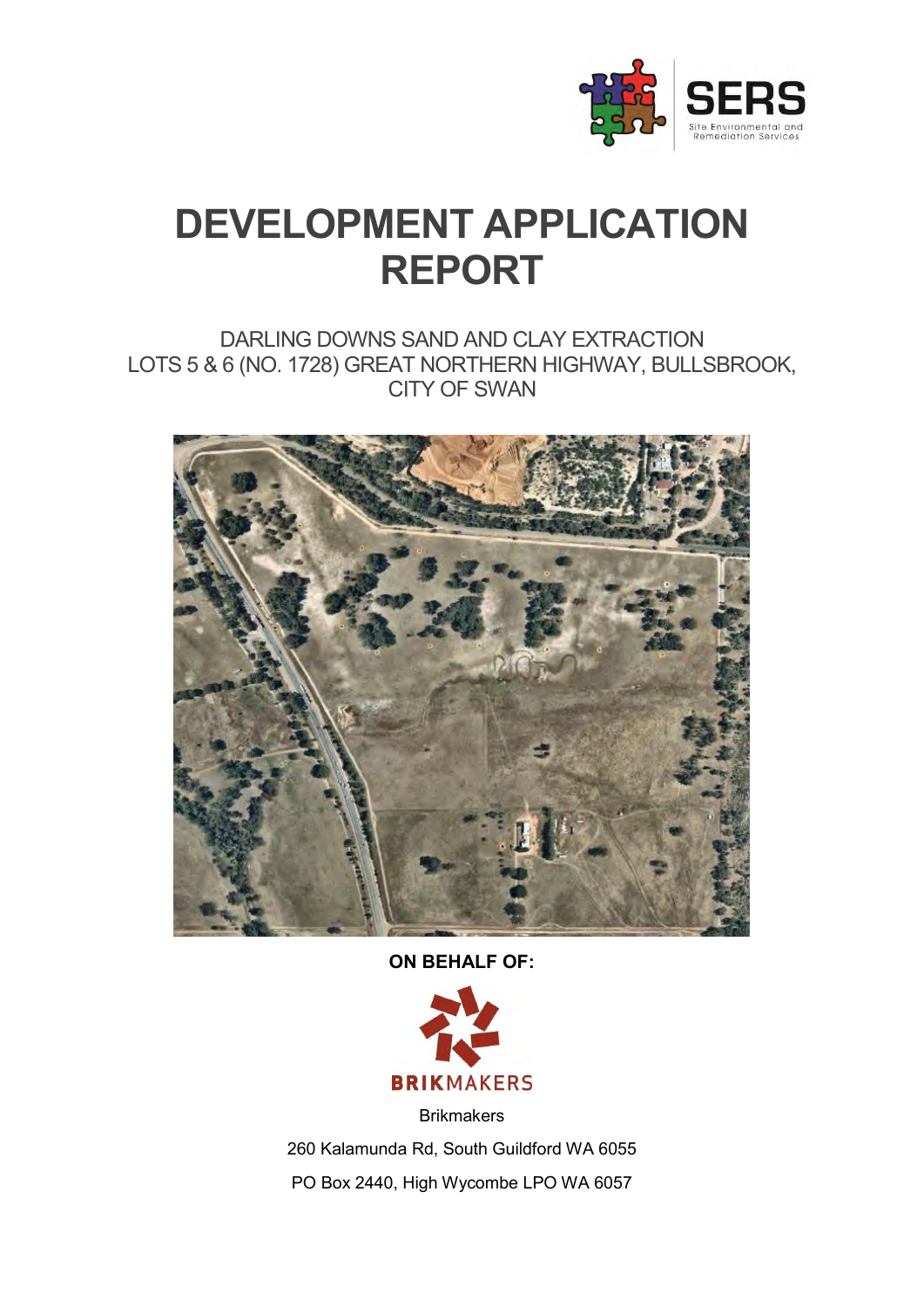

#### **DOCUMENT CONTROL SHEET**

| <b>Issued by:</b> | Site Environmental & Remediation Services Pty Ltd |
|-------------------|---------------------------------------------------|
|                   | 281 Newcastle Street                              |
|                   | Northbridge WA 6003                               |
|                   | +61 8 9220 2000                                   |
|                   | +61 8 9220 2010                                   |
|                   | www.sers.net.au                                   |
|                   |                                                   |

| <b>Client:</b>  | <b>Brikmakers</b>                                                 |
|-----------------|-------------------------------------------------------------------|
| <b>Project:</b> | Sand and Clay Excavation                                          |
| Title:          | Development Application - Sand and Clay Excavation, Darling Downs |
| Reference:      | 004-08                                                            |
| Status:         | Final                                                             |
|                 |                                                                   |

Report Date: 26<sup>th</sup> September 2018

#### **Document Production Record**

| <b>Issue Number</b> | 6 | <b>Name</b>       | <b>Signature</b> |
|---------------------|---|-------------------|------------------|
| Reporting           |   | Ashleigh Cavanagh |                  |
| <b>QA Review</b>    |   | Rod Manning       |                  |
| Approval            |   | Rod Manning       |                  |

#### **Document Revision Record**

| <b>Issue Number</b> | <b>Date</b>       | <b>Revision Details</b>                 |
|---------------------|-------------------|-----------------------------------------|
|                     | 21 December, 2017 | <b>SERS Internal Review</b>             |
| 2                   | 16 January, 2018  | <b>Client Review</b>                    |
| 3                   | 22 January, 2018  | Client comments included                |
| 4                   | 23 January, 2018  | Original issue                          |
| 5                   | 20 August, 2018   | Council approved amendments<br>included |
| 6                   | 26 September 2018 | Council requested<br>amendments         |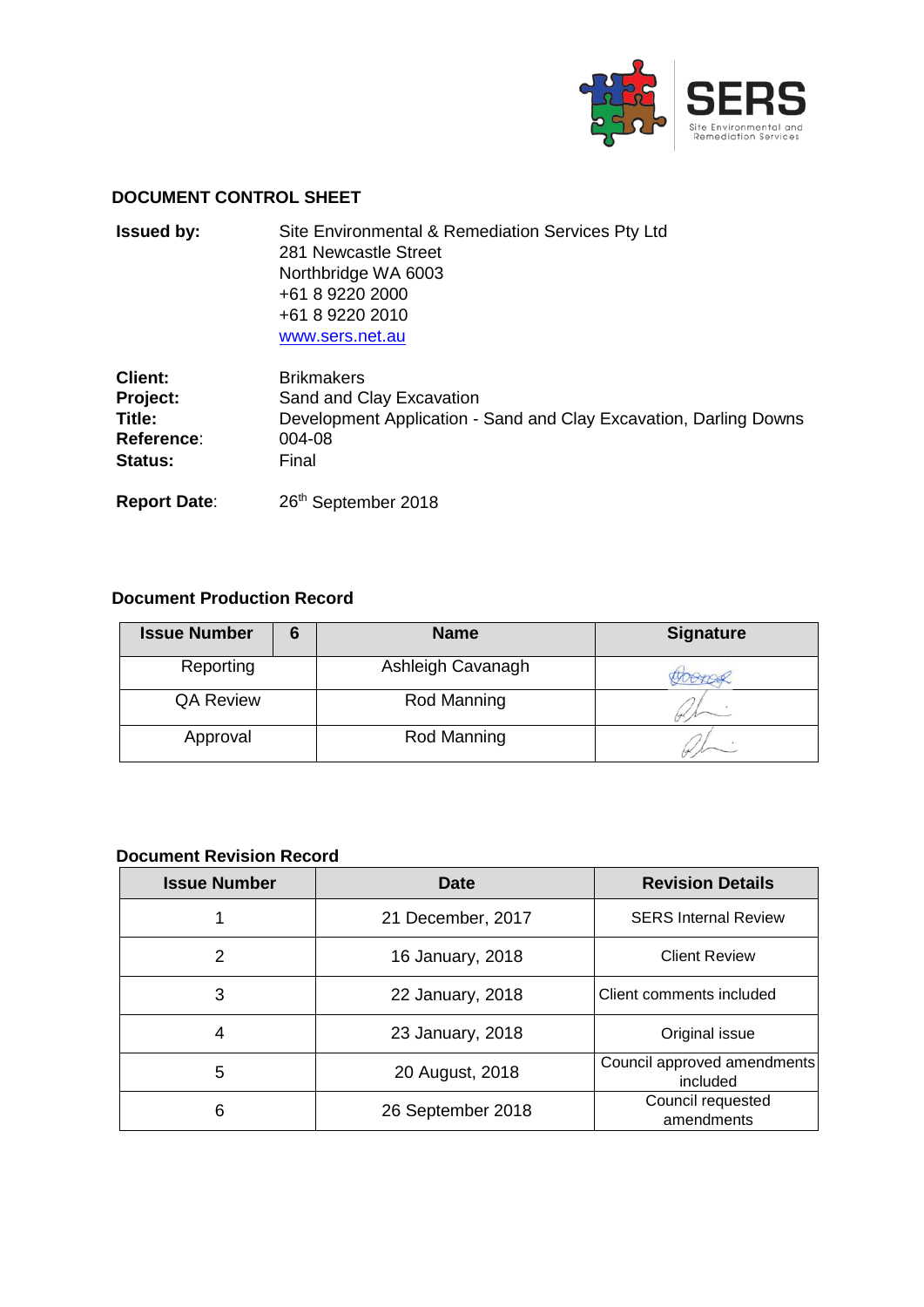

### TABLE OF CONTENTS

| 1 <sub>1</sub> |  |
|----------------|--|
| 1.1            |  |
| 1.2            |  |
| 1.3            |  |
| 1.4            |  |
| 1.5            |  |
| 1.6            |  |
| 1.7            |  |
| 1.8            |  |
|                |  |
| 2.1            |  |
| 2.2            |  |
|                |  |
| 3.1            |  |
| 3.2            |  |
| 3.3            |  |
| 4.             |  |
| 4.1            |  |
| 5.             |  |
| 5.1            |  |
| 5.2            |  |
| 5.3            |  |
| 5.4            |  |
| 5.5            |  |
| 5.5.1          |  |
| 5.5.2          |  |
| 6.             |  |
| 6.1            |  |
| 6.2            |  |
| 6.3            |  |
| 6.4            |  |
| 6.5            |  |
| 6.6            |  |
| 6.7            |  |
| 6.8            |  |
| 6.9            |  |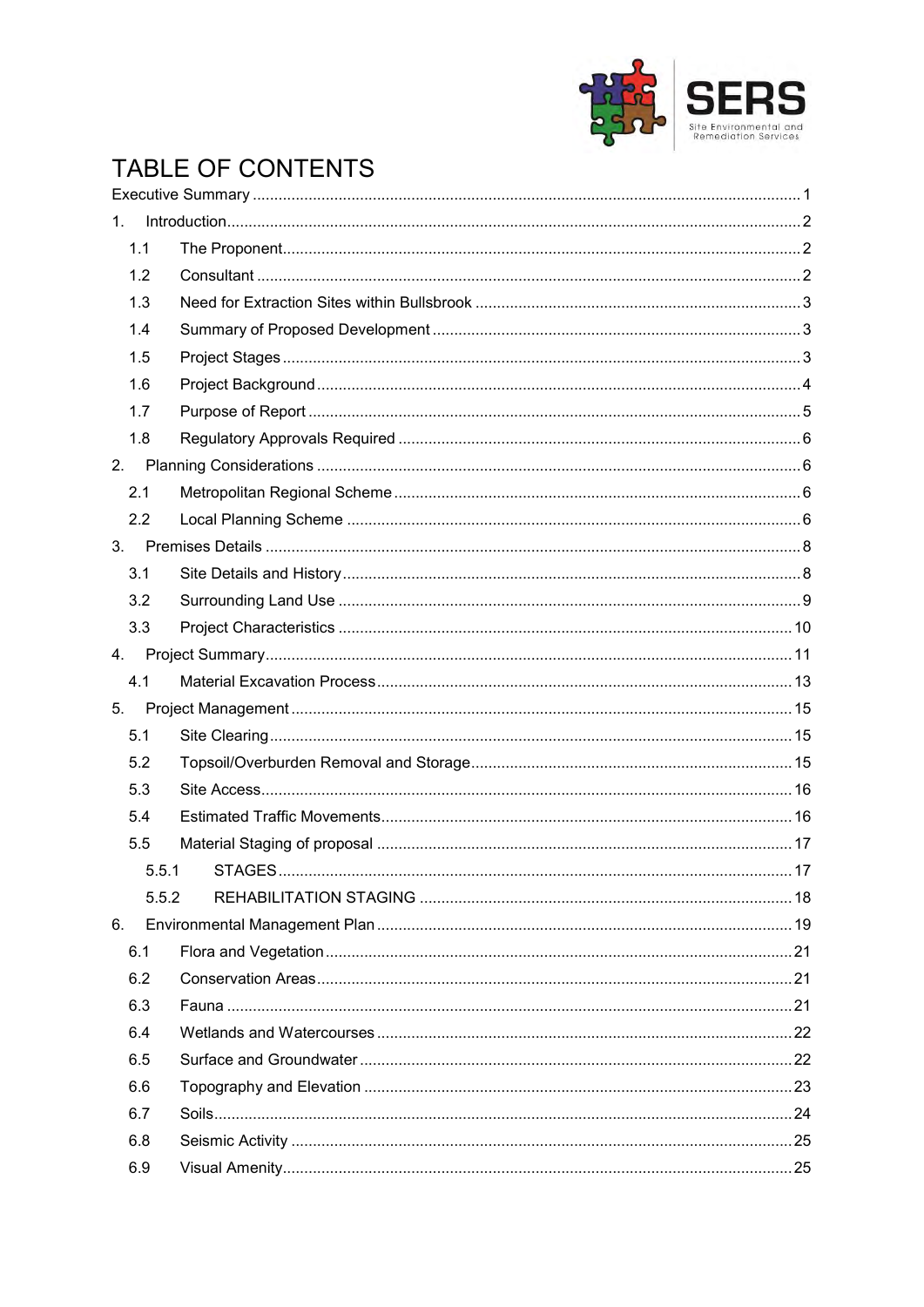

| 6.10 |                                                                             |  |
|------|-----------------------------------------------------------------------------|--|
| 6.11 |                                                                             |  |
| 6.12 |                                                                             |  |
| 6.13 |                                                                             |  |
| 6.14 |                                                                             |  |
| 6.15 |                                                                             |  |
| 6.16 |                                                                             |  |
| 6.17 |                                                                             |  |
| 7.   |                                                                             |  |
| 7.1  |                                                                             |  |
| 7.2  |                                                                             |  |
| 7.3  |                                                                             |  |
| 7.4  |                                                                             |  |
| 7.5  |                                                                             |  |
| 7.6  |                                                                             |  |
| 7.7  |                                                                             |  |
| 8.   |                                                                             |  |
| 9.   |                                                                             |  |
|      |                                                                             |  |
|      |                                                                             |  |
|      |                                                                             |  |
|      |                                                                             |  |
|      |                                                                             |  |
|      |                                                                             |  |
|      |                                                                             |  |
|      |                                                                             |  |
|      |                                                                             |  |
|      |                                                                             |  |
|      |                                                                             |  |
|      |                                                                             |  |
|      |                                                                             |  |
|      |                                                                             |  |
|      |                                                                             |  |
|      |                                                                             |  |
|      |                                                                             |  |
|      | Appendix G - Noise Management Plan (Incl. Environmental Noise Assessment)54 |  |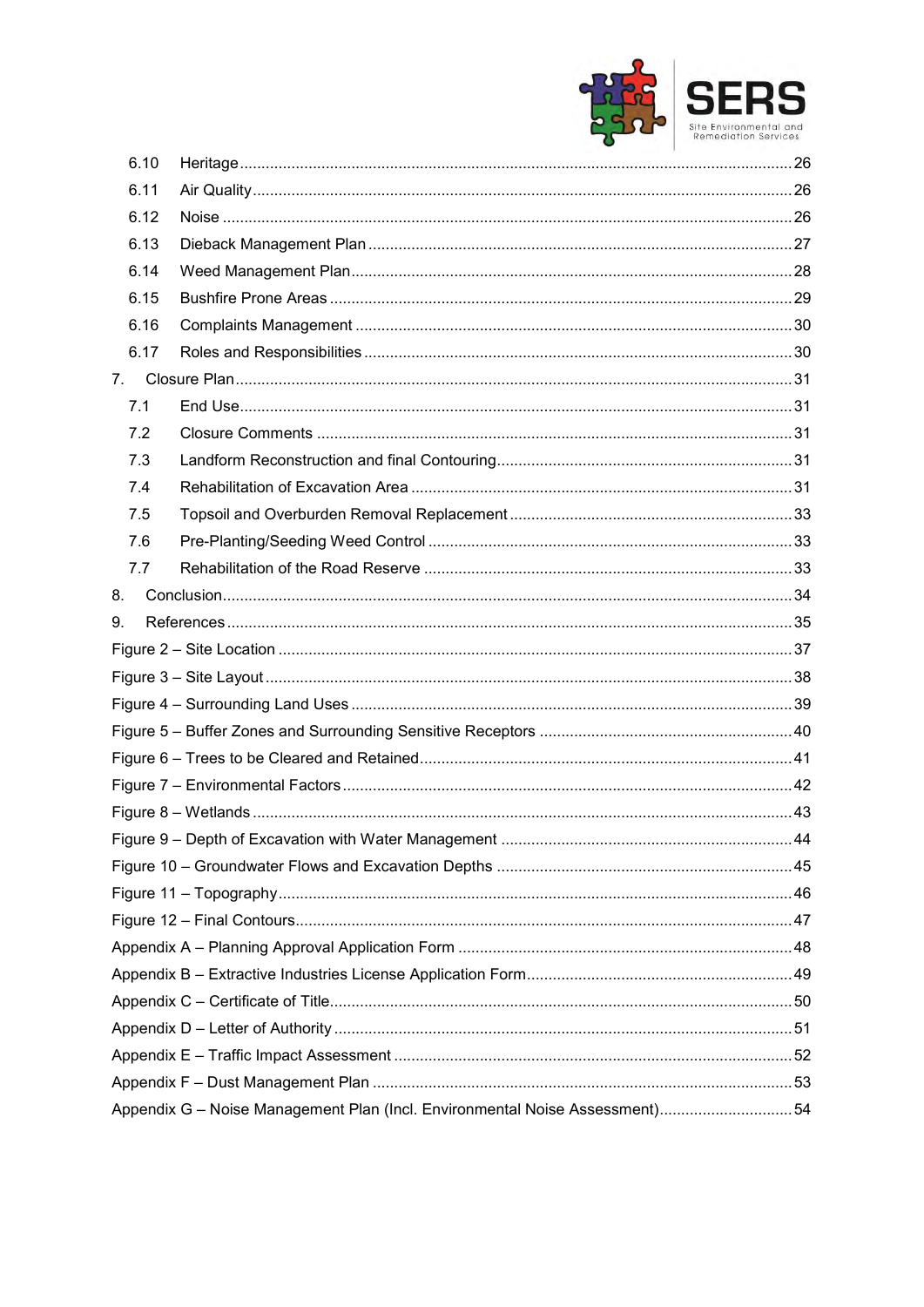

## **EXECUTIVE SUMMARY**

<span id="page-4-0"></span>This report has been prepared in support of a Development Application (DA) to approve the extraction of sand and clay from Lots 5 and 6 (1728) Great Northern Highway, Bullsbrook, known as Darling Downs (the site). Brikmakers are leasing the site from the landowner, MJTJ Investment Pty Ltd. Brikmakers are seeking planning approval and an extractive industry licence from the City of Swan (CoS) to extract sand and clay resources at this location. The Darling Downs site contains a large and valuable resource of sand and clay in close proximity to the Perth Central Business District (CBD). The clay resource at this location is of exceptional quality and highly regarded for the production of brick and paving products.

Brikmakers are a major brick manufacturer in the Perth metropolitan area and require ongoing clay resources for the manufacture of bricks and related products. The sand resource located at Darling Downs is required for residential and infrastructure development projects throughout Perth. The project life for sand and clay extraction at the site is estimated to be ten years. However, the duration of quarrying activities at the site will be dependent on market demand for the sand and clay resource. Extraction campaigns will therefore be market-based.

The CoS and the Bullsbrook area are located in close proximity to priority resource areas for sand and clay extraction according to Statement of Planning Policy No. 2.4 (SPP 2.4), Basic Raw Materials (WAPC. 2000). Further test pit drilling completed by Brikmakers indicated that the sand and clay resources at Darling Downs are considered vital for the continued provision of basic raw materials to the Perth metropolitan area. In particular, the clay resource at Darling Downs is a scarce and therefore valuable resource in Perth. The availability of basic raw material resources close to Perth is also declining as urban expansion continues. Many other sites which would otherwise be suitable occur in locations where planning and environmental impacts preclude or severely constrain extraction. The project activities at this location are therefore consistent with the Western Australian Government's overarching planning policy.

Progressive rehabilitation of cleared areas will be undertaken following extraction activities. The site will be reinstated to the pre-excavation landform using clean and recycled fill materials. Recontouring of the final landforms is intended as part of the rehabilitation regime, entailing the redistribution of overburden and topsoil material followed by the planting (with native species) atop of the rehabilitated and filled pits. Following rehabilitation, the site may be used for agricultural or pastoral use. A Closure Plan has been developed to outline the requirements for rehabilitation and closure of the site. Further to this, it is intended that a sitespecific rehabilitation and revegetation plan be submitted to the council as a condition of granted development approval.

Closure of the site will ensure that the proposed development will be consistent with the longterm planning objectives of the Landscape zoning required by the CoS. The project site will be suitable for rural-residential activities and rural development. Rehabilitation of the site with indigenous flora following closure of the site will also ensure that the environmental and landscape characteristics of the area are not compromised. The proposal will not be detrimental to future land uses at the site.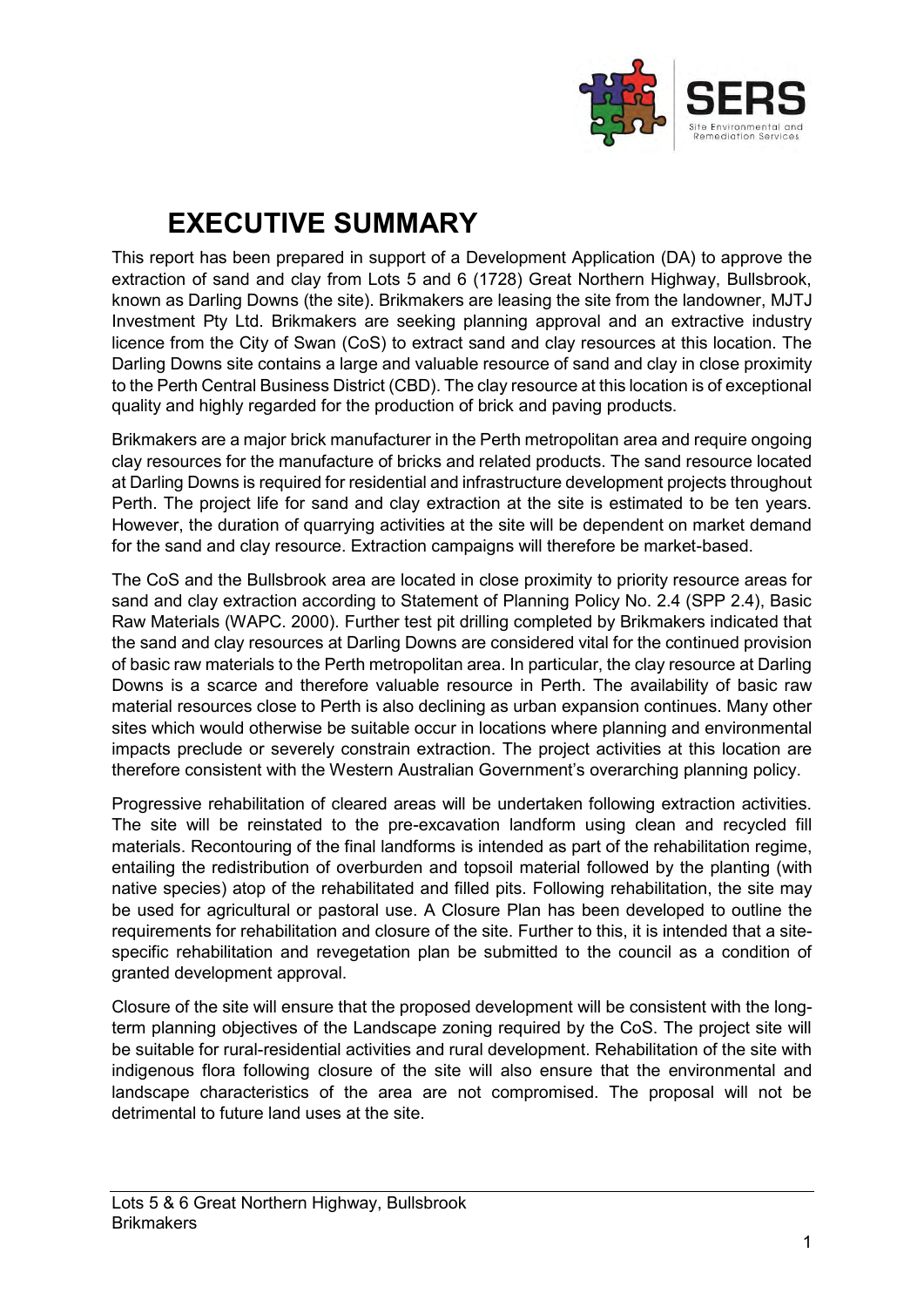

## <span id="page-5-0"></span>**1. INTRODUCTION**

### <span id="page-5-1"></span>**1.1 THE PROPONENT**

Brikmakers (a division of BGC Australia Pty Ltd) are a major brick manufacturer in the Perth metropolitan area and require ongoing clay resources for the manufacture of bricks and related products. Brikmakers are leasing the site from MJTJ Investment Pty Ltd. Brikmakers are seeking planning approval and an extractive industry licence from the CoS to extract sand and clay resources at this location.

**Address:** 260 Kalamunda Rd, South Guildford WA 6055 (08) 6313 1000

**Key Contact:** Nathan Blackwell Raw Material Manager Phone: (08) 6313 1022 Mobile: 0427421683 Email: [nwb@brikmakers.com](mailto:nwb@brikmakers.com)

#### <span id="page-5-2"></span>**1.2 CONSULTANT**

Site Environmental Remediation Services (SERS) is an Environmental Consultancy specialising in development approvals, environmental approvals, ground and water testing and site remediation. SERS are assisting Brikmakers in the preparation of the relevant development reports to gain approval for a sand and clay extraction operation within Bullsbrook.

**Address:** 281 Newcastle Street, Northbridge WA 6003

(08) 9220 2000

**Key Contact:** Ashleigh Cavanagh

Environmental Planner

Phone: (08) 9220 2000

Email: [planning@sers.net.au](mailto:planning@sers.net.au)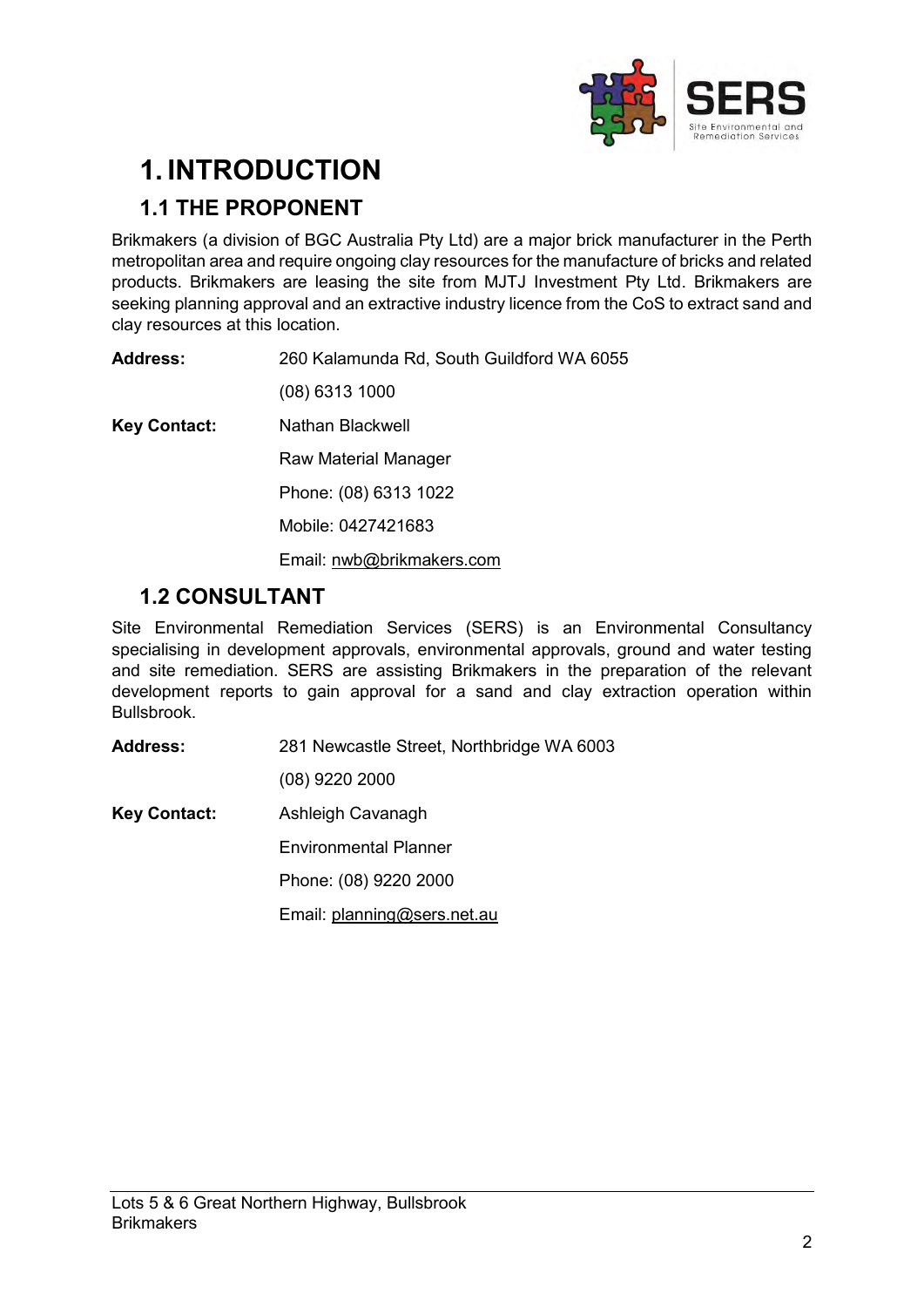

#### <span id="page-6-0"></span>**1.3 NEED FOR EXTRACTION SITES WITHIN BULLSBROOK**

The availability of basic raw materials, such as sand and clay, close to Perth has declined following urban expansion (WAPC, 2000). Areas which would otherwise contain suitable raw materials, occur in locations where planning and environmental impacts preclude or severely constrain material extraction (WAPC, 2000). The proposed extraction area at Darling Downs is indicated within the Western Australian Planning Commission (WAPC) Statement of Planning Policy No. 2.4. Basic Raw Materials, policy area (WAPC, 2000) as being adjacent to an "Extraction Site" and a series of "Priority Resource Locations". Further drilling investigations completed by Brikmakers indicated that there was a large supply of valuable and rare resources beneath the site.

The Darling Downs site contains an abundant and valuable resource of sand and clay in close proximity to the Perth Central Business District (**Figure 2**). It is estimated that approximately 100,000 to 150,000 tonnes of sand and 100,000 to 150,000 tonnes of clay is to be extracted from three locations at the site (**Figure 3**) annually. The clay resource at this location is of exceptional quality and highly regarded for the production of brick and paving products. This particular clay type is considered to be scarce within the metropolitan area and is therefore a valuable resource.

#### <span id="page-6-1"></span>**1.4 SUMMARY OF PROPOSED DEVELOPMENT**

The extraction activities will be undertaken periodically and in two components. Initially, topsoil and overburden will be extracted and utalised in the development of site bunding. Following this, the sand resource will be extracted, loaded onto trucks and transported from the site. Approximately 2000 tonnes of sand will be extracted and hauled from the site per day during contract dependent campaigns. No sand will be stockpiled on site. Secondly, the clay resource will be extracted and stockpiled on site. The clay resource will be extracted over several years, in four stages behind a series of bunds (**Figure 3**). The clay resource will be extracted in short campaigns for approximately 2-3 months per year. Approximately 4000 tonnes of clay will be hauled offsite per day (during haulage campaigns). Clay stockpiles will be stockpiled onsite prior to transportation to Brikmakers brick manufacturing facility in South Guildford. Transport of the clay will occur approximately 2-3 days a month throughout the year. No crushing or screening activities are proposed to be undertaken onsite. The site will be one of several sites from which Brikmakers will source clay resources in the Perth metropolitan area. The project activities will be managed in accordance with Brikmakers operational management procedures used on similar extraction sites. These management strategies have been developed to meet leading practice industry standards.

#### <span id="page-6-2"></span>**1.5 PROJECT STAGES**

Subject to the approvals process, it is expected that the project will follow the timeframes outlined in **Figure 1A.** The clearing and pre-excavation works will be completed in approximately 6 months dependent on the success of each campaign. Excavation of sand and clay will be completed over a period of 10 years subject to approvals. Remediation is expected to be implemented progressively. When an extraction pit has been fully exhausted it will be subject to remediation, except for parts of the sand extraction areas where clay stockpiling will occur. Transport of materials will be subject to market demand and success of campaigns but is expected to take place throughout the ten-year extraction period. The closure plan and overall site remediation will take place over a period of 2 years and aims to restore the sites original contours with recycled and clean fill materials.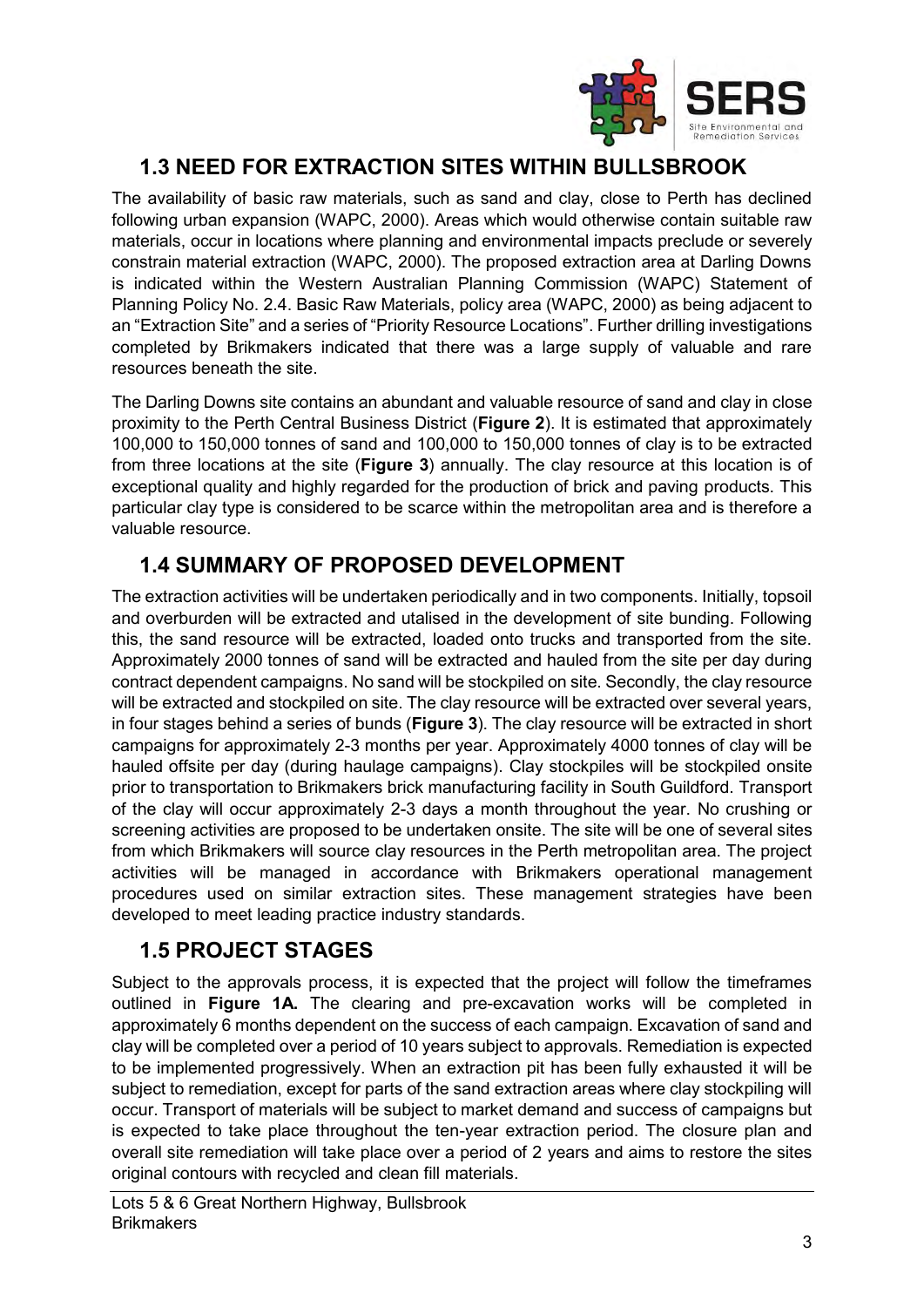

| <b>Activity</b>                |  |  |  |  |  | 2017 2018 2019 2020 2021 2022 2023 2024 2025 2026 2027 2028 2029 2030 |  |
|--------------------------------|--|--|--|--|--|-----------------------------------------------------------------------|--|
|                                |  |  |  |  |  |                                                                       |  |
| <b>Approvals Process</b>       |  |  |  |  |  |                                                                       |  |
|                                |  |  |  |  |  |                                                                       |  |
| Clearing and Pre-Excavation    |  |  |  |  |  |                                                                       |  |
|                                |  |  |  |  |  |                                                                       |  |
| <b>Sand Excavation</b>         |  |  |  |  |  |                                                                       |  |
|                                |  |  |  |  |  |                                                                       |  |
| <b>Clay Excavation</b>         |  |  |  |  |  |                                                                       |  |
|                                |  |  |  |  |  |                                                                       |  |
| <b>Progressive Remediation</b> |  |  |  |  |  |                                                                       |  |
|                                |  |  |  |  |  |                                                                       |  |
| <b>Transport of Materials</b>  |  |  |  |  |  |                                                                       |  |
| Closure Plan Completion and    |  |  |  |  |  |                                                                       |  |
| <b>Site Remediation</b>        |  |  |  |  |  |                                                                       |  |

**FIGURE 1A: PROPOSED OPERATIONAL TIMEFRAMES**

#### <span id="page-7-0"></span>**1.6 PROJECT BACKGROUND**

This report has been prepared by Site Environmental and Remediation Services (SERS) on behalf of Brikmakers. This report is needed to support a Development Application (DA) and Extractive Industries licence application to approve material extraction from Lots 5 and 6 (1728) Great Northern Highway, Bullsbrook, known as Darling Downs **(Figure 1)**. Brikmakers are leasing the site from MJTJ Investment Pty Ltd **(Appendix C).** Brikmakers are seeking planning approval and an extractive industry licence from the CoS to extract sand and clay resources at this location. The Darling Downs site contains an abundant and valuable resource of sand and clay in close proximity to the Perth Central Business District. It is estimated that approximately 100,000 to 150,000 tonnes per year of clay and 100,000 to 150,000 tonnes per year of sand are proposed to be extracted from the site **(Figure 3).** The clay resource at this location is of exceptional quality and highly regarded for the production of brick and paving products. Sand extraction will occur as opportunities arise.

Brikmakers are a major brick manufacturer in the Perth metropolitan area and require ongoing clay resources for the manufacture of bricks and related products. The sand resource located at Darling Downs is required for residential and infrastructure development projects throughout Perth. The project life for sand and clay extraction at the site is estimated to be ten years. The duration of quarrying activities at the site will be dependent on market demand for the sand and clay resource. Extraction campaigns will therefore be market-based. Brikmakers is seeking an extractive industry licence for a period of ten years to facilitate quarrying of sand and clay at Darling Downs.

The extraction activities will be undertaken periodically and in two components. Initially the sand resource will be extracted, loaded onto trucks and transported from the site concurrently. Approximately 2,000 tonnes of sand will be extracted and hauled from the site per day. No sand will be stockpiled on site. Secondly, the clay resource will be extracted and stockpiled on site. The clay resource will be extracted over several years, in four stages behind a series of bunds **(Figure 3).** The clay resource will be extracted in short campaigns for approximately 2-3 months per year. Approximately 4,000 tonnes of clay will be hauled offsite per day during haulage campaigns depending on the demand for the resource and availability of storage within the Brikmakers manufacturing facility. Stockpiles will be located on site prior to transportation to Brikmakers brick manufacturing facility in South Guildford. Transport of the clay will occur approximately 2-3 days a month. No crushing or screening activities are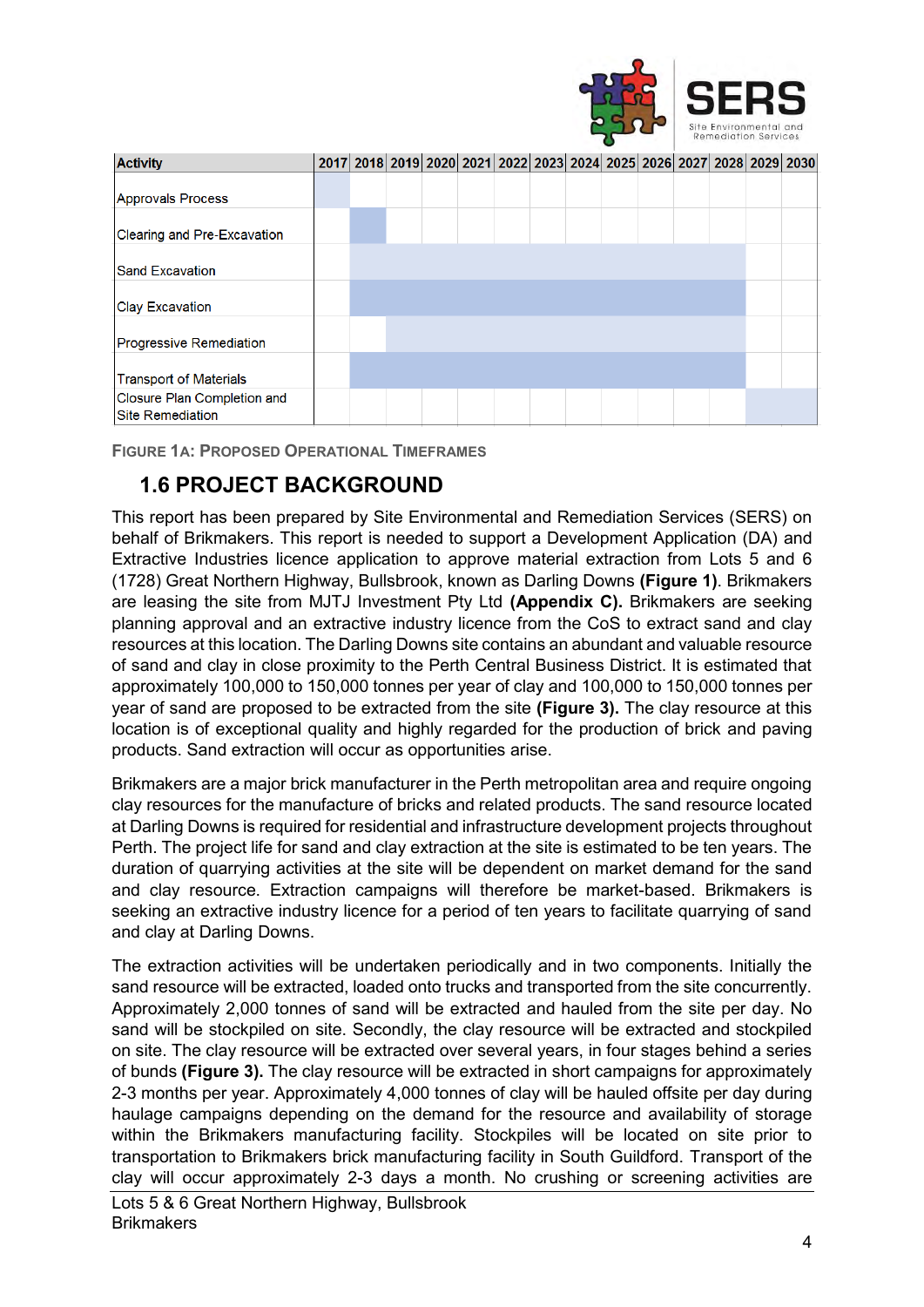

proposed to be undertaken onsite. The site will be one of several sites from which Brikmakers will source clay resources in the Perth metropolitan area. The project activities will be managed in accordance with Brikmakers operational management procedures used on similar extraction sites. These management strategies have been developed to meet leading practice industry standards.

The extraction of the sand and clay resources must be economical. A significant portion of the cost of basic raw materials is often generated through transportation. The proximity of the site to the Perth metropolitan area and a major traffic corridor (Great Northern Highway) will significantly reduce the cost of transportation of the resources.

Presently almost 15% of the site contains native vegetation. Approximately 7 hectares of native vegetation is proposed to be cleared as part of the project activities. The vegetation consists of isolated Casuarina and Banksia trees and stands of Marri trees. The remaining vegetation on the site is described as cleared paddock grasses with planted Pine and Casuarina trees. Trees on the boundary of Lot 5 will be retained to maintain visual amenity from the western area of the site. An application to clear native vegetation will be submitted to the Department of Water and Environmental Regulation (DWER) prior to clearing of native vegetation required as part of the project activities.

Progressive rehabilitation of cleared areas will be undertaken following extraction activities. The site will be reinstated to the pre-excavation landform using clean fill (sand) or recycled construction and demolition (C&D) materials. The clean fill material will consist of surplus sand to be sourced from residential developments. The C&D material will be sourced from DWER licenced recycling facilities in Perth. An application for a works approval and operating licence will be submitted to DWER prior to accepting clean fill and waste material or reinstating the existing landforms. Recontouring of the final landforms will then be undertaken and the site will be completely rehabilitated prior to future on sale. Following rehabilitation, the site may be used for agricultural or pastoral use. A Closure Plan has been developed to outline the requirements for rehabilitation and closure of the site.

#### <span id="page-8-0"></span>**1.7 PURPOSE OF REPORT**

The purpose of this report is to provide the relevant planning and environmental information in support of a development application and extractive industry licence for sand and clay extraction at Lots 5 and 6 (1728) Great Northern Highway, Bullsbrook.

The report details the project activities, land use planning, assessment of the environmental impacts, environmental management strategies, closure requirements and supporting information for the proposed development.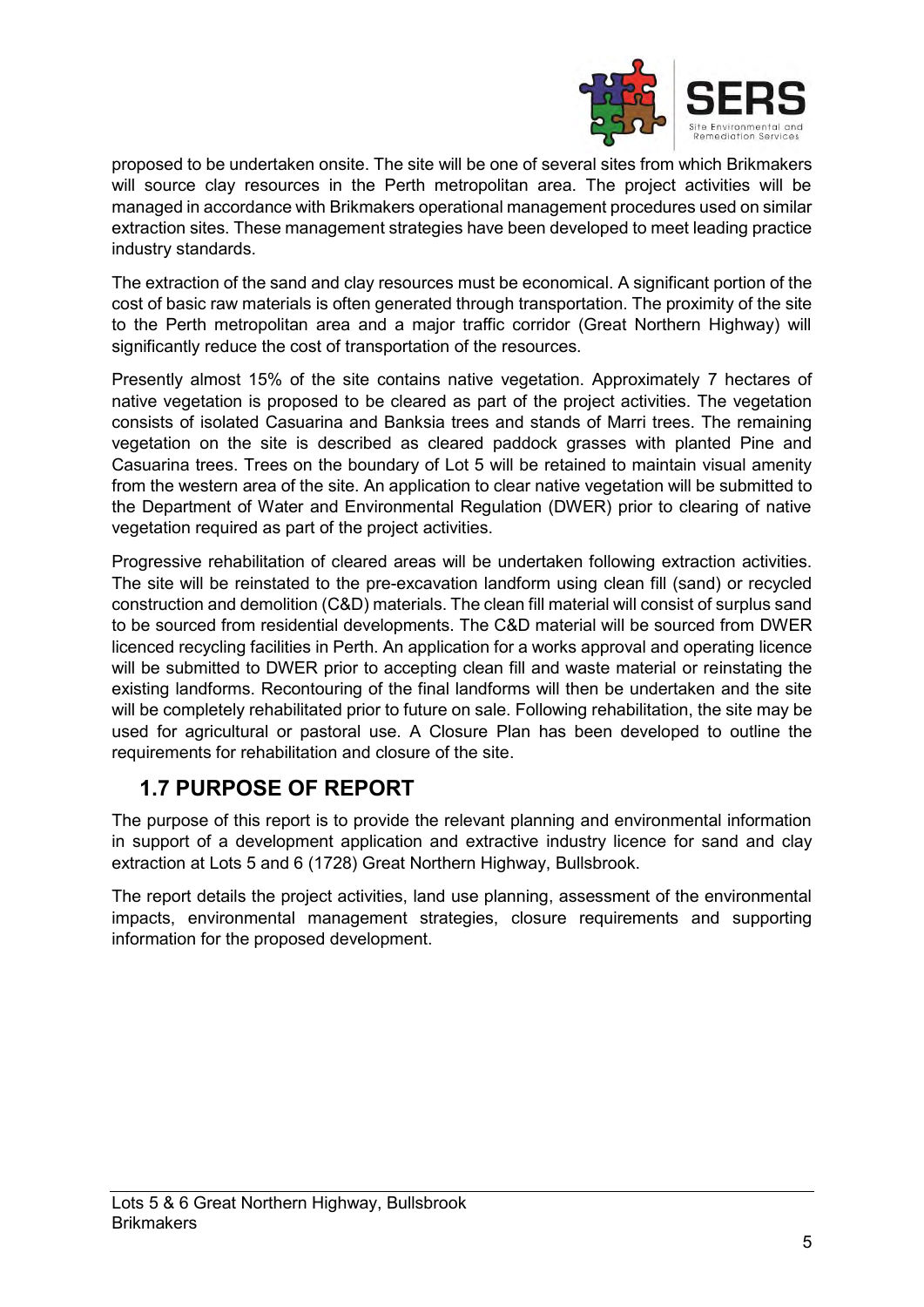

### <span id="page-9-0"></span>**1.8 REGULATORY APPROVALS REQUIRED**

The following planning and environmental approvals are required prior to the commencement of project activities:

- Development Application (CoS),
- Extractive Industry Licence (CoS),
- Native Vegetation Clearing Permit (DWER),
- Works Approval and Operating Licence\* (DWER).

\*The exception being approval of the works approval and operating licence. The works approval and operating licence may be applied for during the final operational stages and prior to closure of the extraction activities when fill material is needed to reinstate the excavation landforms.

Application forms for development within the City of Swan and Extractive Industries License are attached as **Appendix A** and **Appendix B.**

## <span id="page-9-1"></span>**2. PLANNING CONSIDERATIONS**

#### <span id="page-9-2"></span>**2.1 METROPOLITAN REGIONAL SCHEME**

Under the provisions of the Metropolitan Region Scheme (MRS), the subject site is zoned 'Rural' and abuts a Primary Regional Road, namely Great Northern Highway. Surrounding MRS land zoning is displayed in **Figure 4.**

Zones and reservations in the MRS are broad categories. They are not precisely defined or limited, the following is used to describe the "Rural" zone "land on which a range of agriculture, extractive and conservation uses are undertaken." The proposal to extraction sand from the site is in accordance with this broad policy zoning.

#### <span id="page-9-3"></span>**2.2 LOCAL PLANNING SCHEME**

According to the CoS, LPS No. 17 the site is zoned 'Landscape'. The objectives of the Landscape Zone are to:

- a) provide for low density rural residential development and associated rural-residential activities, recognizing the visual characteristics of the landscape;
- b) ensure as far as practicable, that the environmental and landscape characteristics of the area are not compromised by development and use of the land for either rural or residential purposes; and
- c) encourage the rehabilitation of degraded areas through selected replanting of indigenous flora.

Under the CoS, LPS No. 17, extractive industry use within the Landscape zone is classified as an 'A' use. An 'A' classification means 'that the use is not permitted unless the local government has exercised its discretion by granting planning approval after giving special notice in accordance with clause 9.4'.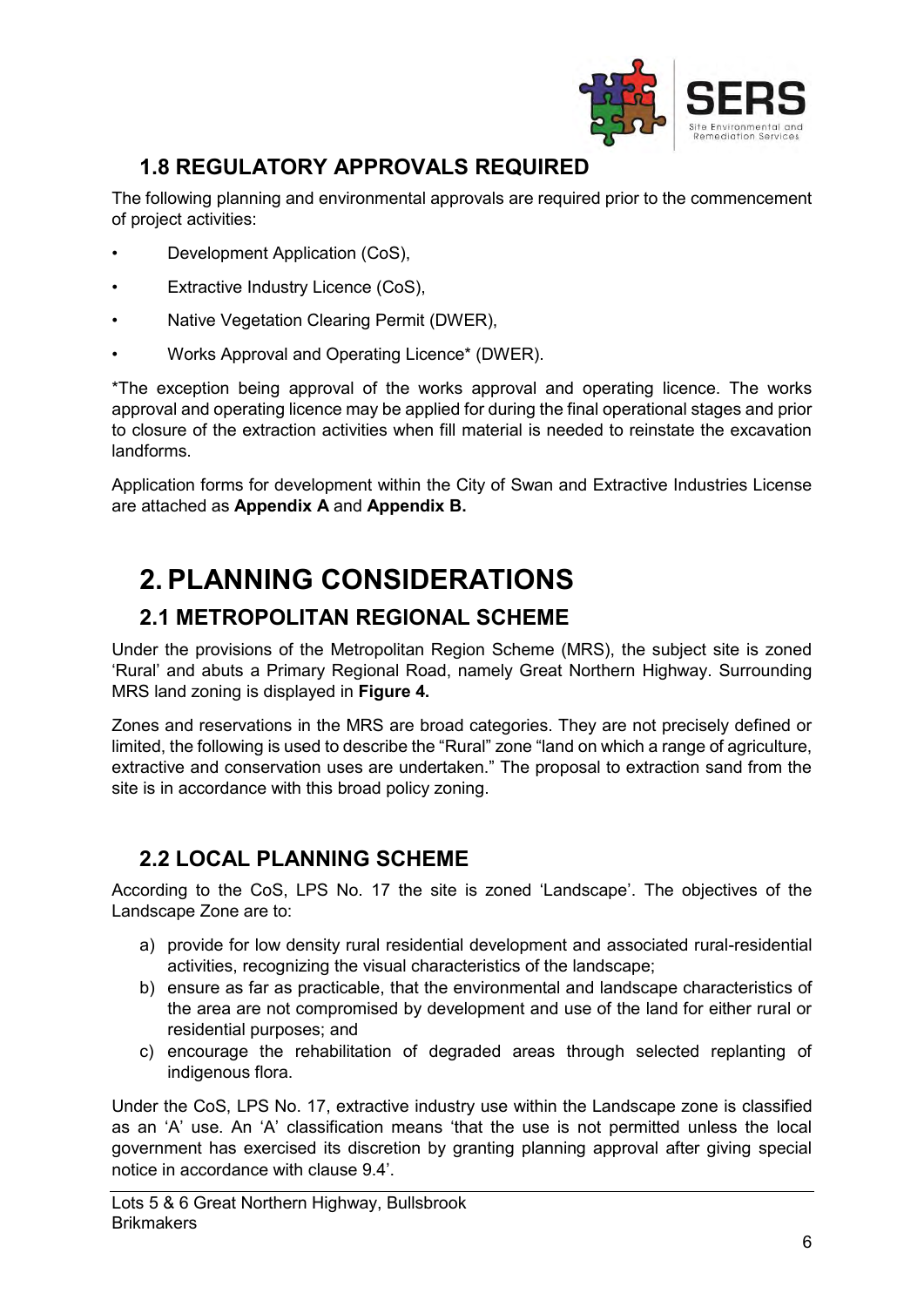

This development proposal seeks to extract sand and clay. Extraction of the sand and clay resources will be staged over a ten-year period. All extraction areas will be progressively rehabilitated with locally endemic flora species once the extraction areas are exhausted and no longer required. Section 7 details the closure and rehabilitation requirements of the site. The use of the site for resource extraction is considered to be a short term and temporary use of the land.

In addition, Brikmakers will retain the existing native trees and vegetation along the western and eastern boundary of the site which will provide a visual screen to the project activities at the site. This will be consistent with the intent of the City's zoning objectives. The southern portion of the site has been previously cleared of native vegetation. Brikmakers will retain native trees at the site, as far as is practicable. Earth bunds of 4 - 6 metres in height, will also be used along the boundaries of the site so as not to cause a detrimental visual impact on the surrounding landscape or neighbouring landowners.

While there may be short term landscape impacts on the site as part of the project activities, it is unlikely that the development will be contradictory to the City's intent of the landscape zoning in this area in the long term. During and following the development, the land will not be compromised and may be used in the future for either rural or residential purposes. The proposed development will ultimately be compatible with the long-term planning requirements of the CoS for the site.

Given the reasoning above, Brikmakers respectfully request that the use of the site for resource extraction purposes is considered favourably by the CoS.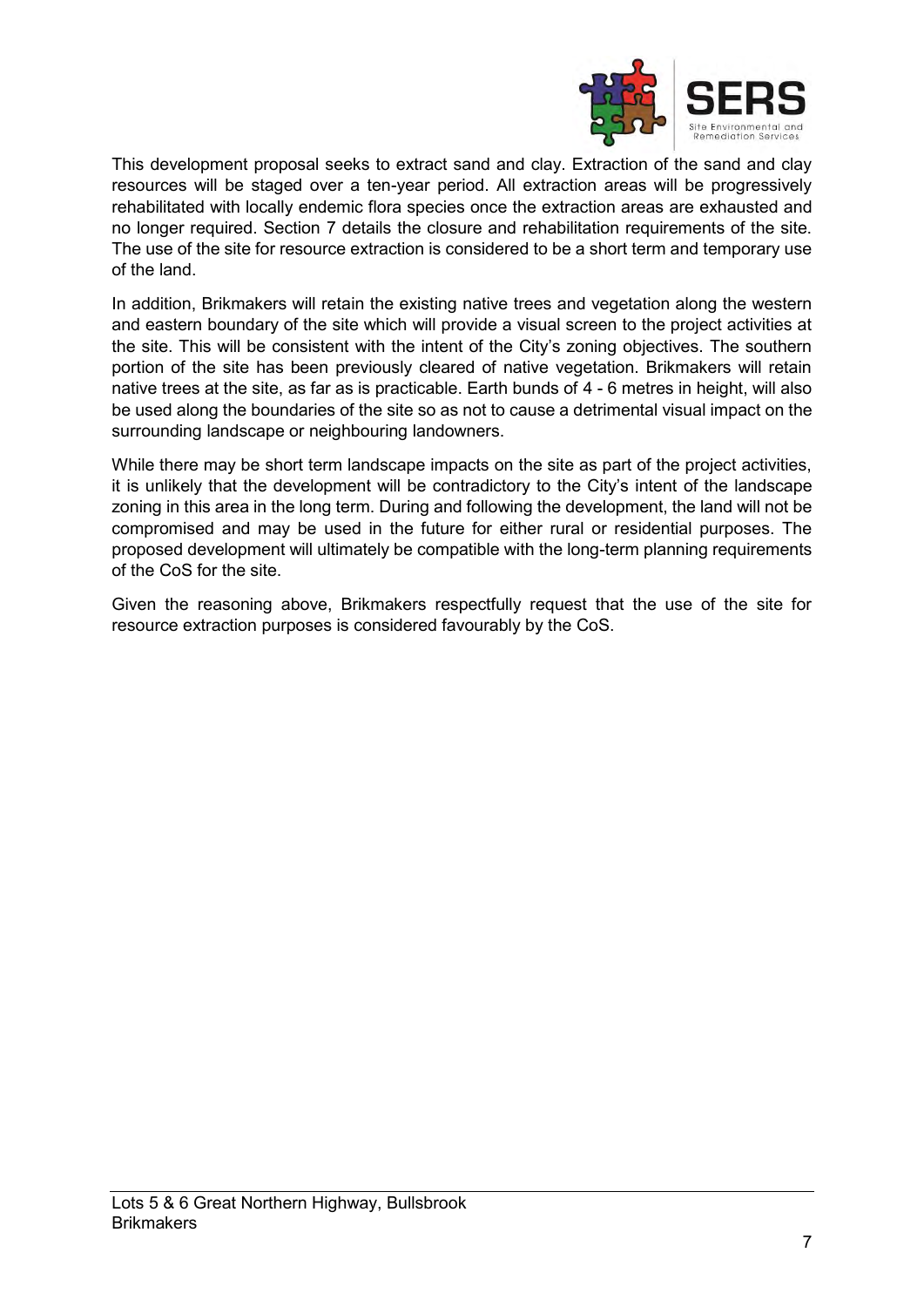

## <span id="page-11-0"></span>**3. PREMISES DETAILS**

### <span id="page-11-1"></span>**3.1 SITE DETAILS AND HISTORY**

The site is located 30 kilometres from the Perth CBD and is bounded by Walyunga Road to the north and Great Northern Highway to the west. Vehicle access to the site is via Great Northern Highway and Walyunga Road **(Figure 2).**

The site was historically used for the grazing of cattle. Therefore, the majority of the site has been previously cleared of vegetation. Several stands of native trees are located mostly to the west of Lot 5 and to the north of Lot 6. The remainder of the site consists of cleared paddock (grassed) areas. Several trees have been planted in the southern portion of the site. One small dam is located near the western boundary of the site. However, this dam does not contain surface water and will not be used as part of the project activities. There is a shed with a building attached which is located in the southern part of the site. The shed and building will be retained for use by a caretaker **(Figure 3).**

Relevant details regarding the land tenure are provided on the respective certificates of title for Lots 5 and 6 which are provided in **Appendix C.**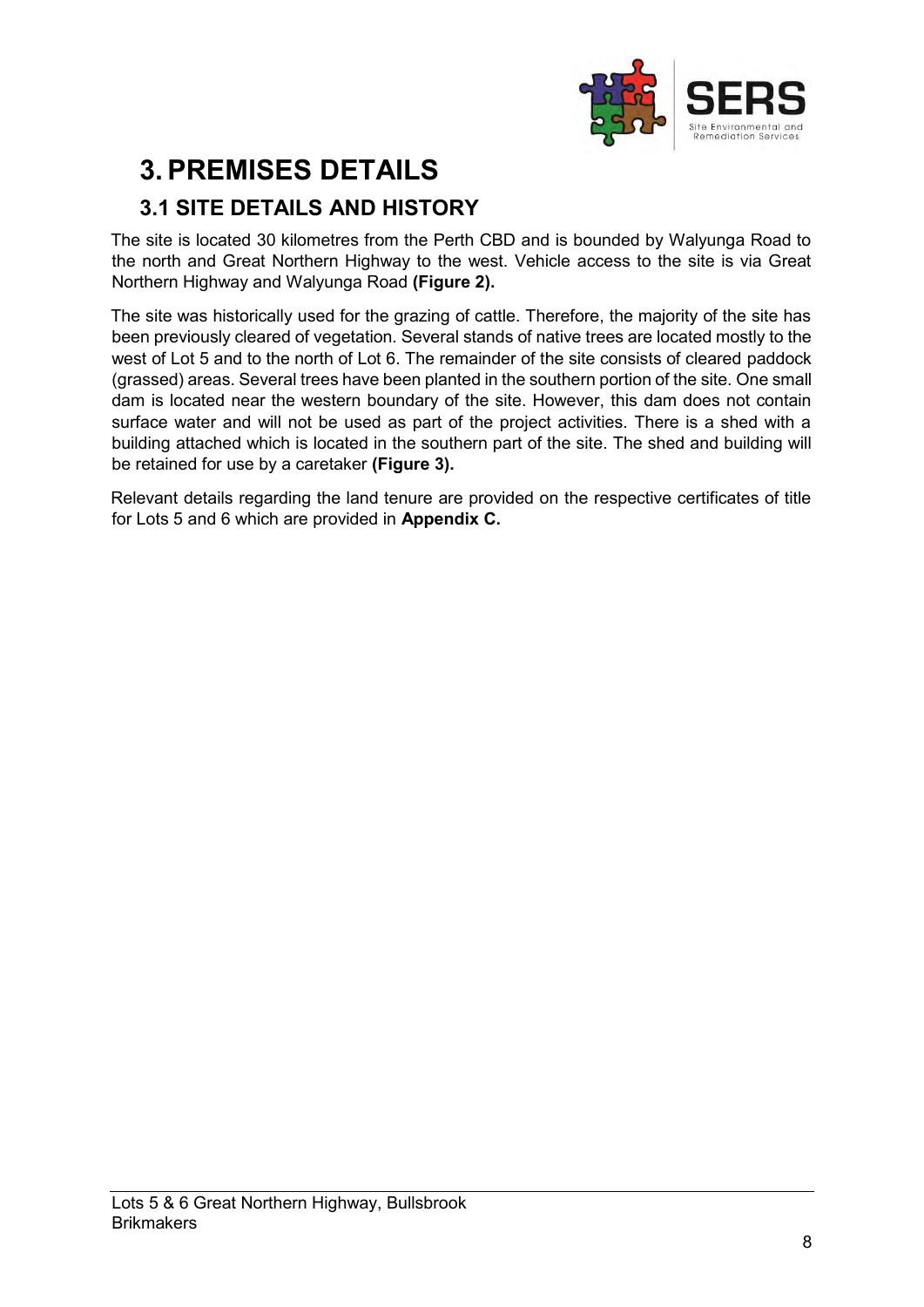

#### **3.2 SURROUNDING LAND USE**

<span id="page-12-0"></span>The surrounding land is zoned as rural, parks and recreation and residential in the Metropolitan Region Scheme **(Figure 4)**. Furthermore, the land directly adjacent (north) of the site is used for sand and clay extraction and as a recycling facility for C&D material. There are also 7 residential properties/rural lots within 500 m of the site. The nearest residential dwelling (a caretaker's residence) is located approximately 105 metres from the northern boundary of the site. Proximity of sensitive receptors to the site can be found in **Figure 5.** Note that the distance to operational areas are greater than those measuring proximity to the cadastral boundary, these can be found in Table 1.

| <b>Receiver</b> | <b>Description</b> | <b>Location</b>                                       | <b>Proximity to</b><br>site boundary | <b>Proximity to</b><br>operations |
|-----------------|--------------------|-------------------------------------------------------|--------------------------------------|-----------------------------------|
| 1               | Residential        | 1849 Great Northern<br>Highway, Bullsbrook WA<br>6084 | 350m                                 | 620m                              |
| $\overline{2}$  | Residential        | 1825 Great Northern<br>Highway, Bullsbrook WA<br>6084 | 200m                                 | 440m                              |
| 3               | Residential        | 1799 Great Northern<br>Highway, Bullsbrook WA<br>6084 | 270m                                 | 380m                              |
| 4               | Residential        | 1763 Great Northern<br>Highway, Bullsbrook WA<br>6084 | 400m                                 | 530m                              |
| 5               | Residential        | 1721 Great Northern<br>Highway, Bullsbrook WA<br>6084 | 180m                                 | 270m                              |
| 6               | Residential        | 1683 Great Northern<br>Highway, Bullsbrook WA<br>6084 | 470m                                 | 610m                              |
| $\overline{7}$  | Residential        | 151 Walyunga Road,<br>Bullsbrook WA 6084              | 485m                                 | 650m                              |
| 8               | Industrial*        | 91 Walyunga Road,<br>Bullsbrook WA 6084               | 105m                                 | 170 <sub>m</sub>                  |
| 9               | Commercial         | 1686 Great Northern<br>Highway, Upper Swan 6069       | 270m                                 | 330m                              |

**TABLE 1: SENSITIVE RECEPTORS PROXIMITY TO SITE**

**\***1686 Great Northern Highway, Upper Swan operates as a commercially run business recycling and reselling materials with a caretaker residing in the centre of the property.

\*91 Walyunga Road, Bullsbrook operates as an industrial site with sand and clay extraction similar to the proposed project.

Due to the nature of operations on these lots the residences within are considered to be caretakers.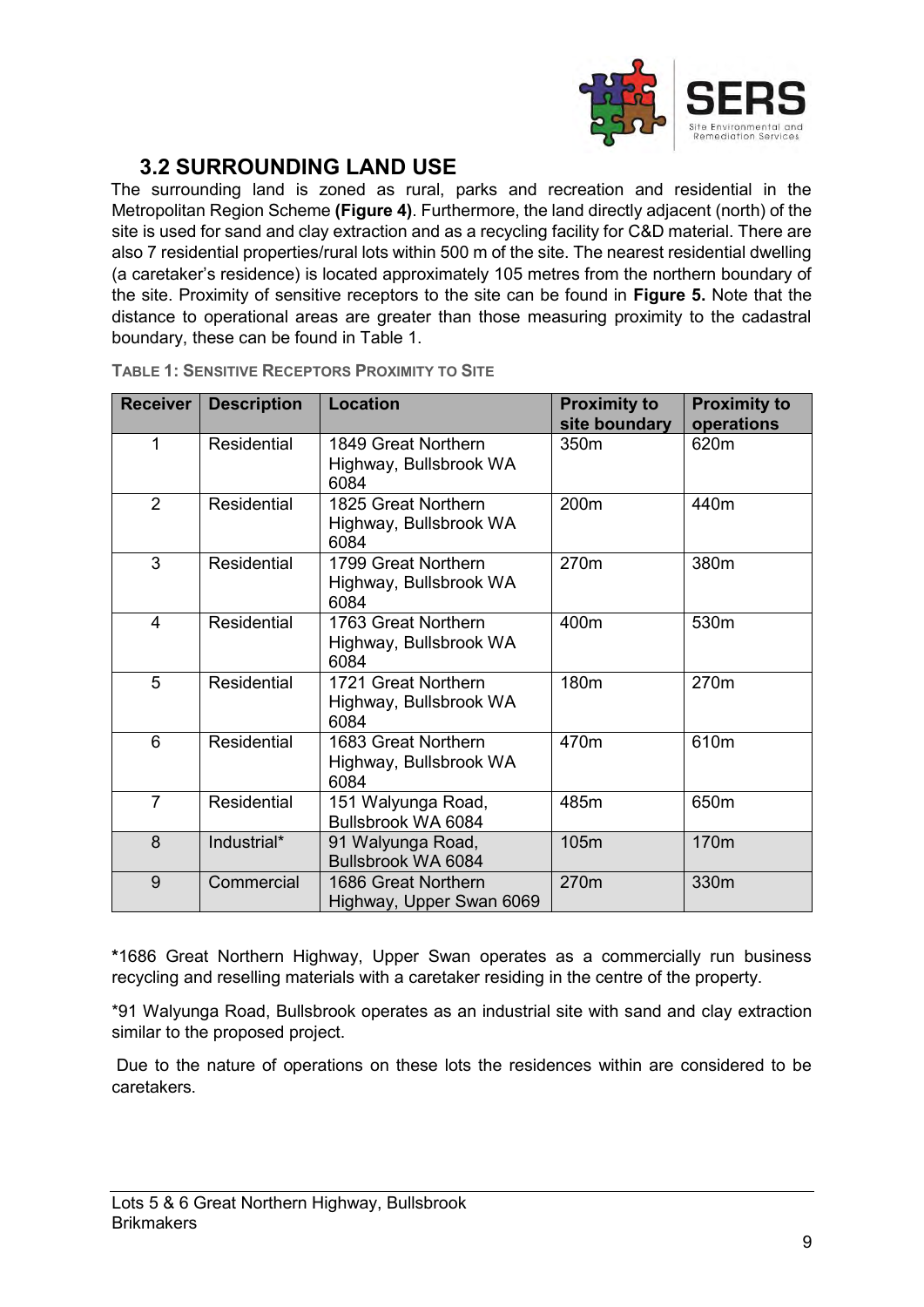

#### **3.3 PROJECT CHARACTERISTICS**

<span id="page-13-0"></span>Approximately 26 hectares of land will be disturbed as part of the project activities. The disturbance area includes stands of trees and areas of previously cleared pasture. Three areas within the site will be utalised in the extraction of clay and sand. Initially, the sand resource will be extracted to aid in the creation of bunding and make way for proposed clay stockpiling activities. The sand resource is located at two separate locations, one area being located on the northern portion of the site and the other being located on the south-western portion of the site. Sand extraction will be undertaken over an intensive campaign within a short period of time. The intensive rate at which the extraction of sand will be completed is dependent on the contract acquired. Clay extraction onsite will be in campaigns during the summer months where clay extraction activities are more plausible. Clay extraction will be undertaken on the south-eastern portion of the site. The project activities will be contained entirely within the project site. All equipment, machinery and vehicles will be mobilised to site as required. A summary of the project site and relevant details can be found in **Table 2.**

| <b>Aspects</b>                                                      | <b>Characteristics</b>                                                                                                                                                                                                                                                                                                                                          |                                                    |  |  |  |  |
|---------------------------------------------------------------------|-----------------------------------------------------------------------------------------------------------------------------------------------------------------------------------------------------------------------------------------------------------------------------------------------------------------------------------------------------------------|----------------------------------------------------|--|--|--|--|
| <b>Street Address</b>                                               | Lots 5 and 6, No. 1728 Great Northern Highway, Bullsbrook                                                                                                                                                                                                                                                                                                       |                                                    |  |  |  |  |
| <b>Land Area</b>                                                    |                                                                                                                                                                                                                                                                                                                                                                 | 51.6 hectares (combined land area of Lots 5 and 6) |  |  |  |  |
| Landowner                                                           |                                                                                                                                                                                                                                                                                                                                                                 | MJTJ Investment Pty Ltd                            |  |  |  |  |
| <b>Lessee</b>                                                       | <b>Brikmakers</b>                                                                                                                                                                                                                                                                                                                                               |                                                    |  |  |  |  |
| <b>Certificate of Title</b>                                         |                                                                                                                                                                                                                                                                                                                                                                 | Lots 5 and 6: Volume 1273 Folio 132, Diagram 47584 |  |  |  |  |
| Local<br>Government<br><b>Authority</b>                             | City of Swan                                                                                                                                                                                                                                                                                                                                                    |                                                    |  |  |  |  |
| <b>Region</b><br><b>Metropolitan</b><br><b>Scheme (MRS) Zoning</b>  | Regional Land Zoning: Rural                                                                                                                                                                                                                                                                                                                                     |                                                    |  |  |  |  |
| Local<br><b>Government</b><br><b>Authority (LGA) Land</b><br>Zoning | Local Planning Scheme (LPS) No. 17: Landscape                                                                                                                                                                                                                                                                                                                   |                                                    |  |  |  |  |
| <b>Land Use</b>                                                     | Lots 5 and 6 have been previously cleared of native vegetation<br>except for small stands of trees. Historically, Lots 5 and 6 were<br>used for agricultural purposes. Lots 5 and 6 are not currently<br>used for any purpose.                                                                                                                                  |                                                    |  |  |  |  |
| <b>Site Access</b>                                                  | Great Northern Highway (Main Road) is located to the west and<br>Walyunga Road (Local Road) is located directly to the north of<br>the site. Access to the site will be located at the entrance to Lot<br>5, from Walyunga Road. The access is to be located directly<br>opposite the existing landfill facility at Lot 5, No. 91 Walyunga<br>Road, Bullsbrook. |                                                    |  |  |  |  |
| Neighbouring<br><b>Properties</b>                                   | North:<br>Lot 5, No. 91 Walyunga Road, Bullsbrook<br>Lot 7, No. 104 Walyunga Road, Bullsbrook<br>East:<br>Lot 19, No. 1686 Great Northern Highway, Bullsbrook<br>South:<br>West:<br>Great Northern Highway road corridor                                                                                                                                        |                                                    |  |  |  |  |

**TABLE 2: SUMMARY OF THE PROJECT SITE AND RELEVANT INFORMATION**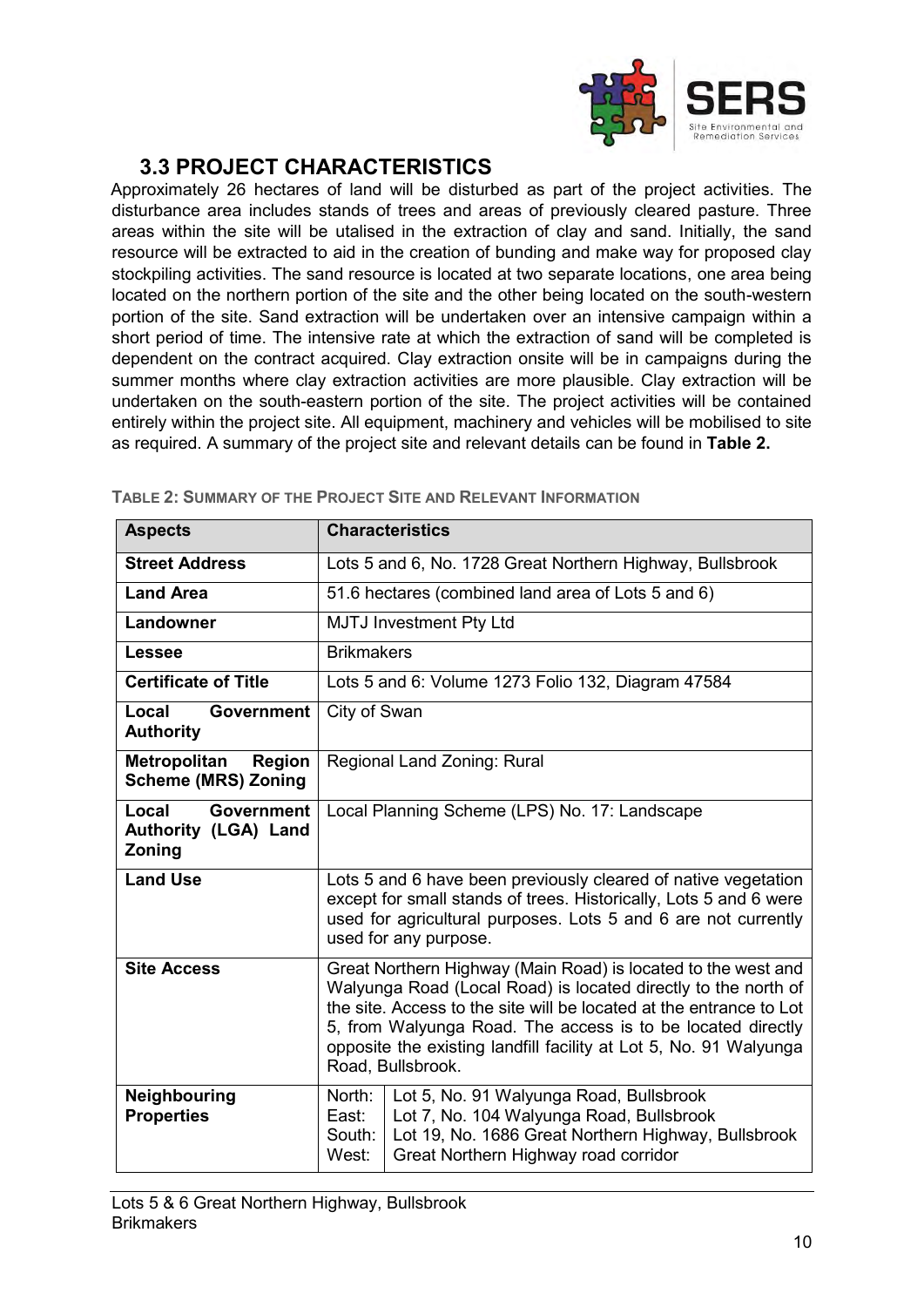

## <span id="page-14-0"></span>**4. PROJECT SUMMARY**

A summary of the project activities and relevant details are provided in **Table 3** below:

**TABLE 3: SUMMARY OF THE PROJECT ACTIVITIES**

| <b>ASPECT</b>                                      | <b>PROPOSAL CHARACTERISTIC</b>                                                                                                                     |
|----------------------------------------------------|----------------------------------------------------------------------------------------------------------------------------------------------------|
| <b>VEGETATION CLEARING</b>                         |                                                                                                                                                    |
| <b>Native Vegetation Clearing</b>                  | 7 ha of clearing<br>$\bullet$                                                                                                                      |
| <b>PRE-EXCAVATION</b>                              |                                                                                                                                                    |
| Overburden/Topsoil                                 | 0-2.0m of topsoil will be stripped from the site initially to aid in bund<br>$\bullet$                                                             |
| removal                                            | creation.                                                                                                                                          |
|                                                    | Primarily sourced from the northern sand extraction pit and the                                                                                    |
|                                                    | southern sand extraction pit as the clay extraction pit has a limited<br>coverage of overburden available for stripping.                           |
| <b>Bunding</b>                                     | Formed from the topsoil and overburden of extraction pits.<br>$\bullet$                                                                            |
|                                                    | Bunds will range from 4-6m in height shielding the extraction pits.<br>$\bullet$                                                                   |
|                                                    | Bunds have been proposed to achieve both visual amenity<br>$\bullet$<br>requirements (Shielding the site from surrounding road network             |
|                                                    | users and properties) and Environmental Protection (Noise)                                                                                         |
|                                                    | Regulations 1997 (Providing a noise barrier around activities).                                                                                    |
|                                                    | Bunds will be vegetated with fast-growing and stabilising Acacia                                                                                   |
|                                                    | species.                                                                                                                                           |
| <b>EXCAVATION</b>                                  |                                                                                                                                                    |
| <b>Total Excavation Area</b>                       | 26 ha - Total area disturbed onsite.<br>$\bullet$                                                                                                  |
|                                                    | 17 ha - Area of northern sand extraction and clay stockpiling pit.                                                                                 |
|                                                    | 10 ha - Clay stockpiling area within northern extraction pit.<br>$\bullet$                                                                         |
|                                                    | 6 ha - Area of south-eastern clay extraction pit.<br>$\bullet$<br>3 ha - Area of south-western sand extraction pit.<br>$\bullet$                   |
| Extraction<br>Resource                             | Sand: 100,000 - 150,000 tonnes per year.<br>$\bullet$                                                                                              |
| Quantity                                           | Clay: 100,000 - 150,000 tonnes per year.<br>$\bullet$                                                                                              |
| Haulage                                            | Up to 4000 tonnes/day of clay per day during haulage campaigns<br>$\bullet$                                                                        |
|                                                    | Up to 2000 tonnes/day of sand per day subject to acquired<br>$\bullet$                                                                             |
|                                                    | contracts                                                                                                                                          |
| <b>Operational Time</b>                            | Sand extraction will be undertaken over an intermittent period<br>$\bullet$                                                                        |
|                                                    | (market-based campaigns).                                                                                                                          |
|                                                    | Clay excavation will be instigated over $a 2 - 3$ -month period.<br>٠                                                                              |
| Life of Project<br><b>Extraction Area Per Year</b> | $\sim$ 10 years (commencing 2018 dependent on approval period)<br>$\bullet$                                                                        |
|                                                    | Excavation of each pit will commence with cuts of approximatley<br>$\bullet$<br>2ha each. This area will expand to enable excavators to access the |
|                                                    | site and for the provision of benches.                                                                                                             |
| <b>Dewatering Requirements</b>                     | No dewatering is required.                                                                                                                         |
|                                                    | A drain and low bund will be graded above the excavation area                                                                                      |
|                                                    | east of the clay and sand pits. This will divert flows away from the                                                                               |
|                                                    | extraction area to the drainage line that bisects the lots                                                                                         |
| Surface / Ground Water                             | All surface water will drain internally and be retained on site.<br>$\bullet$                                                                      |
|                                                    | A groundwater bore is not required.<br>٠                                                                                                           |
|                                                    | Water needed for dust suppression will be sourced from the<br>$\bullet$                                                                            |
|                                                    | adjacent water retention pit located at Lot 5 (91) Walyunga Road.                                                                                  |
| of<br>Maximum<br>Depth                             | Sand: 10m dependent on resource and grade<br>$\bullet$                                                                                             |
| Excavation                                         | Clay: $26m$ (variable depths of $5m - 26m$ )<br>٠                                                                                                  |
|                                                    |                                                                                                                                                    |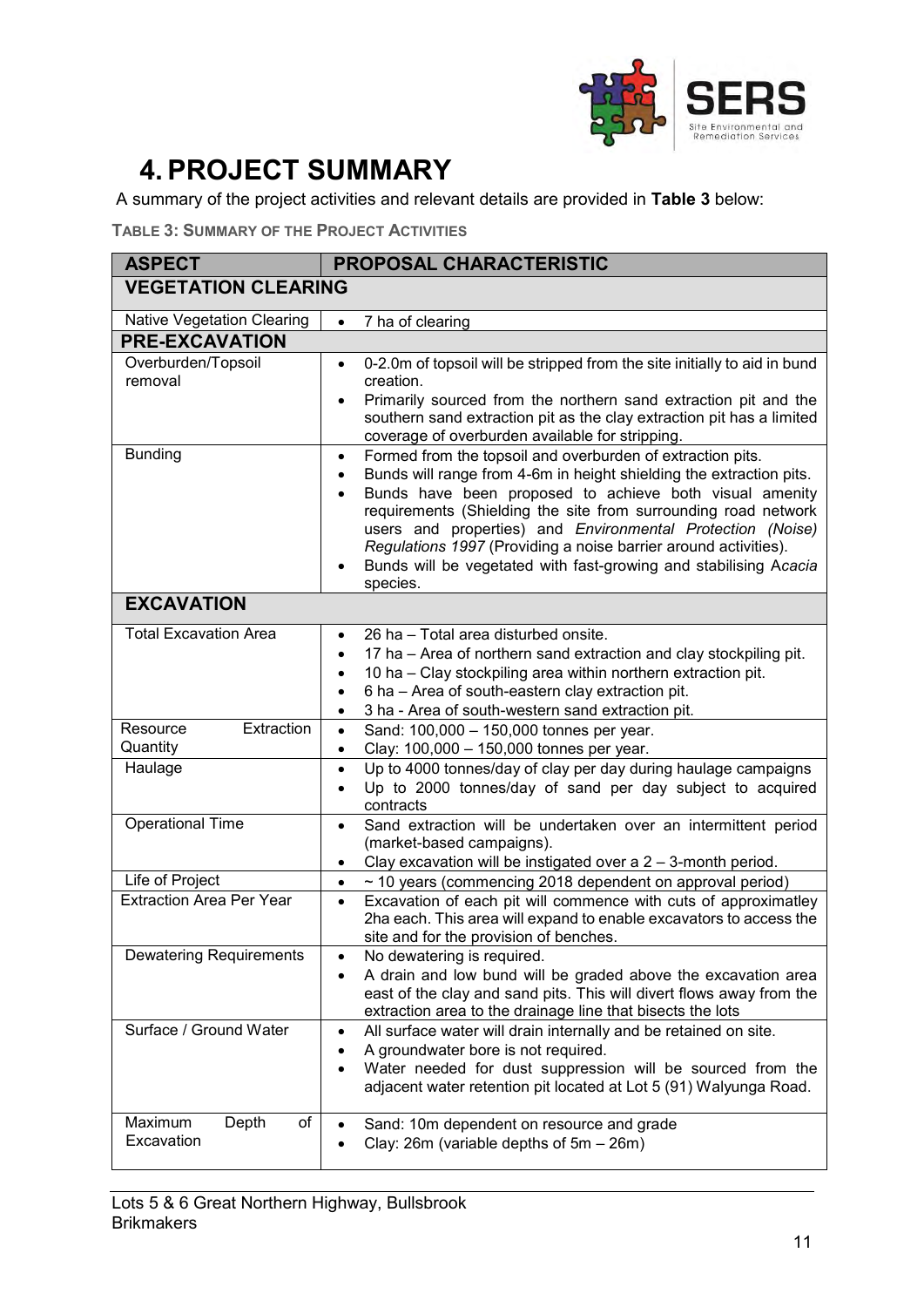

| <b>PROCESSING</b>         |                                                                                                                                                                    |
|---------------------------|--------------------------------------------------------------------------------------------------------------------------------------------------------------------|
| <b>Resources</b>          | No processing of sand is required.<br>$\bullet$                                                                                                                    |
|                           | The clay will be stockpiled in grades.<br>$\bullet$                                                                                                                |
| Stockpiling               | No crushing or screening operations are proposed for the site.<br>$\bullet$<br>Stockpiling will solely occur in the northern sand extraction pit once<br>$\bullet$ |
|                           | sand has been extracted from the area. It is proposed that                                                                                                         |
|                           | stockpiling occurs in the eastern portion of the pit as per the                                                                                                    |
|                           | submitted Site Plan.                                                                                                                                               |
|                           | Only clay materials will be stockpiled. Sand materials are expected<br>$\bullet$                                                                                   |
|                           | to be hauled offsite after extraction (as sand extraction will occur<br>as contracted).                                                                            |
| <b>Water Requirements</b> | Minimal. The access road shall be regularly watered via the use of<br>$\bullet$                                                                                    |
|                           | a water cart which will be available during operations. During dry,                                                                                                |
|                           | windy conditions the water cart will be utalised at a higher                                                                                                       |
| <b>Water Supply</b>       | frequency which will be employed by direction of the site manager.<br>Sourced from the water retention pit located on Lot 5 (91)<br>$\bullet$                      |
|                           | Walyunga Road in agreement with adjacent land owner.                                                                                                               |
|                           |                                                                                                                                                                    |
| <b>INFRASTRUCTURE</b>     |                                                                                                                                                                    |
| Equipment / Machinery     | No equipment will be permanently stored on site.<br>$\bullet$                                                                                                      |
|                           | All equipment will be mobilised to site as required.<br>$\bullet$<br>Mobile fuel tanks will be utalised onsite but will not remain onsite<br>$\bullet$             |
|                           | overnight.                                                                                                                                                         |
|                           | The water cart will remain onsite overnight during periods where<br>$\bullet$                                                                                      |
|                           | the site is operational. The water cart will be removed from site and                                                                                              |
|                           | stored elsewhere when the site is non-operational.<br>A wheel wash will be installed at the entrance of the site to assist                                         |
|                           | in weed management, dieback management and dust suppression                                                                                                        |
|                           | onsite. All trucks will be required to go through the wheel wash                                                                                                   |
|                           | once entering the site.                                                                                                                                            |
| <b>Fuel Storage</b>       | No fuel will be stored on site.<br>$\bullet$                                                                                                                       |
|                           | Refuelling will occur with a mobile fuelling truck.<br>$\bullet$                                                                                                   |
|                           |                                                                                                                                                                    |
| <b>Access Roads</b>       | An unsealed, access road will be used for vehicle movements<br>$\bullet$<br>within the site.                                                                       |
|                           | A new crossover is proposed to be used as the site entrance.                                                                                                       |
|                           | The crossover will be developed using asphalt materials.                                                                                                           |
|                           | The internal haul roads will be developed as free draining, hard                                                                                                   |
|                           | surfaces.                                                                                                                                                          |
|                           |                                                                                                                                                                    |
| <b>TRANSPORTATION</b>     |                                                                                                                                                                    |
| <b>Vehicle Movements</b>  | Variable, in campaigns of approximately 2-3 days per month for<br>$\bullet$                                                                                        |
|                           | clay.<br>100 inbound unladen trucks and 100 outbound laden trucks will be                                                                                          |
|                           | utalised during clay haulage campaigns (200 movements per day).                                                                                                    |
|                           | Clay movements during campaigns equate to 17 movements per                                                                                                         |
|                           | hour.                                                                                                                                                              |
|                           | 50 inbound unladen trucks and 50 outbound laden trucks will be<br>utalised during sand haulage campaigns (100 movements per                                        |
|                           | day).                                                                                                                                                              |
|                           | Sand movements during campaigns equate to 8 movements hour.                                                                                                        |
| <b>Vehicle Access</b>     | Great Northern Highway, then Walyunga Road. Both sealed roads.                                                                                                     |
|                           |                                                                                                                                                                    |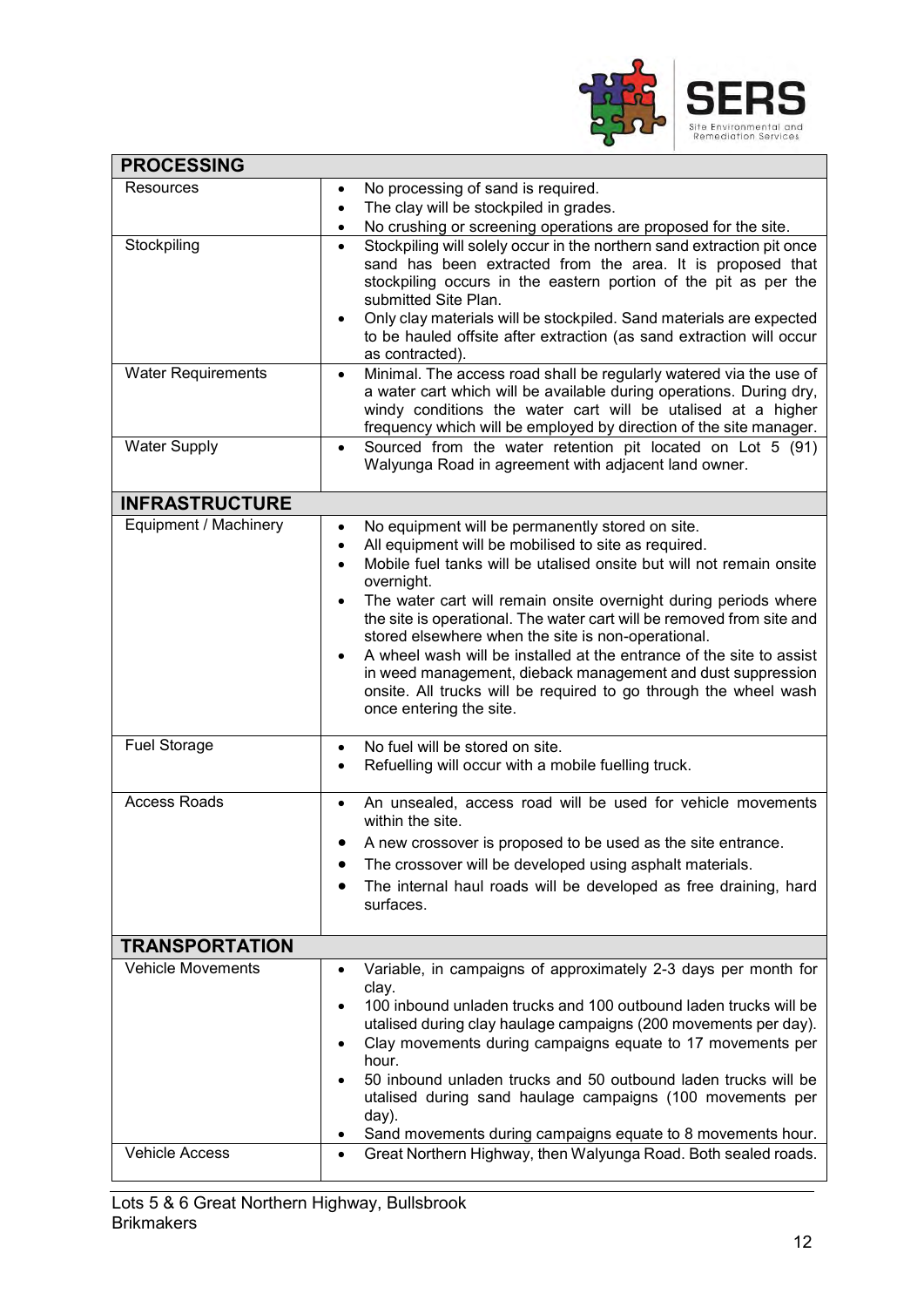

| <b>WORKFORCE</b>   |                                                                 |
|--------------------|-----------------------------------------------------------------|
| Construction       | $2-6$ persons                                                   |
| Operation          | 25 persons (including truck drivers)                            |
|                    | Caretakers will remain on site                                  |
| Closure            | 2 - 4 persons                                                   |
| Hours of Operation | 7:00am to 7:00pm, Monday to Saturday inclusive.                 |
|                    | No project activities will occur on Sundays or public holidays. |

#### **4.1 MATERIAL EXCAVATION PROCESS**

- <span id="page-16-0"></span>• The sand and clay resource are to be excavated in campaigns. Initially, part of the sand resource will be extracted to create a stockpile area for clay.
- Excavation will remove the topsoil by scraping and pushing to the perimeters to form earth bunds. The earth bund material will be used later for rehabilitation activities.
- A drain and low bund will be graded above the excavation area east of the clay and sand pits to divert flows away from the extraction area to the drainage line that divides the lot.
- Opening the pit will be completed by a dozer (Komatsu 375-5 or similar) and a 45-tonne excavator (PC 450 or similar).
- The overburden, which is encountered to depths of approximately  $0 2.0$  m will be pushed towards the perimeters to form earth bunds along the boundary of the site. Another earth bund will be located to the western part of the clay extraction area to ameliorate noise impacts and provide an amenity screen from surrounding land users. The earth bunds will be 4 to 6 m in height and approximately 15 m in width. The earth bunds will be designed to assist in minimising noise transmission from the active working areas and shielding the extraction areas from surrounding road networks. The overburden and earth bund material will be used at the completion of the excavation activities to cover the excavated surface. The site layout, infrastructure and locations of the bunds are provided in **Figure 3.**
- The sand will be extracted, loaded onto road trucks and transported off site concurrently. The maximum depth of excavation is up to 10 m. No stockpiles of sand will be located on site and no on-site processing of the sand material is needed.
- The excavation of clay will commence as a relatively small pit of about 2 hectares but will expand to cover an area of approximately 6 ha of the footprint to enable all the clay resource to be obtained. The maximum depth of the excavation is anticipated to be up to 26m, in a benched operation based on geological examination and drilling of the resource.
- The methods of excavation, benches and pit walls will comply with the *Mines Safety and Inspection Act 1994* and the guidelines produced by the Department of Mines, Industry Regulation and Safety (DMIRS) for safe excavation of weathered to partially weathered materials. The angle of the pit wall will be dependent on the quality of the material being excavated at any location in the pit.
- The excavation will be undertaken by a combination of mobile plant depending on the quality of the resource as it changes and the progressive alterations to the staging and design of the pit. An excavator will be used in each of the three extraction pits to extract sand and clay.
- Dump trucks will be used to carry clay material from the pit to the stockpiles. The clay resource will be stockpiled in the north-eastern part of the site. The clay material will be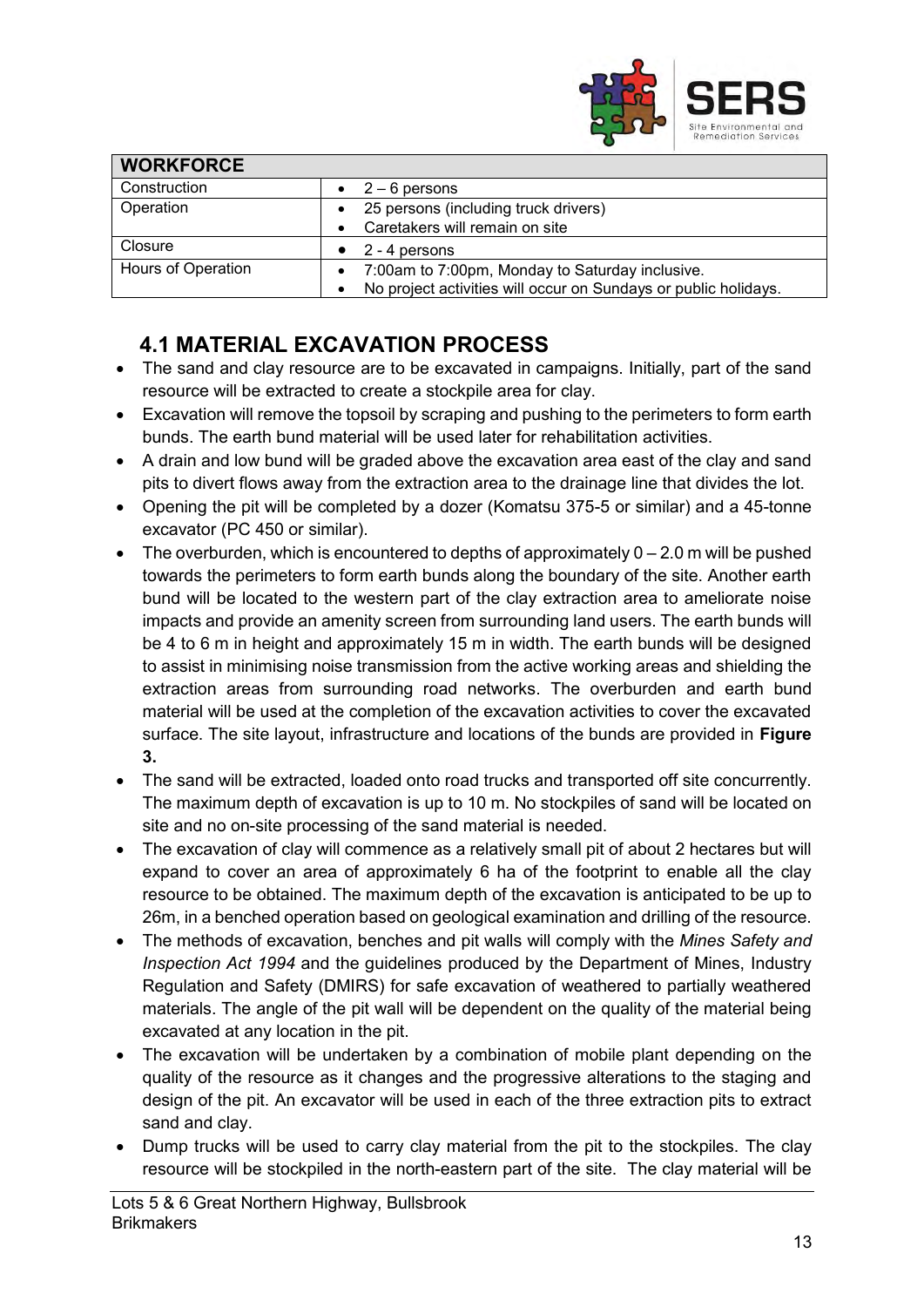

loaded onto trucks and transported off site to Brikmakers manufacturing facility according to demand.

- Reforming the landform will normally be carried out using a bulldozer, but a scraper or excavator may also be used to push the topsoil and overburden over the site.
- All surface water will be retained on site. During excavation water will collect in the base of the pit. Additional water needed for dust suppression activities will be sourced from the drainage retention basin located opposite the project site at Lot 5 Walyunga Road, Bullsbrook. Brikmakers have an agreement with the landowner at the adjacent site to utilize the excess water located in the retention basin.
- Vehicles will normally work on the floor of the excavation as much as possible to reduce noise.
- To ensure a continuous supply of clay throughout the year, clay will be excavated in the drier months and stockpiled for use during the wetter months when excavation is more difficult. Stockpiles are required because there is insufficient space to store all clay resources at the South Guildford Brikmakers manufacturing site. The clay material will be separated into stockpiles according to grade.
- Clay will be recovered from the stockpiles using rubber tyred loaders loading road trucks. Onsite processing of the clay material should not be required.
- Mobile fuel tanks will not be parked onsite overnight. There will be one watercart utalised onsite during periods where the site is operational for either sand or clay extraction campaigns. During operational periods, which will be campaign and contract dependent, the watercart will be parked onsite overnight.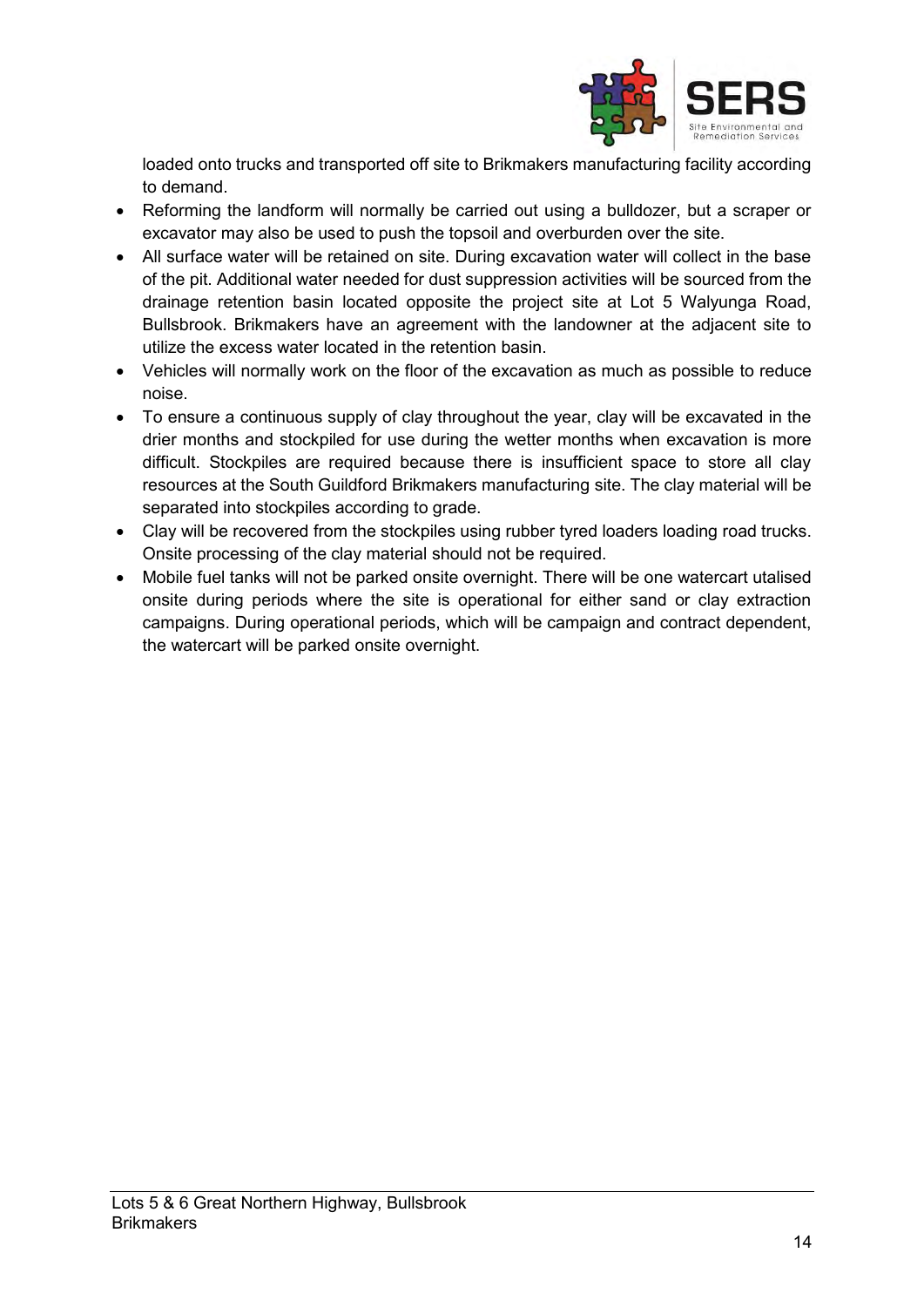

### <span id="page-18-0"></span>**5. PROJECT MANAGEMENT**

#### <span id="page-18-1"></span>**5.1 SITE CLEARING**

The proposal requires the clearing of up to 7ha of native vegetation for the purpose of extraction activities **(Figure 6).** The native vegetation will be cleared over a short period of time and immediately prior to the commencement of project activities. The proposed method of clearing is by bulldozer with excavators used for stump removal.

Under the *Environmental Protection Act 1986* and Environmental Protection (Clearing of Native Vegetation) Regulations 2004, native vegetation can only be cleared with a clearing permit or clearing exemption. A clearing permit application will be prepared and submitted to DWER prior to the commencement of native vegetation clearing. No clearing of native vegetation will be undertaken until a native vegetation clearing permit has been granted for the project activities.

Several stands of Marri trees will be retained on the western edge of the site (Lot 5, bordering Great Northern Highway) and along the eastern boundary of the site (Lot 6). Several planted Casuarina and Pine trees will also be retained in the southern portion of the site **(Figure 6).**

#### <span id="page-18-2"></span>**5.2 TOPSOIL/OVERBURDEN REMOVAL AND STORAGE**

Approximately 0-2.0m of topsoil and overburden will be stripped and separated during site preparation. The overburden and topsoil material will be used to construct the earth bunds. Topsoil and overburden material will be sourced primarily from the sand extraction pits located on the northern portion of the site and the south-western portion of the site. The south-western extraction pit will be stripped of topsoil and overburden when the northern pits topsoil and overburden have been exhausted. Additionally, the south-western pits overburden and topsoil will be utalised for bund creation to the west of the south-eastern clay extraction pits, due to the close proximity of the two pits to each other. There is limited topsoil and overburden cover atop of the clay extraction area within the south-eastern portion of the site, therefore bunding surrounding the clay extraction area will be sourced from the sand extraction areas.

Fast growing native flora, primarily *Acacia* species, will be planted to stabilise the top of the bunds. Native flora species that establish on the bunds will be encouraged to grow and irrigated during summer and autumn. It is not proposed that tall standing trees that require long periods of time to establish will be planted onsite nor near the bunding, until rehabilitation works have been initiated. It is considered that the height of the bunds should suffice screening requirements.

Following extraction works, any overburden material remaining will be utilised to construct the final levels following completion of the project activities. Bunds will be deconstructed and spread across the site to assist in the recontouring associated with rehabilitation of the site. The topsoil that has been retained within the bunding will be used to establish native vegetation during rehabilitation and closure.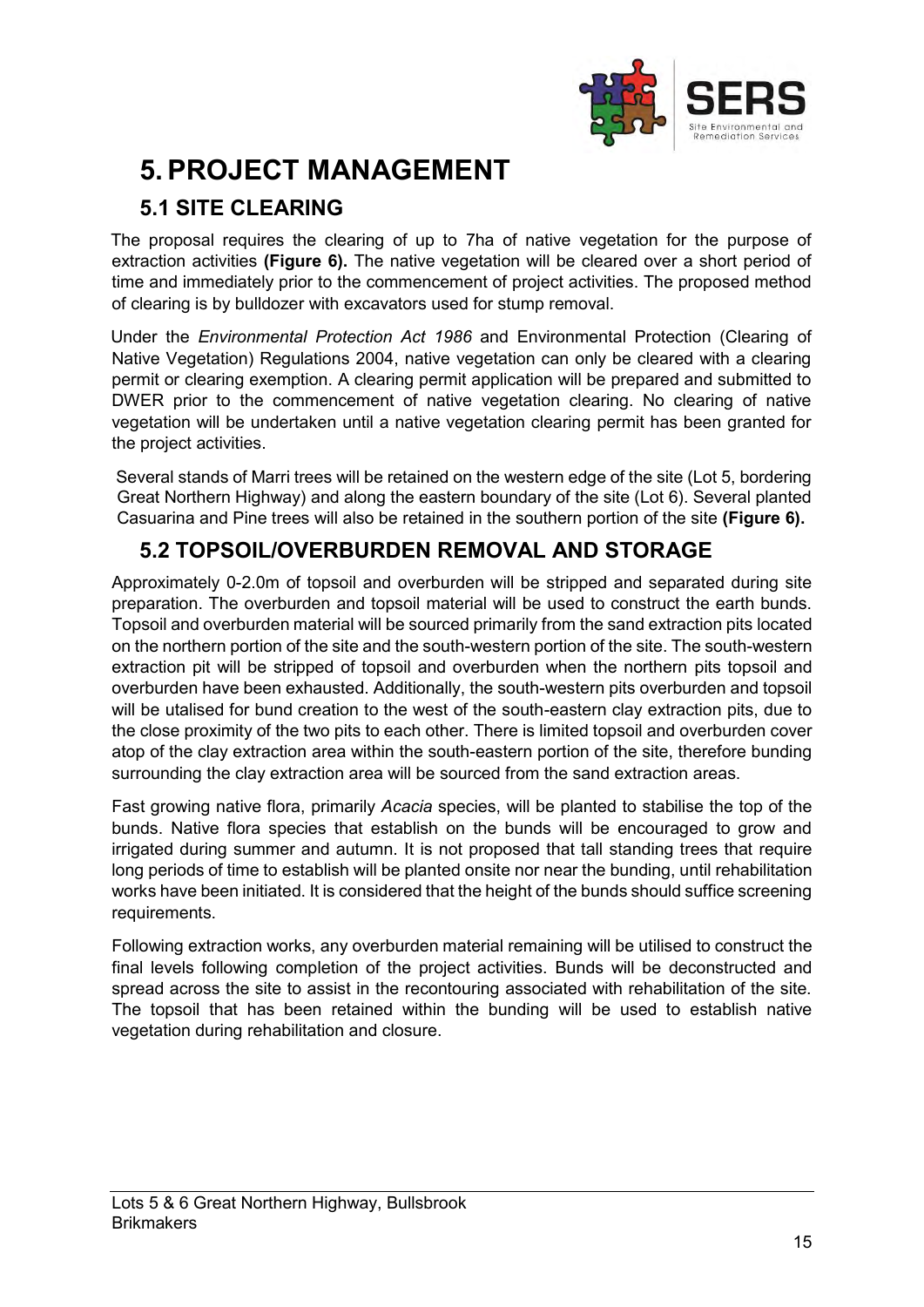

### <span id="page-19-0"></span>**5.3 SITE ACCESS**

Access and egress of road trucks, vehicles, equipment and machinery will be via Walyunga Road (a local road). It is proposed that an asphalted crossover is established near the commencement of the existing firebreak access track **(Figure 2).** The sealed crossover will need to conform to the City's crossover and road standard requirements. This location has been chosen as it is close to the Great Northern Highway (GHN) (a primary regional road) intersection. Additionally, the location has been chosen as further north on Walyunga Road a steep decline exists. Positioning the driveway further south on Walyunga road allows for the cars travelling south on Walyunga Road to reduce their speed prior to reaching the site.

The intersection of GNH and Walyunga Road was upgraded in 2015 to accommodate trucks and vehicles exiting and entering Walyunga Road via GNH. Access and egress to the project site will allow for safe movements of vehicles to and from the site at this location. An existing crossover to Lot 6 is located on the GNH. Access and egress at this location is unsafe for heavy vehicles and it is proposed that this crossover will only be used for minor access to the sheds by the caretaker, no heavy vehicles will access the site from this crossover.

Currently the traffic on Walyunga Road is primarily from the adjacent sand and Brikmakers clay extraction site, recycling facility, landfill facility and the those travelling to and from Walyunga National park. Traffic movements from Walyunga Road will be right-turn into the site and left-turn out of the site only. A Transport Impact Assessment (TIA) report has been prepared to evaluate the traffic movements as a result of the project activities. The TIA is provided in **Appendix E**. More detail on traffic movements is discussed in section 5.4.

#### <span id="page-19-1"></span>**5.4 ESTIMATED TRAFFIC MOVEMENTS**

The intersection of Great Northern Highway and Walyunga Road is configured with a standard "T" junction. In 2015, the intersection was upgraded to include a significant left (south) acceleration lane to accommodate high traffic flows out of the site.

A TIA report was completed by traffic consultants Shawmac Pty Ltd, Transport Impact Assessment 2017 (Appendix E). The TIA evaluated the performance of the surrounding road network considering the additional vehicle movements proposed as part of the project. In preparing the TIA a worst-case scenario has been employed to simulate the effect of the project activities. The TIA report confirms that the widths of Great Northern Highway and Walyunga Road are sufficient in meeting the minimum requirements of Austroads Guidelines. It was also found that the roads have sufficient capacity to accommodate for the traffic generated by the site and adjacent Walyunga Quarry. Shawmac indicated that for the driveway to provide the relevant site distances compliant with Austroads guidelines, roadside vegetation clearing would need to occur. In addition to this, the site access will be designed to accommodate the swept path of RAV 4 trucks.

As the project activities are of a relatively small scale and the transportation of clay material occurs over 2 - 3 days a month, the worst-case scenario developed for the site is unlikely to occur. Table 4 below indicated the predicted traffic movements as a result of the proposed operations.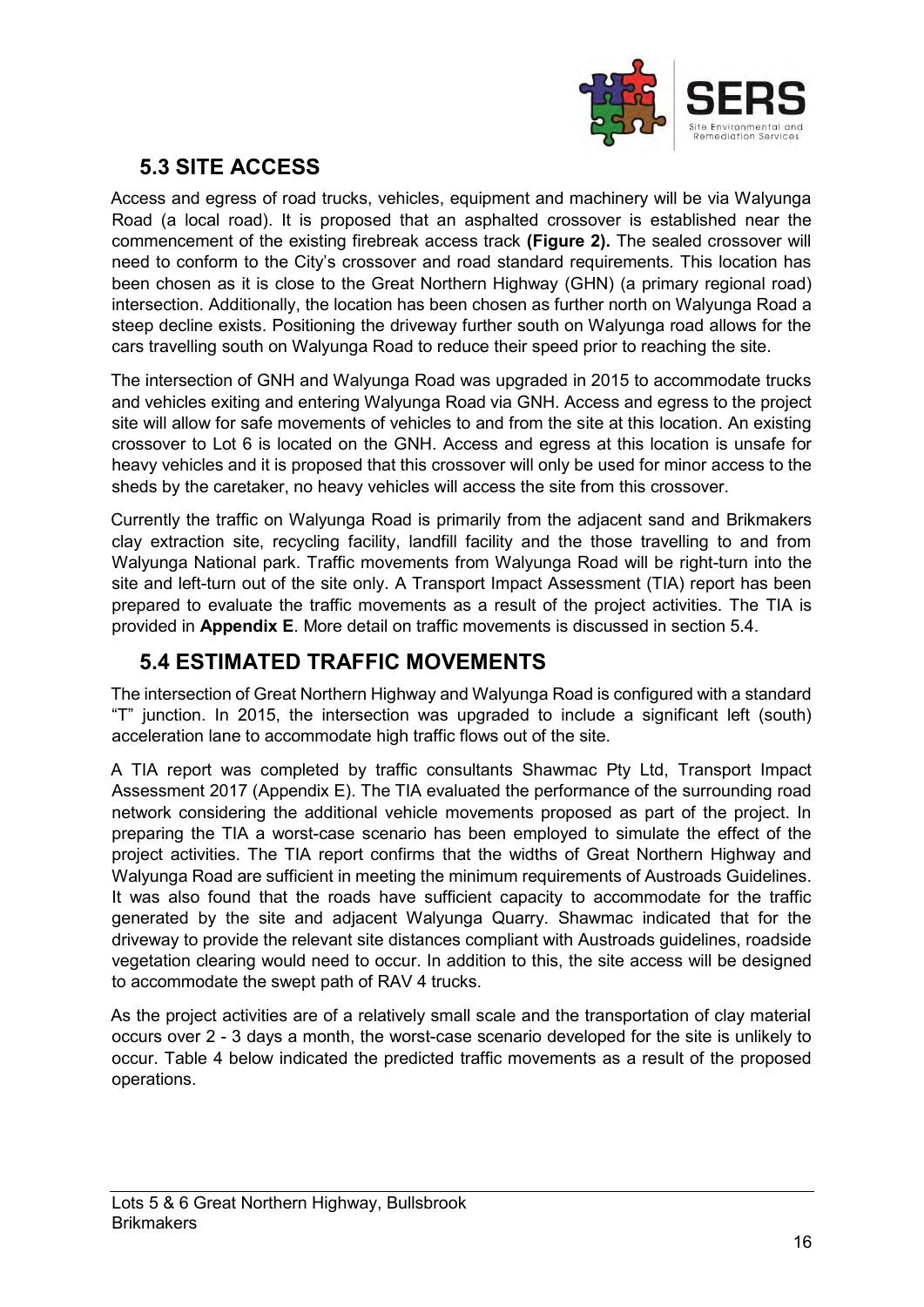

#### **TABLE 4: TRANSPORT OPERATIONS**

|      | Approx.<br>tonnes / year            | Estimated. Cartage<br>Days / month | <b>Estimated</b><br>Tonnes/day | Average truck Average<br>movements<br>$day*$ | trucks / hour |
|------|-------------------------------------|------------------------------------|--------------------------------|----------------------------------------------|---------------|
| Clay | 100,000-150,000                     | $2 - 3$                            | 4000                           | 200                                          | 17            |
| Sand | Market dependant<br>100,000-150,000 | 30                                 | 2000                           | 100                                          | 8             |

\*Truck movements are calculated based on the to and from journey from the project site.

Traffic movements associated with the rehabilitation of the site are expected to be reflective of the movements associated with the extraction of the site, whereby the volume of materials that have been extracted and on-sold are to be replaced with clean and recycled fill material.

All traffic volumes as listed within this section are reflective of operation hours from 7am to 7pm. This indicates that it is expected during operations that the first unladen truck will arrive onsite for 7am and the last laden truck will leave the site at or prior to 7pm. Light vehicle movements (the 25-site staff) will likely arrive prior to 7am, but there are only 25 vehicle movements these are considered to have negligible road impacts.

#### <span id="page-20-0"></span>**5.5 MATERIAL STAGING OF PROPOSAL**

#### **5.5.1 STAGES**

<span id="page-20-1"></span>Material staging is specific for each extraction pit which have been illustrated in **Figure 3** (Site Plan).

Initially, the extraction areas will be stripped of topsoil and overburden to aid in the development of site bunding (4-6m in height). Bunding will be developed as illustrated in **Figure 3** to ensure the shielding of the extractive works from surrounding receptors, including the users of both Walyunga Rd and Great Northern Highway. There is limited topsoil atop of the clay extraction area on the south-eastern portion of the site, therefore the majority of the topsoil and overburden will be sourced from the sand extraction areas (north and south-west portions of the site).

Sand extraction staging within the two sand extraction pits (northern extraction pit and southwestern extraction pit) is to be entirely dependent on the contract acquired. It is proposed that the sand materials will be utalised and on-sold as bulk fill and base materials for surrounding developments. Given the extensive developments in the area it is expected to be in high demand. Once a contract is acquired it is expected that initial extraction will occur within the northern pit, primarily to make way for the clay stockpiling area. Once that has been established, the western portion of the northern pit will be extracted from. When materials are exhausted within the northern sand extraction pit, operations will migrate to the south-western sand extraction pit. As discussed in **Section 5.5.2** it is proposed that progressive rehabilitation and recontouring is implemented throughout the works to comply with the land zoning of the site (landscape).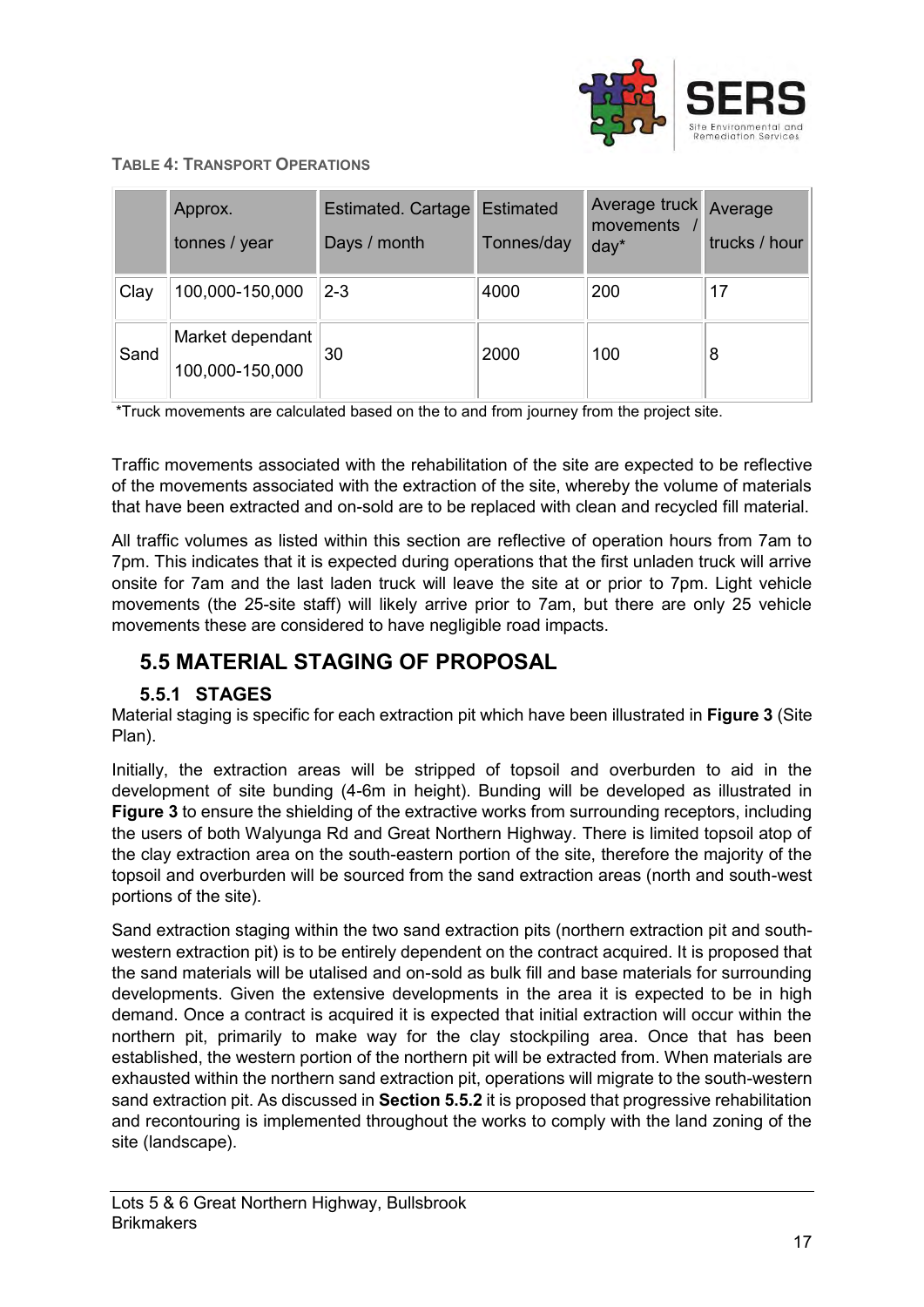

Once the clay stockpiling area within the northern extraction pit has been extracted to make way for the stockpiling operations, the clay extraction works within the proposed south-eastern pit will commence. Initially, clay extraction will be implemented in the southernmost cell (Cell 1). Extraction and closure of cells will work from Cell 1 to Cell 4 throughout the duration of the pending approval (ten years). Clay will be extracted in intensive campaigns for 2-3months within a year. Throughout the extraction campaigns clay will be stockpiled within the northern extraction pit for later haulage campaigns depended on market demand for the resource and availability of space within the Brikmakers manufacturing facility. Intensive haulage campaigns will take place over 2-3 days within a month. As discussed within **Section 5.5.2** it is proposed that progressive rehabilitation and recontouring is implemented throughout the works to comply with land zoning (landscape), meaning that at the closure of each cell it will be rehabilitated prior to the extraction commencement in the following cell.

#### **5.5.2 REHABILITATION STAGING**

<span id="page-21-0"></span>The clay stockpile area within the northern pit is the only area onsite that will remain as an open pit until the operations on site are complete (expected to be ten years). The area within the northern pit, which is not indicated as a clay stockpile area, will be progressively rehabilitated as materials are extracted based on contractual arrangement acquired. The south-western sand extraction pit will additionally be rehabilitated as materials are extracted. As the materials from the sand extraction pits will be dependent on the contract acquired, it is impossible to grant timing on the rehabilitation and extraction of these areas. It is expected that 100,000 – 150,000 tonnes of sand will be extracted per year from the two sand pits as indicated within the Site Plan within the ten-year period. Reflective of the volumes extracted will be the volumes used to fill the extracted pits. It is proposed within this application that progressive rehabilitation will be implemented onsite, so as sand extraction campaigns are completed (apart from in the clay stockpiling area) the area will be rehabilitated, recontoured and revegetated.

The clay extraction pit has a more structured stage of works whereby each area of the proposed pit is indicated with a specific cell to be extracted from (Cells 1-4). Once approval is granted it is proposed that extraction commences in the most southern cell, Cell 1. Once the clay materials within Cell 1 have been exhausted and no more extraction can take place within that area, the cell will be rehabilitated prior to extraction works commencing in Cell 2 (directly north of Cell 1). This will be continued until the operations reach Cell 4. At the exhaustion of Cell 4, final rehabilitation of the clay extraction pit will be implemented whereby all cells will have been rehabilitation including the recontouring and revegetating of the area.

Where rehabilitation is taking place onsite, whether it be the sand extraction pits or clay extraction cells, recontouring will additionally occur.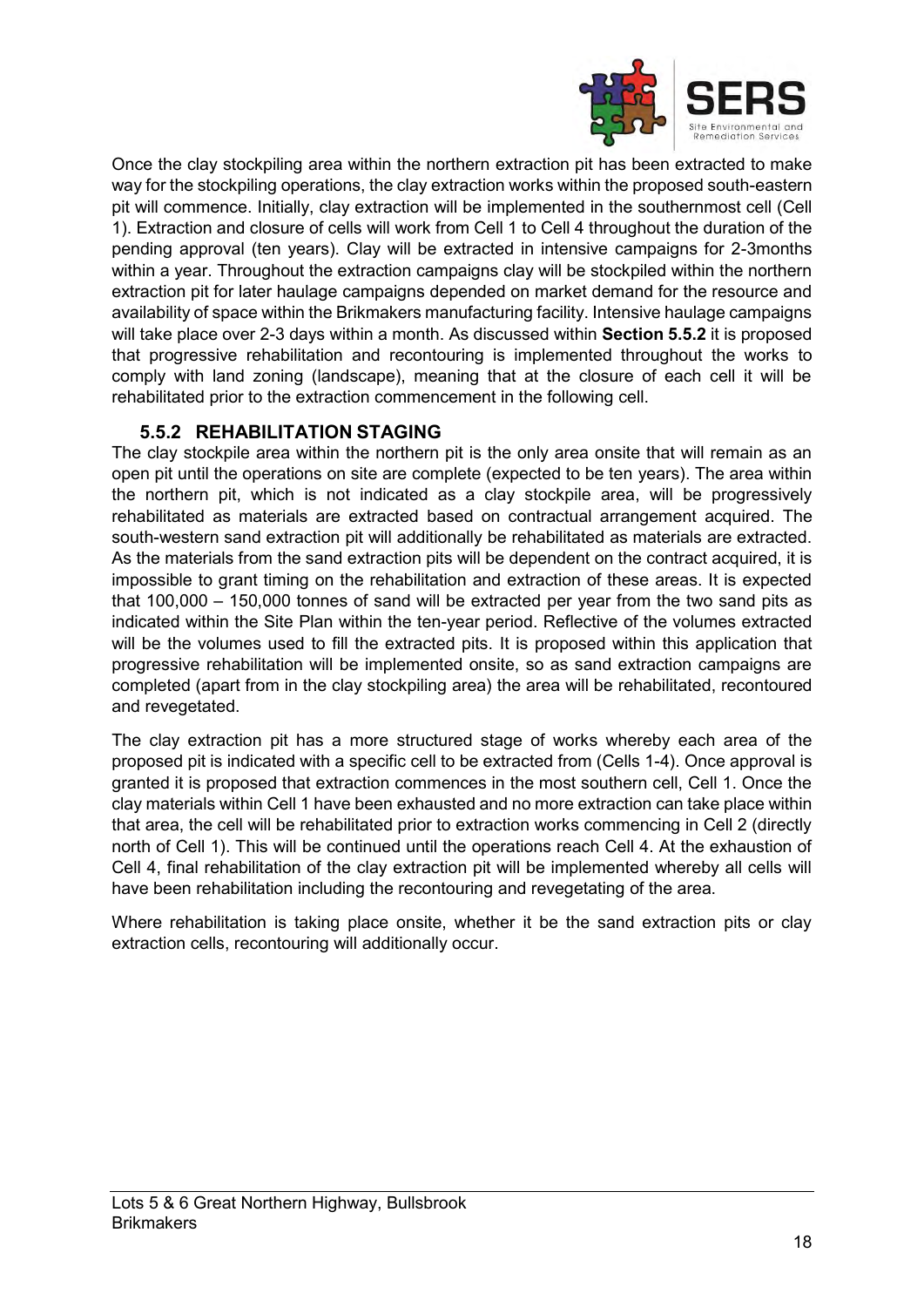

### <span id="page-22-0"></span>**6. ENVIRONMENTAL MANAGEMENT PLAN**

A summary of the environmental factors and relevant details are provided in Table 4 below:

**TABLE 5: SUMMARY OF ENVIRONMENTAL AND HERITAGE FACTORS**

| <b>Environmental Factors</b> |                                                                                                                                                                                                                                                                                                                                                                                                                                                                                                                                                                                                                                                                                                                                                                                                                    |  |  |  |
|------------------------------|--------------------------------------------------------------------------------------------------------------------------------------------------------------------------------------------------------------------------------------------------------------------------------------------------------------------------------------------------------------------------------------------------------------------------------------------------------------------------------------------------------------------------------------------------------------------------------------------------------------------------------------------------------------------------------------------------------------------------------------------------------------------------------------------------------------------|--|--|--|
| Flora                        | Lots 5 and 6 have been previously cleared of native<br>vegetation. Lot 5 consists mostly of large grassed areas<br>with 3 stands of trees. Most of Lot 6 consists of extensive<br>grassed areas. Five stands of medium to large sized<br>Eucalyptus and Casuarina trees are located to the north<br>and east of Lot 6. Several trees (Casuarina and Pine trees)<br>have been planted in the southern portion of Lot 6. None<br>of these planted trees will be cleared. No Threatened or<br>Priority flora are recorded on the site.                                                                                                                                                                                                                                                                                |  |  |  |
| Fauna                        | No threatened or Priority fauna have been identified on the<br>site. As the site has been previously cleared of native<br>vegetation, the site provides little fauna habitat. Large<br>Eucalyptus (Marri and Jarrah) and Casuarina trees may<br>provide roosting habitat for birds. One Marri tree had a<br>diameter at breast height (DBH of approximately 50 cm.<br>However, none of the trees contained hollows. Five emus<br>(adults) were recorded during the site visit.                                                                                                                                                                                                                                                                                                                                     |  |  |  |
| Wetland                      | The closest wetland is Ellen Brook which is located<br>approximately 700 metres to the south-west of the site and<br>adjacent to the Great Northern Highway. A minor,<br>ephemeral watercourse is located in the centre of Lot 6 and<br>moves in a westerly direction through the site. No riparian<br>vegetation will be cleared as part of the project activities. A<br>50m buffer has been allocated to the ephemeral<br>watercourse. Bunding and extractive operations have been<br>located accordingly. It is proposed that a haul road will<br>intercept the watercourse on the mid-eastern portion of the<br>block. It is not expected that this action will have a high<br>impact as the watercourse has already been disrupted<br>where the site meets Great Northern Highway on the<br>western boundary. |  |  |  |
| <b>Conservation Areas</b>    | Walyunga National Park (NP) is located approximately<br>640m to the east of the site. The Walyunga NP is a large<br>reserve (1,838.51 hectares) and is not expected to be<br>impacted by the proposed development. The Walyunga NP<br>is also a Bush Forever site and listed on the Register of the<br>National Estate.                                                                                                                                                                                                                                                                                                                                                                                                                                                                                            |  |  |  |
| Depth to Groundwater         | 22m AHD on the south of the site to 25m AHD on the north<br>of the site (Perth Groundwater Atlas). These figures relate<br>to the sane only as the clay exists in a separate<br>groundwater regime.                                                                                                                                                                                                                                                                                                                                                                                                                                                                                                                                                                                                                |  |  |  |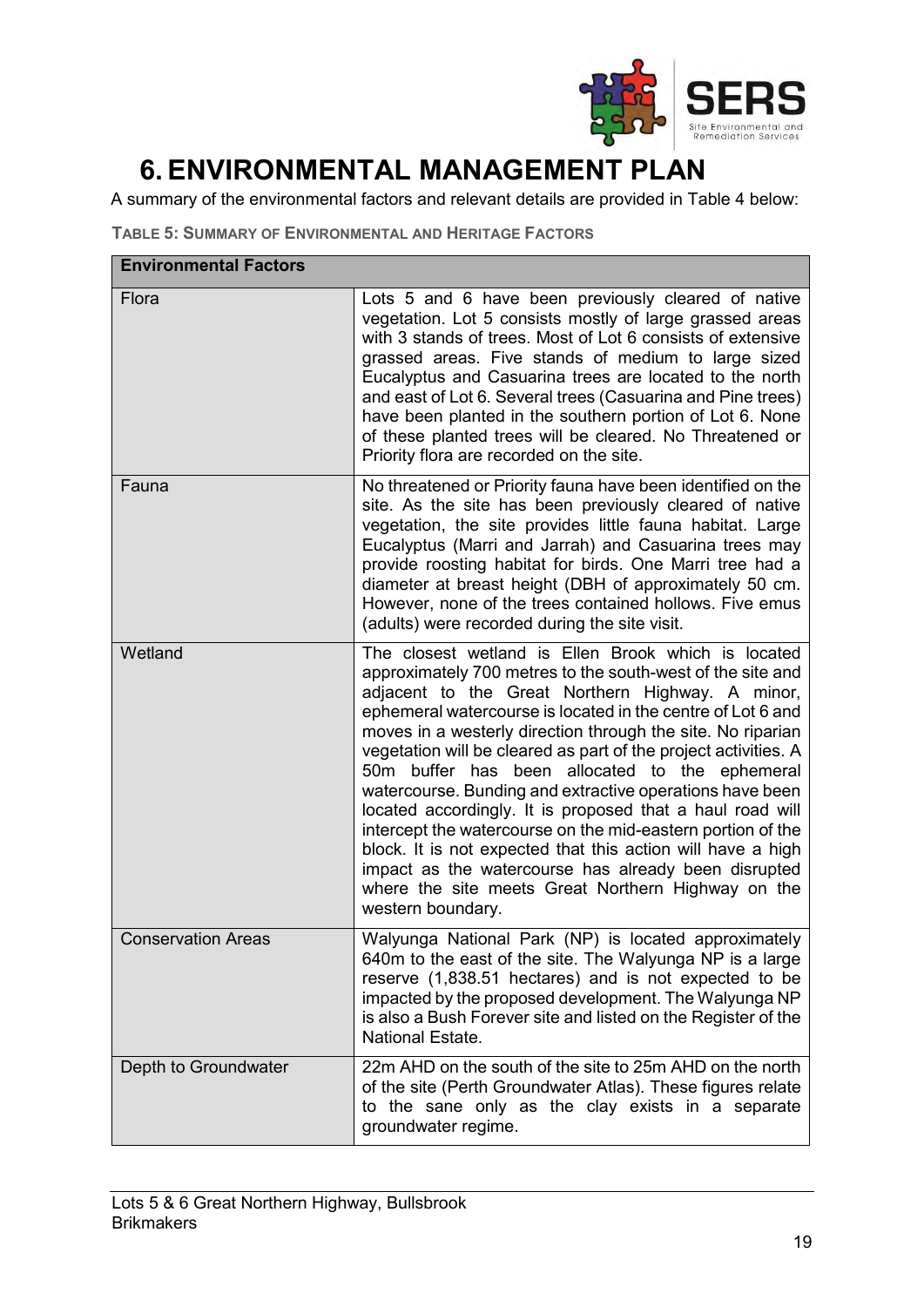

| <b>Environmental Factors</b>                          |                                                                                                                                                                                                                                                                                                                                                                                                                                                                                                                                                         |  |  |  |
|-------------------------------------------------------|---------------------------------------------------------------------------------------------------------------------------------------------------------------------------------------------------------------------------------------------------------------------------------------------------------------------------------------------------------------------------------------------------------------------------------------------------------------------------------------------------------------------------------------------------------|--|--|--|
| <b>Public Drinking Water Source</b><br>Areas (PDWSAs) | The site is not within a proclaimed public drinking water<br>catchment area but lies east of the Priority 1 Gnangara<br>Underground Water Pollution Control Area (DoW, 2017).                                                                                                                                                                                                                                                                                                                                                                           |  |  |  |
| Sensitive<br><b>Sites</b><br><b>DAFWA</b><br>Database | The closest indicated Sensitive sites are located 8km south<br>of Bullsbrook in Baskerville and Millendon. These sites<br>practise Viticulture and Organic Farming. There is one<br>Aquaculture site 14km east of the proposed project in<br>Gidgegannup (DAFWA, 2017).                                                                                                                                                                                                                                                                                 |  |  |  |
| Topography                                            | The site slopes naturally downwards towards the west. The<br>highest point being in the south-eastern corner of the site,<br>the lowest point is on the western boundary near Great<br>Northern Highway.                                                                                                                                                                                                                                                                                                                                                |  |  |  |
| Elevation                                             | The site currently has an elevation of approximately 60<br>metres AHD on the eastern side of Lot 6 to an elevation of<br>approximately 25 metres AHD on the western side of Lot<br>5. The highest elevation is on the south-eastern corner.                                                                                                                                                                                                                                                                                                             |  |  |  |
| <b>Sensitive Receptors</b>                            | The nearest sensitive receptor is a residential property<br>located to the north of the site at Lot 5 (No. 91) Walyunga<br>Road, Bullsbrook. There are 8 residential/rural properties<br>located within 500 m of the boundary of the site.                                                                                                                                                                                                                                                                                                              |  |  |  |
| <b>Aboriginal Heritage</b>                            | 1 Registered Aboriginal Site (Site ID 3525) is located over<br>Lots 5 and 6. Site ID 3525 is a mythological site associated<br>with Ellen Brook. Ellen Brook is located approximately 700<br>km to the south of the proposed development. As the site<br>is not disturbing the banks of the Ellen Brook watercourse<br>there will be no impacts to the Aboriginal Heritage site. Lots<br>and 6 have been previously cleared and any<br>5<br>archaeological sites of significance that may have existed<br>at this location have therefore been removed. |  |  |  |
| <b>Native Title</b>                                   | Native Title has been extinguished on Freehold land.                                                                                                                                                                                                                                                                                                                                                                                                                                                                                                    |  |  |  |
| European Heritage                                     | No European heritage sites exist in or near the site.                                                                                                                                                                                                                                                                                                                                                                                                                                                                                                   |  |  |  |
| <b>DFES Bushfire Prone Areas</b>                      | Approximately 30% of the lot is considered a bushfire<br>prone area on the DFES Bushfire Prone Areas Map<br>(DFES, 2017)                                                                                                                                                                                                                                                                                                                                                                                                                                |  |  |  |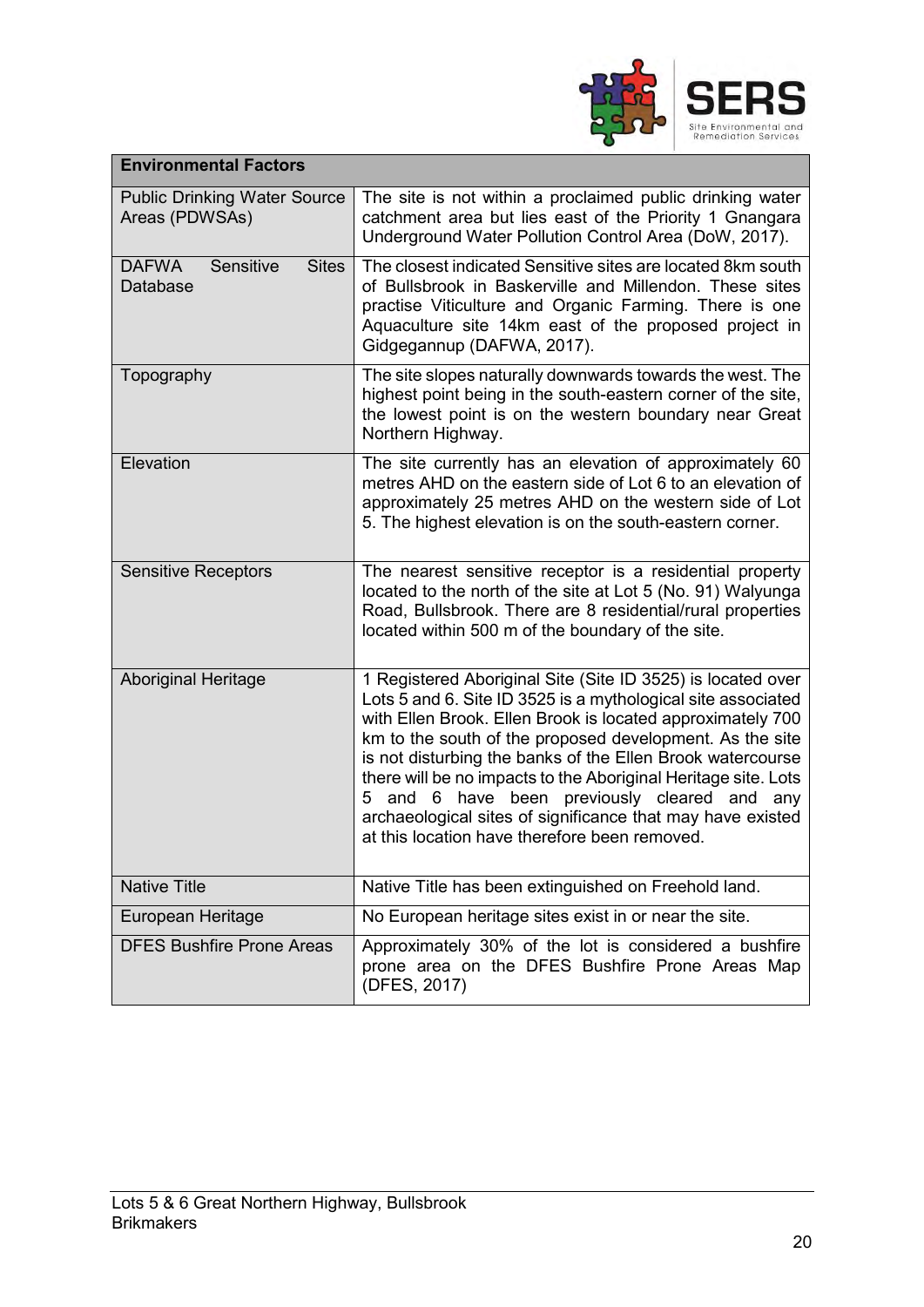

### <span id="page-24-0"></span>**6.1 FLORA AND VEGETATION**

The site has been previously cleared of native vegetation. The remaining native vegetation at the site consists of approximately nine stands of Marri trees (*Corymbia calophylla*), approximately five individual Casuarina trees, eight *Banksia grandis* trees and one Nuytsia tree. Three of the stands of trees consisting mostly of Marri trees will be retained. Several trees (Casuarina and Pine trees) have been planted in the southern portion of Lot 6. None of these planted trees will be cleared **(Figure 6).** No Threatened or Priority flora are recorded on the site.

The buffer area of a Threatened Ecological Community (TEC) occurs over the site **(Figure 7).** The TEC is associated with vegetation in the Walyunga NP. The native vegetation located in the site is not consistent with the TEC. The majority of the native vegetation within the site has also been previously cleared.

Further details regarding native vegetation clearing required for the project is discussed in **Section 5.1**.

Vegetation clearing is proposed as part of this application. A series of measures will be implemented onsite to protect the retained vegetation including stands of trees on the northwestern boundary of the site and the mid-eastern portion of the site. The following methods are intended to be implemented onsite in order to ensure protection of these retained trees:

- Site staff are to be inducted on the use of haul roads to navigate the site.
- A sign is to be installed at the site entrance indicating the use of haul roads.
- Staff meetings are to include the discussion of the appropriate use of internal haul roads and that access off of haul roads is only to be instigated in the maintenance and installation of fire breaks.

A series of high bunding exists between the northern pit and the north-western retained vegetation which will aid in their protection. The trees on the mid-eastern portion of the site are approximately 70m from the clay extraction pits and the proposed haul road. Site staff navigating the site will be required to stay within the haul roads (unless undertaking maintenance on fire breaks, therefore it is not expected that the retained vegetation will be at risk during operations where the above methods are instigated.

#### <span id="page-24-1"></span>**6.2 CONSERVATION AREAS**

Walyunga National Park (NP) is located approximately 640 m to the east of the site **(Figure 2).** The Walyunga NP is a large reserve (1,838.51 hectares in size) which is also a Bush Forever site (Site 412) **(Figure 7).** Walyunga NP is also listed on the Register of the National Estate. The proposed development will not have an impact on the Walyunga NP.

#### <span id="page-24-2"></span>**6.3 FAUNA**

As the site has been previously cleared of native vegetation, the site contains little to no fauna habitat. Large Eucalyptus (Marri) and Casuarina trees may provide roosting habitat for birds. One Marri tree had a diameter at breast height (DBH of approximately 50 cm). However, none of the trees observed on site contained hollows suitable for Black Cockatoo species. It is unlikely that Black Cockatoo species would rely on these trees given the proximity to Walyunga NP. The Walyunga NP consists of a large area of remnant vegetation containing suitable fauna habitat including breeding, roosting and foraging habitat for Black Cockatoo species.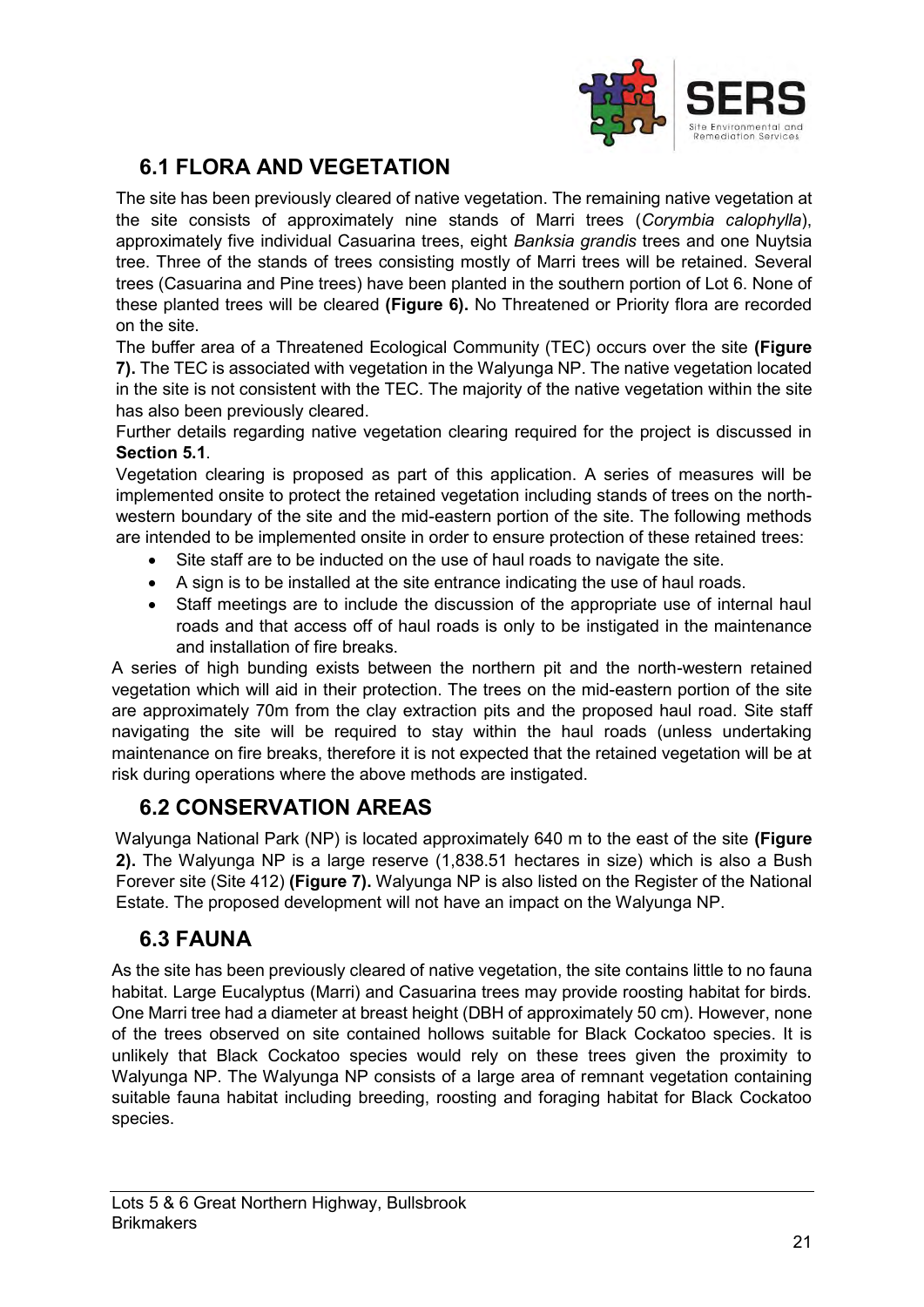

Five emus (adults) were observed moving freely through the site during the site visit. Emu's additionally have free access to the vast Walyunga NP adjacent to the site and were not witnessed during a second site visit. No threatened or Priority fauna have been identified on the site. The majority of the site consists of paddock grasslands. Therefore, the site does not contain significant fauna habitat.

#### <span id="page-25-0"></span>**6.4 WETLANDS AND WATERCOURSES**

The closest wetland is Ellen Brook which is located approximately 700 metres to the southwest of the site and adjacent to the Great Northern Highway. The wetland at Ellen Brook is also a listed Environmentally Sensitive Area (ESA) and Bush Forever site (Site No. 301) **(Figure 7).**

A minor, ephemeral watercourse is located within the site (near the centre of Lot 6) and moves in a westerly direction through the site. Historically, surface water from this ephemeral watercourse, would have flowed in winter and spring into the nearby Twin Swamps watercourse, located to the west of Great Northern Highway. However, following urbanisation, changes to the surrounding water catchment including the construction of the adjacent highway, surface water can no longer drain freely into the Twin Swamps watercourse **(Figure 8).** 

Project activities have been positioned to give a 50m buffer to the ephemeral watercourse. The vegetation within the ephemeral watercourse consists of paddock grasses. No riparian vegetation will be cleared as part of the project activities. The proposed development will not have an impact on wetlands or watercourses within or surrounding the project area.

It is proposed that an internal haul road will be installed intercepting the watercourse on the northern part of the site. Given that the watercourse was previously been interrupted by the construction of Great Northern Highway, it is not expected that this interception will have a large effect on the watercourse and its dependents. An application has been submitted to DWER for *permission to interfere Beds or Banks of a watercourse permit.*

#### <span id="page-25-1"></span>**6.5 SURFACE AND GROUNDWATER**

All surface water will be contained on site. Several bunds will be constructed around the site and the extraction areas which will control the movement of surface water. Surplus surface water will drain internally into the extraction pits. Given the sandy and free draining soils of the project area, it is unlikely that flooding would occur in extreme rainfall events.

Stormwater flow generated from the scarp above the site will be controlled by the following measures:

- A drain and low bund will be graded above the excavation area east of the clay and sand pits. This will divert flows away from the extraction area to the drainage line that bisects the lots.
- The drainage line that runs through the lots (between the clay and north sand pit) will be retained and this has sufficient capacity to cope with flows. This drainage line runs into the existing dam along the western boundary of the property.
- Bund walls are designed so that extreme storm events will breech them and flow directly into the operating pit, which will serve as a detention and sedimentation pond
- All operational areas will be internally drained and capture water.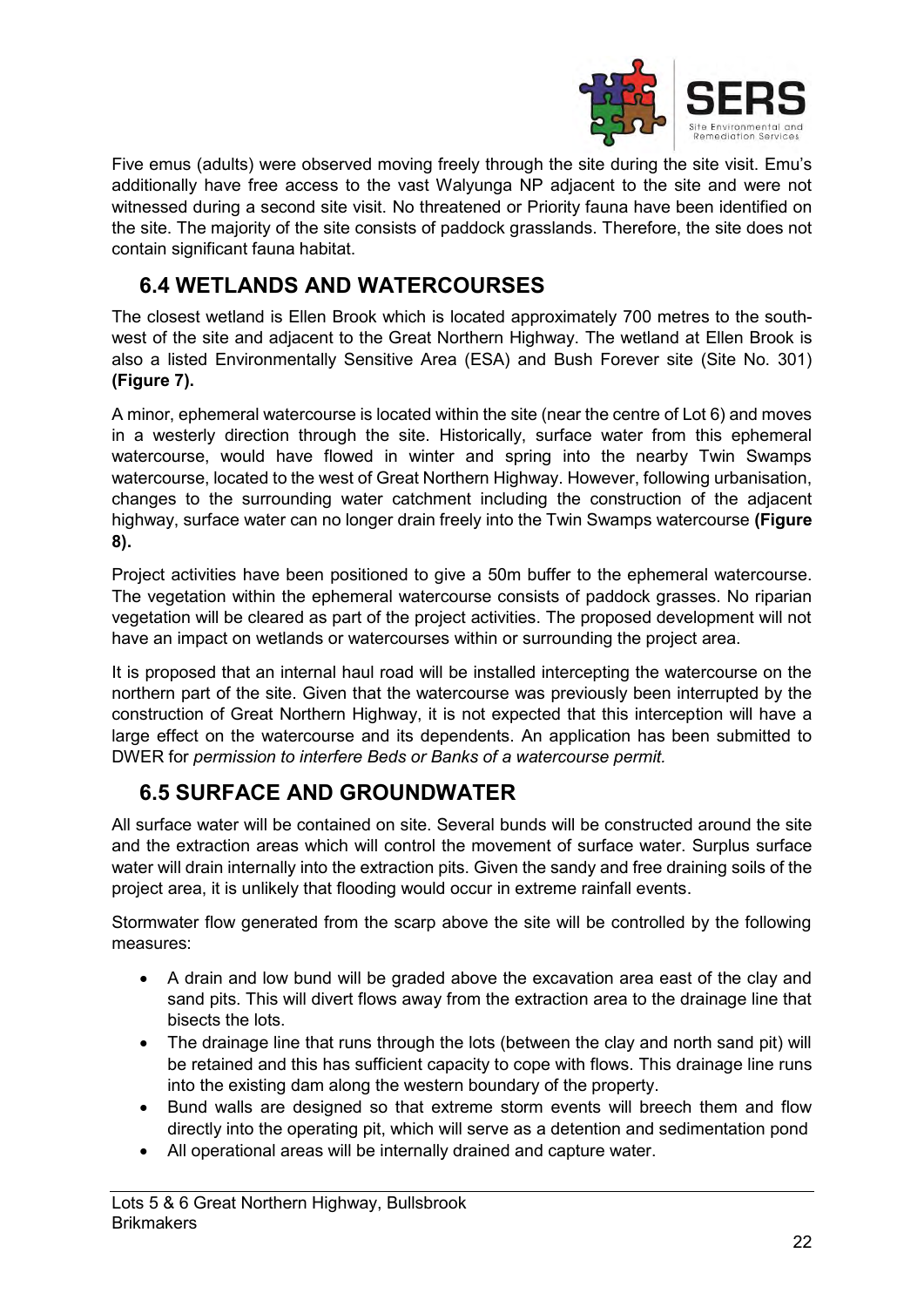

- Water collected in the sand pits will naturally permeate into the surrounding area, in addition to water collected against the bunding.
- A small amount of water may collect above the clay pit (below the graded drain and above the safety bund) this will permeate into the soil.

Refer to **Figure 9** for water management flows, with comparison to excavation depths. Refer to **Figure 10** for groundwater levels within the lot, with comparison to proposed extraction depths.

The site has two distinct groundwater areas. The sand is part of the swan coastal plain and is related to the adjacent Ellenbrook and surrounding sand plain. The figures presenting in Figure 10 only relate to this part of the site. The clay forms part of the Darling Range and is not directly connected to the Swan Coastal Plain in regard to groundwater. This area is composed of a weathered profile over parent rock and as such any ground water exists as localised perched water above the parent rock (that is largely impermeable) and in fractures. Drilling of the clay deposit did not intersect groundwater at the depths proposed to be mined.

#### <span id="page-26-0"></span>**6.6 TOPOGRAPHY AND ELEVATION**

The site slopes naturally downwards towards the west. The highest point being in the southeastern corner of the site **(Figure 11).** The lowest point is on the western boundary near Great Northern Highway.

The site currently has an elevation of approximately 60 metres AHD on the eastern side of the site (Lot 6) to an elevation of approximately 25 metres AHD on the western side of the site (Lot 5**) (Figure 11).** The highest elevation is on the south-eastern corner.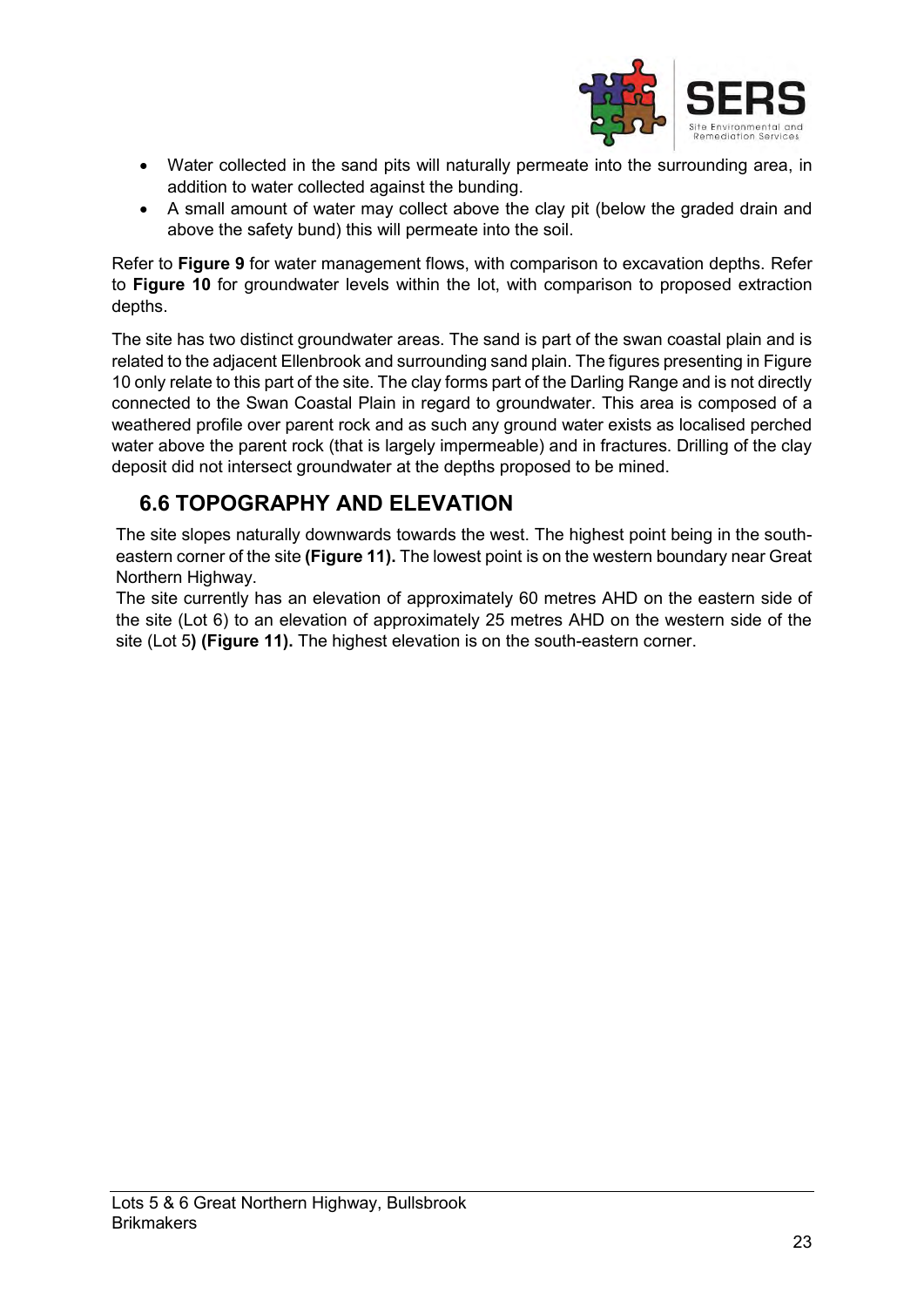

#### <span id="page-27-0"></span>**6.7 SOILS**

The site is located within the Pinjarra Zone (Map Unit 213) (DPIRD, 2017). The Pinjarra Zone consists of alluvial deposits between the Bassendean Dunes Zone and the Darling Scarp, colluvial and shelf deposits adjacent to the Darling Scarp. Soils of the Pinjarra Zone are often described as clayey to sandy alluvial soils with wet areas (DPIRD, 2017).

Soils in the project area are part of the Forrestfield System (Map Unit 213Fo) (DPIRD, 2017). The Forrestfield System is described as undulating foot slopes of the Darling and Whicher Scarps. The soils of the project area are described as duplex, sandy gravels, pale deep sands and grey, deep sandy duplexes (DPIRD, 2017). These soils are sometimes considered to be alkaline (DPIRD, 2017). Soils in the project area may also be described as semi-wet to wet soils, with grey deep or pale deep sands and loams (DPIRD, 2017). As the majority of the overlying soils are sandy and free-draining, there is an extremely low probability of occurrence of acid sulphate soils (**Figure 1B**)(CSIRO, 2017).

Landforms of the Bullsbrook area are described as coastal plain with swamps and low slopes of <10% gradient (DPIRD, 2017). The geology of the site consists of unconsolidated sediments over sedimentary rocks (DPIRD, 2017).



**FIGURE 1B: ACID SULFATE SOILS MAP (CSIRO, 2017)**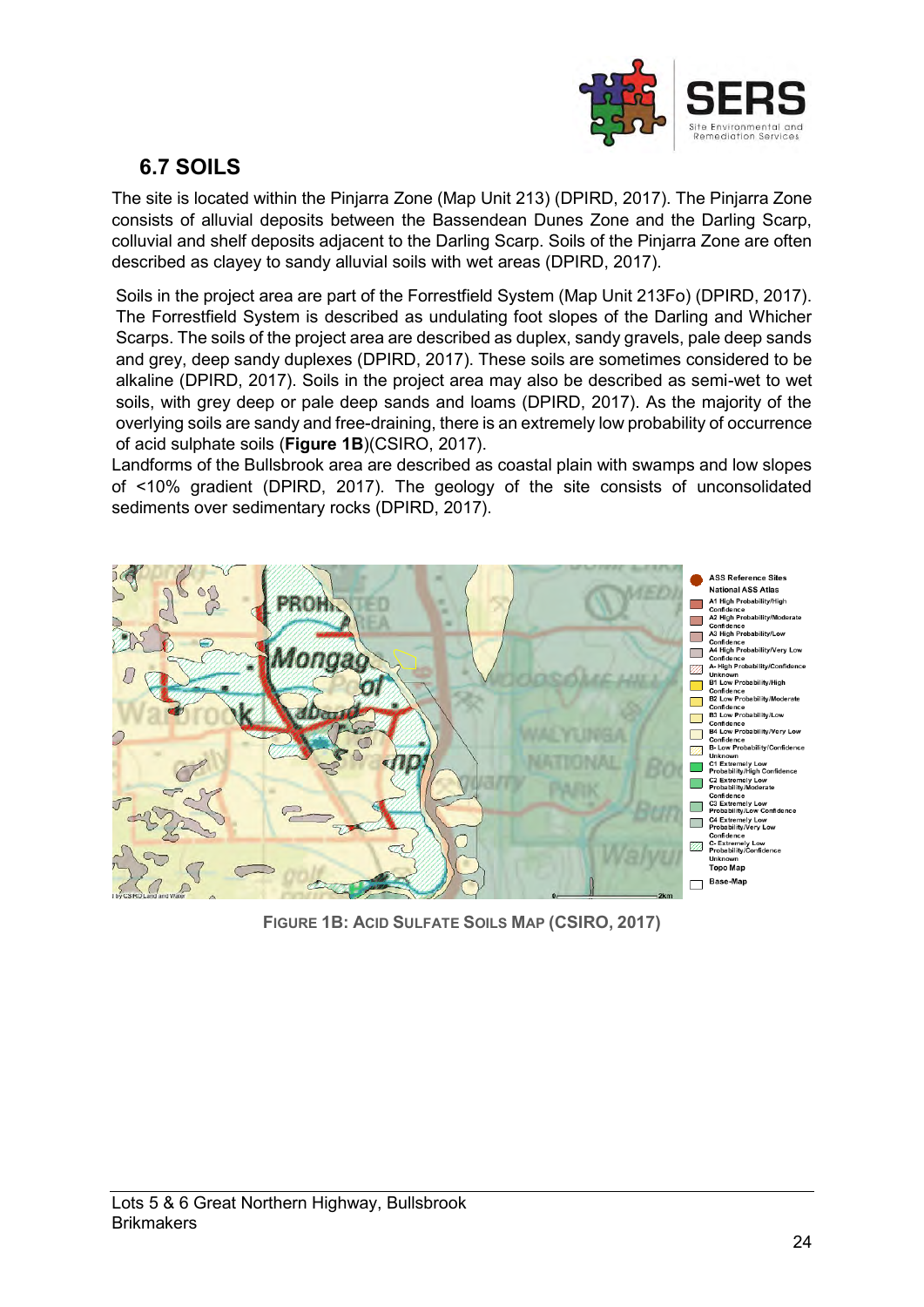

### <span id="page-28-0"></span>**6.8 SEISMIC ACTIVITY**

The surrounding area, and Bullsbrook itself, is an area of negligible seismic activity in Western Australia. A search of the Geoscience Australia Earthquake Database (14/12/2017) presented no evidence of earthquakes within the Perth region over 57 years of data (**Figure 1C**). The yellow circles in **Figure 2** present the most recent earthquakes that have occurred on the outskirts of Perth. The three earthquakes north of Brookton were of small scale  $(1.5 - 1.6)$ occurred within November 2017. The earthquake on the north of Aldersyde occurred on the 16<sup>th</sup> of December 2017 with a magnitude of 2. The record north-west of Pumphreys Bridge was a magnitude of 2 and occurred around the same time as the ones north of Brookton. Seismic Activity in this case presents a very minimal risk to the project.



**FIGURE 1C: SEISMIC ACTIVITY IN SOUTH-WESTERN AUSTRALIA**

#### <span id="page-28-1"></span>**6.9 VISUAL AMENITY**

Prior to the commencement of material excavation, topsoil and overburden material will be removed from the extraction areas and used to create several earth bunds (4-6 m in height and 15 m in width). Resource extraction will occur behind these bunds. The bunds will surround the sand and clay extraction areas providing a visual amenity screen. Native vegetation will also be encouraged to establish on the earth bunds. Visual amenity will be further maintained by retaining the Marri trees on the western boundary, adjacent to the Great Northern Highway. Trees on the eastern boundary will also be retained. The project activities should not be visible to most of surrounding land users. Further details regarding the earth bunds are provided in Section 4.1 and 5.2.

The excavation of the clay material will also be staged and incorporate bunding. Excavation and loading activities will be completed behind these bunds. These measures will reduce the visual impact from clay extraction activities. Closure of the site will require the site to be recontoured to maintain the existing landforms. The proposed development is unlikely to cause a detrimental impact to surrounding land users with regards to visual amenity.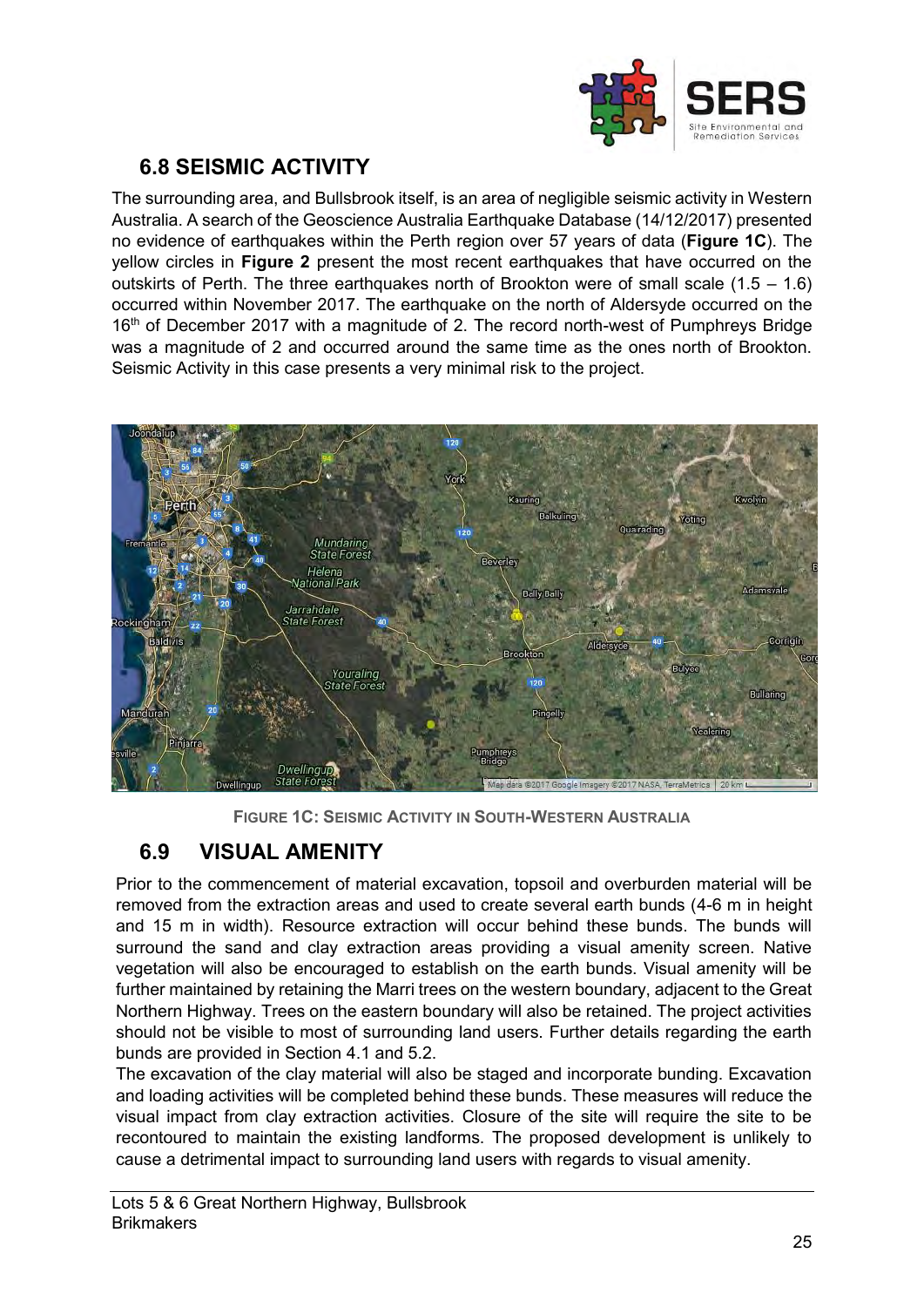

### <span id="page-29-0"></span>**6.10 HERITAGE**

One Registered Aboriginal Site (Site ID 3525) is located over Lots 5 and 6 (DPLAH, 2017). Site ID 3525 is a mythological site associated with Ellen Brook (DPLAH, 2017). Ellen Brook is located approximately 700 km to the south of the proposed development. As the site is not disturbing the banks of the Ellen Brook watercourse there will be no impacts to this Aboriginal heritage site. Lots 5 and 6 have been previously cleared and any archaeological sites of significance that may have existed at this location are likely to have been removed. The proposed development will not impact any Aboriginal heritage sites of significance.

Native Title has been extinguished on Freehold land (DPLAH, 2017). Therefore, Native Title does not pose any restrictions on the proposed development.

<span id="page-29-1"></span>No European heritage sites exist in or near the site (DPLAH, 2017).

#### **6.11 AIR QUALITY**

Dust may be generated as a result of the project activities and may impact air quality. The sources of dust that are associated with the excavation of sand and clay include:

- Removal of native vegetation;
- Earthmoving activities;
- Stockpiling of clay materials:
- Vehicle movements on unsealed roads;
- Quarrying activities; and
- Material extraction, transfer (loading), storage and transportation.

Dust has the potential to impact local amenity and cause a nuisance to surrounding land users. In extreme situations, when dust is suspended in the atmosphere, it may reduce visibility, settle on native vegetation and effect human health. It is unlikely that dust will become problematic as result of the proposed development given the small size of the project operations. The main factor influencing dust as part of the project activities is the suspension and dispersal of dust in the wind. Once dust enters the atmosphere, it may transfer to the surrounding environment and impact surrounding landowners. To manage potential impacts associated with dust, a Dust Management Plan (DMP) has been prepared and is provided in Appendix F. The DMP will be implemented as part of the project activities.

#### <span id="page-29-2"></span>**6.12 NOISE**

There are two main sources of noise from the proposed development. These include the extraction of resource materials (digging, loading, transfer and stockpiling) on site, and the transportation of material via vehicles within and away from the site.

Seven sensitive receptors are located within 500 m of the site. The sensitive receptors include residential homes and rural properties **(Figure 4).** As noise may impact sensitive receptors located nearby an acoustic survey was required. An Environmental Noise Assessment and subsequent report was undertaken by Lloyd George Acoustics. The assessment evaluated the impact of noise from the project activities and determined a number of management strategies to be implemented to mitigate noise impacts. The acoustic assessment confirmed that noise impacts can be managed on site to comply with the Environmental Protection (Noise) Regulations 1997.

A Noise Management Plan (NMP) has been prepared to manage noise impacts associated with the project activities. The Environmental Noise assessment can be found within this management plan. The NMP is provided in Appendix G. The NMP will be implemented as part of the project activities.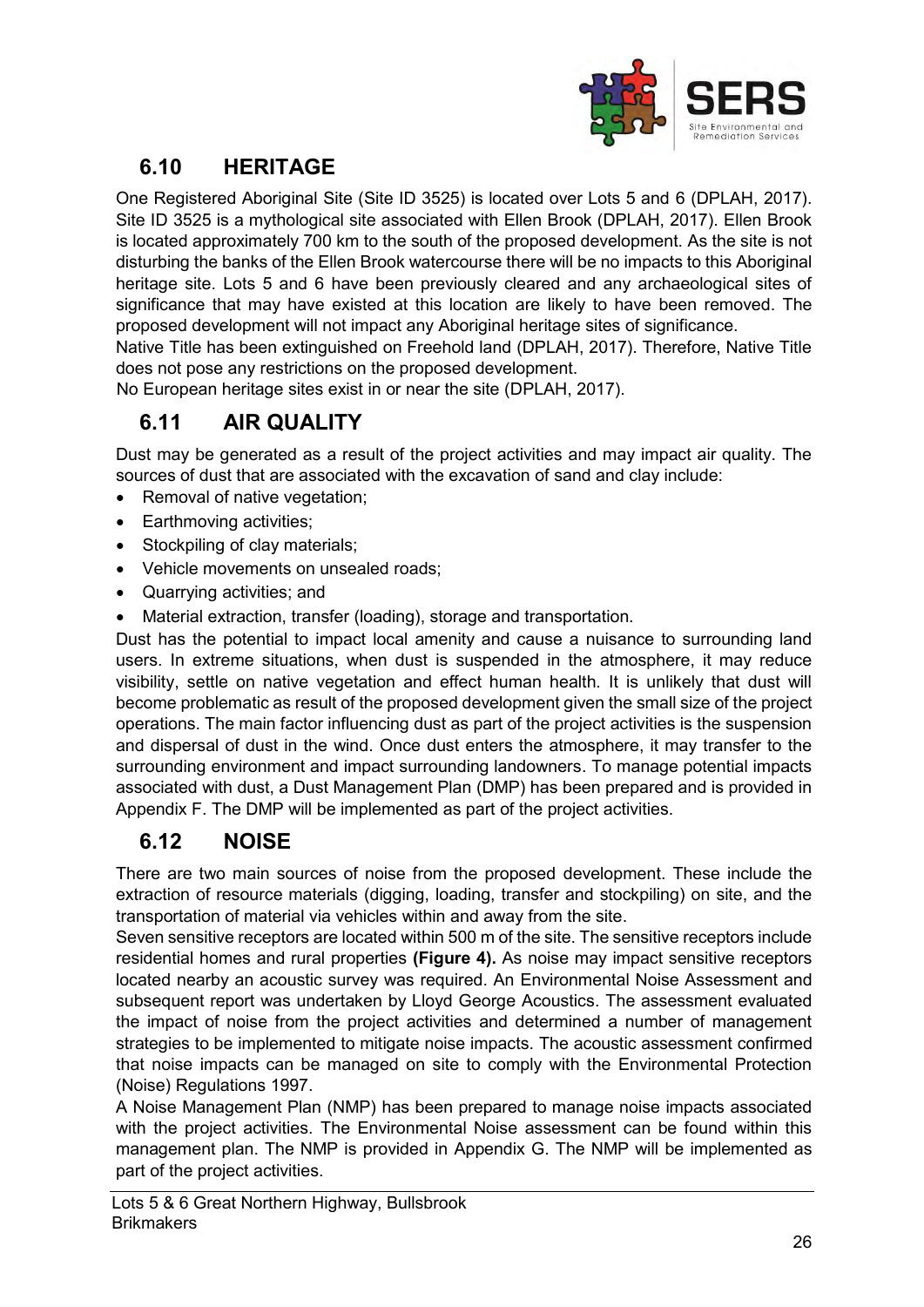

#### <span id="page-30-0"></span>**6.13 DIEBACK MANAGEMENT PLAN**

Dieback of vegetation is often attributed to *Phytophthora Cinamomi* even though there are other Phytophthora species and other diseases such as *Armillaria* that can cause dieback like symptoms. Microscopic soil-borne fungi of the genus Phytophthora kill a wide range of native plants and can cause severe damage to many vegetation types, particularly those from the families *Proteaceae Epacridaceae, Xanthorrhoeaceae* and *Myrtaceae.*

In most cases dieback is caused by a pathogen which infests the plant and causes it to lose vigour, with leaves dying, and over time may kill the plant. As such the management of Dieback is essentially related to plant hygiene when coming onto a site and within a site.

There are several guides to the management of Dieback:

- Department of Environment and Conservation CALM Dieback Hygiene Manual 1992 is a practical guide to Dieback management.
- Department of Environmental and Conservation CALM Best Practice Guidelines for the Management of *Phytophthora Cinamomi,* draft 2004.
- Dieback Working Group 2000, Management of Phytophthora Dieback in Extractive Industries.

As the site is mostly cleared (20% midstory coverage over the lot), the dieback risk is minimal. The risk will become increasingly nominal as the excavation activities are completed. No adverse dieback conditions appear to have been introduced into the site.

Dieback management is particularly important for this site as it neighbours a Bush Forever site, Walyunga NP (Bush forever site 412). The spread of dieback to the NP could be detrimental to the flora within, emphasizing the importance of strenuous management methods to reduce the risk of dieback within the site.

However, as a matter of good environmental practice management Brikmakers will use practices that will minimise the introduction of weeds or plant pathogens. The aim of dieback management during excavation is to minimise the risk of entry of dieback into the site.

In many ways the management of site for dieback is similar to that for the management of weeds, and the two management practices should be considered together.

The other management is to ensure that all excavation equipment and road transport vehicles are clean and free from soil and vegetation matter prior to entering the site. This is normal practise by Brikmakers who strive for high levels of resource hygiene to minimise any potential for dieback spread.

The following actions will be taken on this site to reduce to risk of dieback spread:

- Excavation will be undertaken using practices recommended by DWER
- Vehicles are to be prohibited from entering remnant vegetation
- The pit will be designed to be internally drained to retain all surface water and direct excess to detention basins
- Illegally dumped rubbish is to be removed promptly.
- No contaminated or suspect soil or plant material is to be brought onto the site.
- Seedlings for rehabilitation will be sourced from certified dieback free nurseries.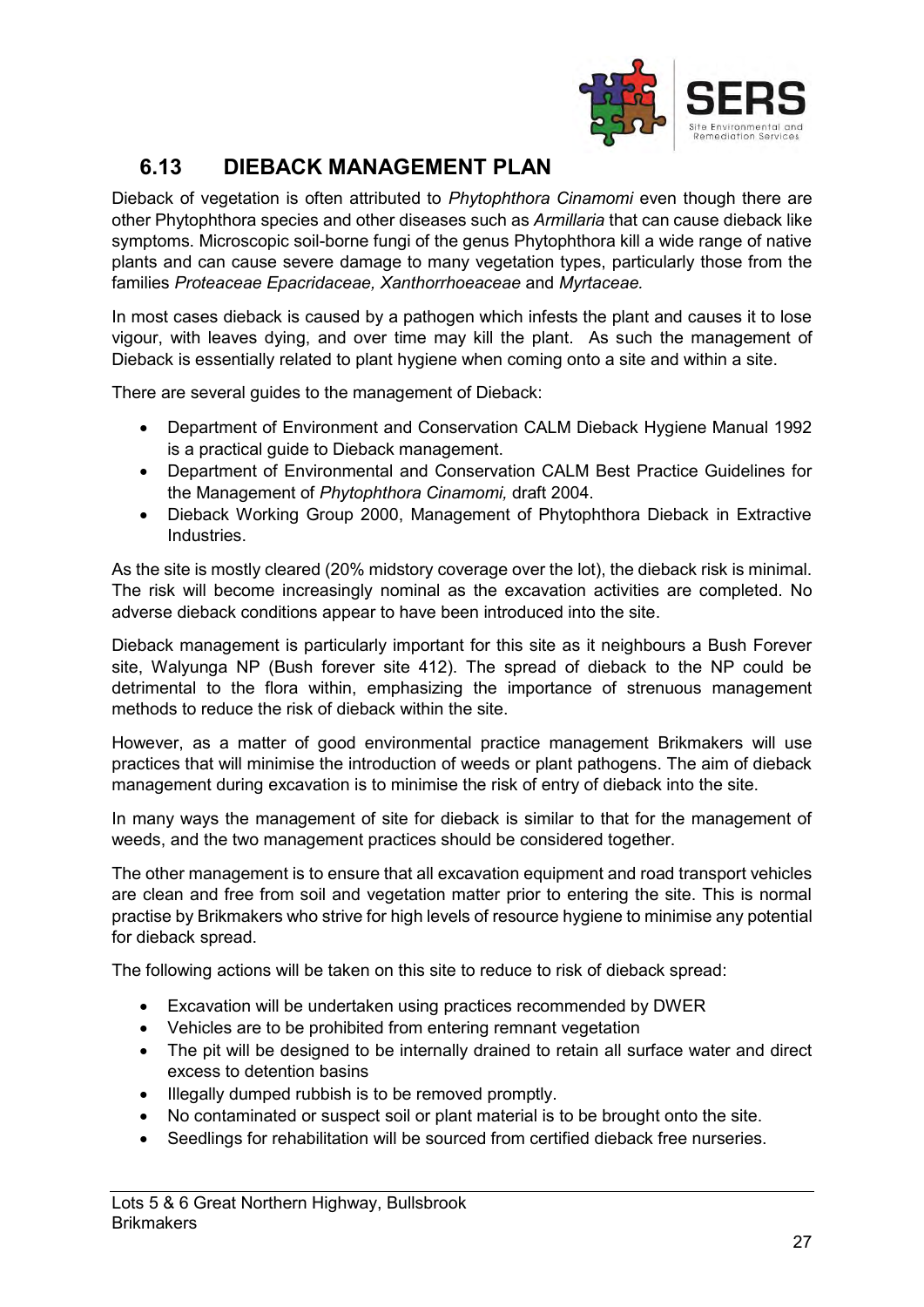

- Topsoil is to be stored separately from overburden, in low dumps ready for covering the completed areas of the excavation.
- When clearing land or firebreaks vehicles are to work from dieback free areas towards dieback areas, or in situation where dieback interpretation is not possible, from areas of higher quality vegetation to areas of lower quality vegetation.
- A wheel wash will be installed at the entrance of the site, all trucks will be required to enter the wheel wash before picking up or dropping off (rehabilitation) materials. This will reduce the risk of transfer onto the site.
- A sign will be installed at the site entrance directing the sole use of haul roads when navigating the site, as to not spread any plant pathogens into the retained vegetation.

The successful implementation of these methods is expected to reduce the risk of dieback spreading through the site and into Walyunga NP.

#### <span id="page-31-0"></span>**6.14 WEED MANAGEMENT PLAN**

The management of weeds is essentially similar to that for plant diseases. Weeds have a high potential to spread to surrounding localities, therefore it is important to ensure they are controlled as processes occur. It is desirable that the site does not become a haven for environmental weeds and therefore a management and control program is warranted.

Weeds can be declared under the *Agriculture and Related Resources Protection Act 1976* which requires that declared weeds are eradicated. Other weeds are not declared but may be classified as Environmental Weeds because they are well known for impacting on vegetation.

Generally, the application of methods to prevent the spread of Dieback are applied which will usually ensure the control of environmental weeds in the process. The extraction area was previously used for the grazing of cattle. There are no significant weeds that currently require treating. However, like all other rural properties weed monitoring and treatment is routinely undertaken.

The management of weeds will employ the following principles:

- All vehicles and equipment to be used during site preparation, excavation and closure will be cleaned and free from soil or plant material when arriving at site
- Vehicles are to be prohibited from entering remnant vegetation, apart from normal travel along made firebreaks and maintenance activities
- Illegally dumped rubbish is the major source of weeds and is to be removed promptly
- No weed contaminated, or suspect soil or plant material is to be brought onto the site
- When clearing land or firebreak vehicles are to work in conjunction with dieback principles and push from areas of better vegetation towards areas of lower quality vegetation
- Weed management shall work from the least affected areas to most affected
- Declared weeds or environmental weeds will be treated promptly by digging out or spraying
- Weeds will be treated promptly no matter how few there are.
- Ongoing monitoring of weeds will be undertaken at least annually in autumn, prior to winter rains
- All materials to be used in revegetation will be sourced from certified weed free locations and businesses.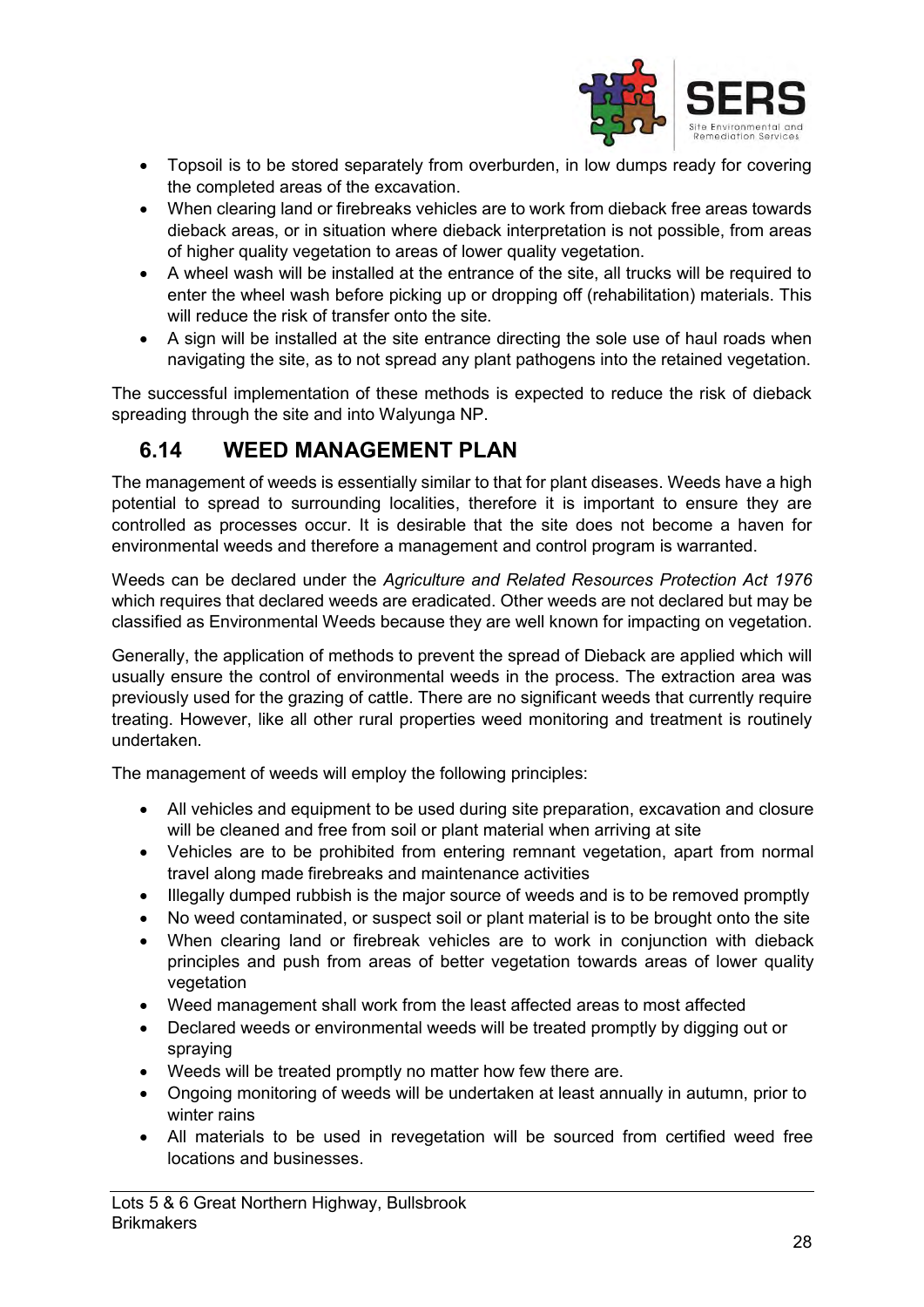

- A wheel wash will be installed at the entrance of the site, all trucks will be required to enter the wheel wash. This will reduce the risk of transfer onto the site.
- A sign will be installed at the site entrance directing the sole use of haul roads when navigating the site, as to not spread any plant pathogens into the retained vegetation.

#### <span id="page-32-0"></span>**6.15 BUSHFIRE PRONE AREAS**

The site is located within Department of Fire and Emergency Services Bushfire Prone Areas map. Approximately 30% of the site is considered to be prone to bushfires due to its vegetation cover and proximity to Walyunga NP. **Figure 1D** shows the area of the lot that is considered Bush Fire prone, with the site boundary is outlined in yellow. Due to the nature of the proposed project, it is expected that no bushfire risks will be associated as the extraction areas will be cleared of vegetation. It is expected that the cleared area for excavation activities will act as a buffer in the event of a bush fire.



**FIGURE 1D: DFES BUSHFIRE PRONE AREAS MAP (DFES, 2017)**

Usually it is a requirement of the City of Swan to provide a Bushfire Attack Level (BAL) assessment or BAL Contour Map in areas where Bushfires are prone, but as the scheme of the lot is deemed Industry within a rural zone it is expected the project will fall under a Western Australian Planning Commission (WAPC) Exception. The WAPC posted a Planning Bulletin (111/2016) which stated that: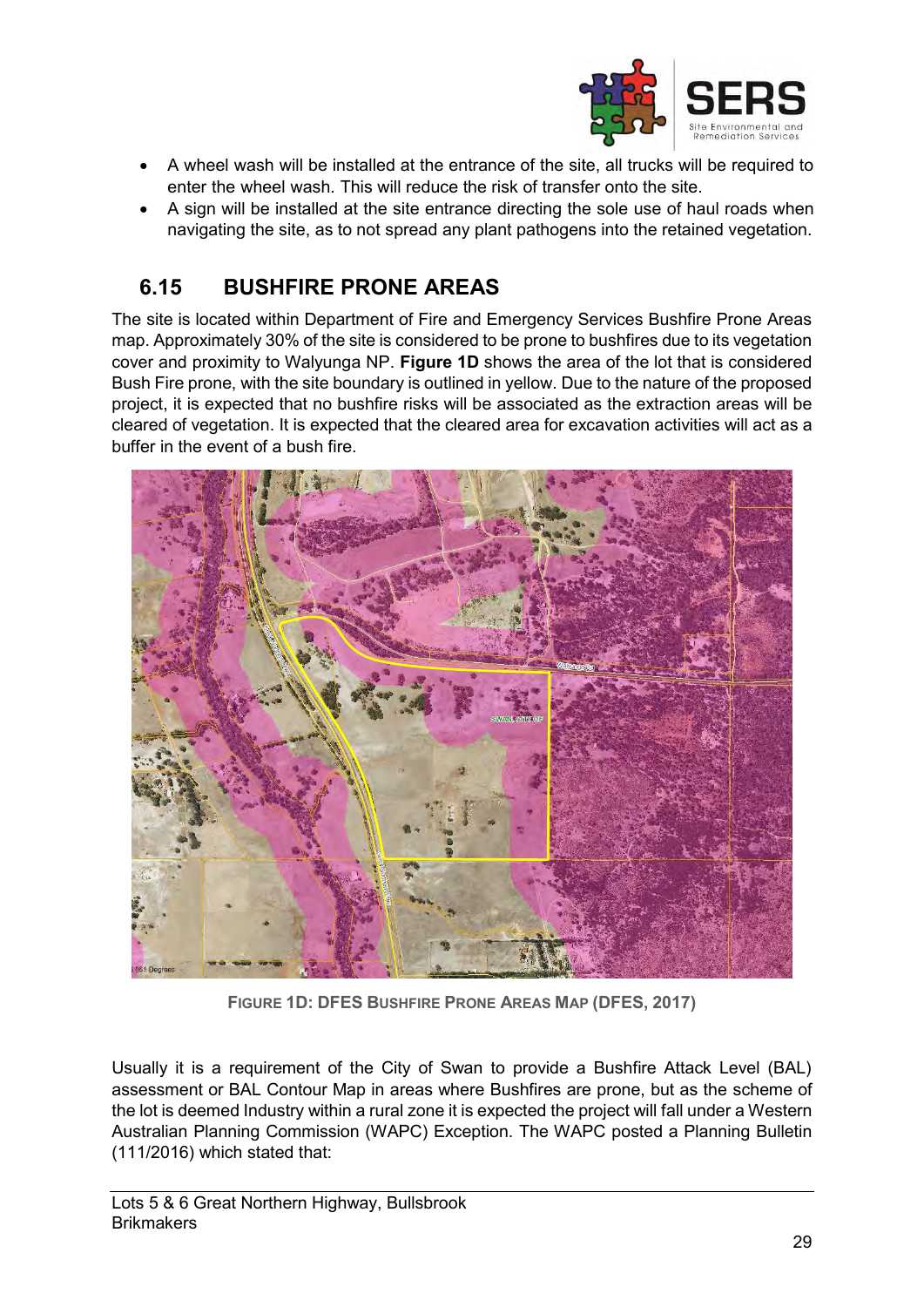

*"Exemptions may apply to infrastructure including roads, telecommunications and dams; and to rural activities, including piggeries and chicken farms which do not involve employees on site for a considerable amount of time" (WAPC, 2016)*

Regarding the occupation of site for considerable amounts of time, works will be intermittent depending on market demand for extracted materials. It is expected that the majority of time employees will be working within the extraction pits and the only hardstand area will be the pre-existing house on the southern part of the block between the sand extraction pit and clay extraction pits.

#### <span id="page-33-0"></span>**6.16 COMPLAINTS MANAGEMENT**

A complaints register will be established for the site in the event of any complaints in relation to the operation. All complaints shall be treated promptly by Brikmakers and will be dealt with in accordance with the complaints management system and issue resolution procedure. The procedure for managing complaints shall be as follows:

- Site signage displaying the contact details of the site manager will be positioned at the entry of the site at all times (during operations and in times where the site is unmanned).
- Any complaints made to the site manager shall be documented and dealt with expeditiously.
- Any complaints received either directly from the complainant or via the City of Swan will be reviewed by the site manager and interested parties to assess:
	- The legitimacy of the complaint:
	- The aspects of the operation that triggered the complaint;
	- Management actions required to address the issues raised to bring operations into line with conditions imposed on the extractive operation by the City of Swan under Development Approval and the future Extractive Industries Licence.
- Actions deemed necessary to bring operations into line with relevant legislation, regulations and licence conditions will be undertaken immediately and before works are recommenced.
- Summaries of complaints and actions taken to address each specific issue will be recorded in the Complaints Register.
- A record of all complaints shall be retained onsite for inspection by the City of Swan as necessary.
- Amendments to the complaints management process will be implemented reflective of conditions within the development approval as issued by the City of Swan and the WAPC.

#### <span id="page-33-1"></span>**6.17 ROLES AND RESPONSIBILITIES**

Brikmakers and the site manager will be responsible for the implementation of the management methods listed throughout this document and those listed within the appendices. The site manager will be more so responsible for implementation of management methods of the operational processes, whilst Brikmakers will be responsible for, but not limited to, preoperational and remediation processes. It is the responsibility of all employees to report environmental incidents immediately to their shift supervisor, who will alert the site manager of the occurrence for immediate response.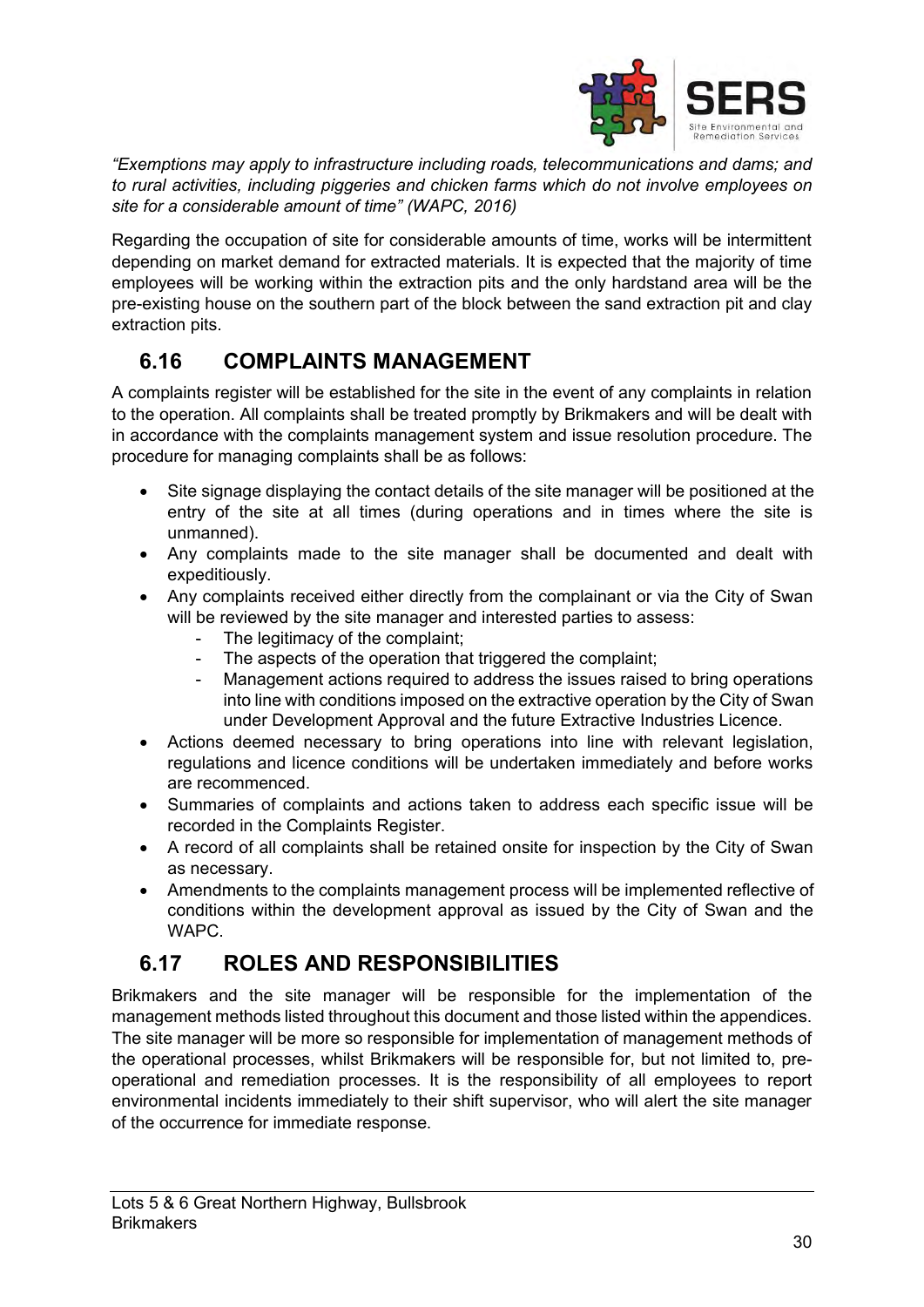

## <span id="page-34-0"></span>**7. CLOSURE PLAN**

### <span id="page-34-1"></span>**7.1 END USE**

City of Swan's Draft Local Rural Planning Strategy (2016) indicates that this area is purposed for Rural Landscape zoning within an extractive industries buffer. Once the resources are exhausted within the lot it will be rehabilitated to suit the zoning.

#### <span id="page-34-2"></span>**7.2 CLOSURE COMMENTS**

The key commitments of the excavation closure are to ensure that the site and its environmental surroundings, including local flora, fauna, surface and groundwater, topography and local aesthetics are returned, as far as is reasonably practicable, to the sites preexcavation conditions.

#### <span id="page-34-3"></span>**7.3 LANDFORM RECONSTRUCTION AND FINAL CONTOURING**

Landform reconstruction and final contouring will reflect those of pre-excavation conditions **(Figure 12).** It is expected that during the closure of the excavation project the following objectives will be followed;

- Equipment and machinery will be removed from site;
- The final landform will be reflective of pre-excavation site conditions;
- The land surface will be contoured, to match as closely as possible the existing landform;
- The land surface will be formed to the requirements of the Mines Safety and Inspection Act 1994 and Regulations 1995 as a final land surface; and
- Over burden will be spread over the surface where available to provide a substrate for agricultural soils, followed by topsoil.

#### <span id="page-34-4"></span>**7.4 REHABILITATION OF EXCAVATION AREA**

The rehabilitation of the sand and clay extraction areas will take place following the course of the extraction. Although there will be a portion of the sand excavated area reserved for clay stockpiling as campaigns are progressed. Brikmakers seeks to implement an extensive rehabilitation programme on the site which will return the landform to its pre-excavation form. It is proposed that appropriately classified recycled and clean fill materials from a DWER licenced facility will be utalised in the rehabilitation of the site.

It is not the goal of Brikmakers to rehabilitate a degraded landscape, but rather re-establish the pre-excavation landforms, by using a mixture of aggregates and clean fill material. Topsoil will be retained onsite and used as the top layer of the rehabilitated area which will encourage the re-establishment of flora within the site. This is expected to visually return the site to its pre-excavation form and in the long term, create an environment capable of sustaining flora and fauna.

Rehabilitation of excavation pits will take place on a progressive basis as sand and clay are extracted from the site. This will ensure that the site is rehabilitated along the way and will not be left in an unsightly condition at the end of the project.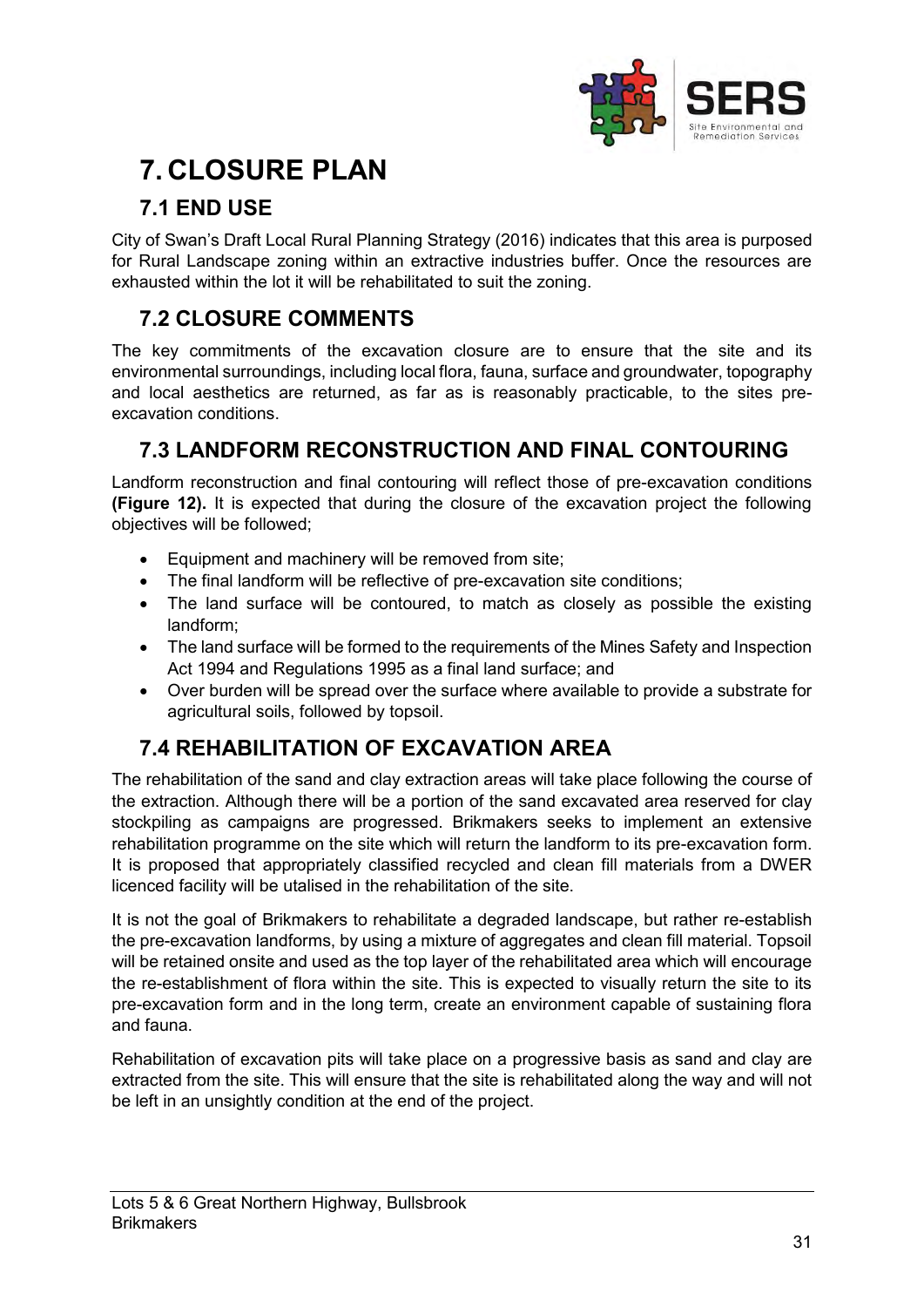

The vegetation species proposed to re-populate the site are *Eucalyptus marginata*, *Eucalyptus wandoo*, *Corymbia calophylla* and *Dryandra sessilis*, these tree species are currently present within the vicinity of the site and are native to the local area. A planting density of 1 tree per 100 m<sup>2</sup> is proposed in tree belts to allow for rural developments. This planting density will be more than what is currently existing on the lot (pre-excavation conditions), as the site was cleared for historical rural purposes.

The selected plant species will be planted or seeded in early autumn to ensure they benefit from winter rains. Following the placement of topsoil on the site, planting will not be delayed for a period of greater than a calendar year as this can lead to compaction/ settlement of the topsoil, resulting in it being harder for plants and seeds to establish. Where progressive rehabilitation will be implemented (all pits excluding the clay stockpile area) the above seasons will be utalised for planting where possible, but the replanting will be mostly dependent on the time periods the material exhaustion occurs.

The clay stockpile area within the northern pit is the only area onsite that will remain as an open pit until the operations on site are complete (expected to be ten years). The area within the northern pit, which is not indicated as a clay stockpile area, will be progressively rehabilitated as materials are extracted. The south-western sand extraction pit will additionally be rehabilitated as materials are extracted. As the materials from the sand extraction pits will be dependent on the contracts acquired, it is impossible to grant timing on the rehabilitation and extraction of these areas. It is expected that 100,000 – 150,000 tonnes of sand per year will be extracted from the two sand pits throughout the ten-year duration of the project. Reflective of the volumes extracted will be the volumes used to fill the extracted pits. It is proposed within this application that progressive rehabilitation will be implemented onsite, so as sand extraction campaigns are completed (apart from in the clay stockpiling area) the area will be rehabilitated, recontoured and revegetated.

The clay extraction pit has a more structured stage of works whereby each area of the proposed pit is indicated with a specific cell to be extracted from (Cells 1-4). Once approval is granted it is proposed that extraction commences in the most southern cell, Cell 1. Once the clay materials within Cell 1 have been exhausted and no more extraction can take place within that area, the cell will be rehabilitated prior to extraction works commencing in Cell 2 (directly north of Cell 1). This will be continued until the operations reach Cell 4. At the exhaustion of Cell 4, final rehabilitation of the clay extraction pit will be implemented whereby all cells will have been rehabilitation including the recontouring and revegetating of the area.

Where rehabilitation is taking place onsite, whether it be the sand extraction pits or clay extraction cells, recontouring will additionally occur.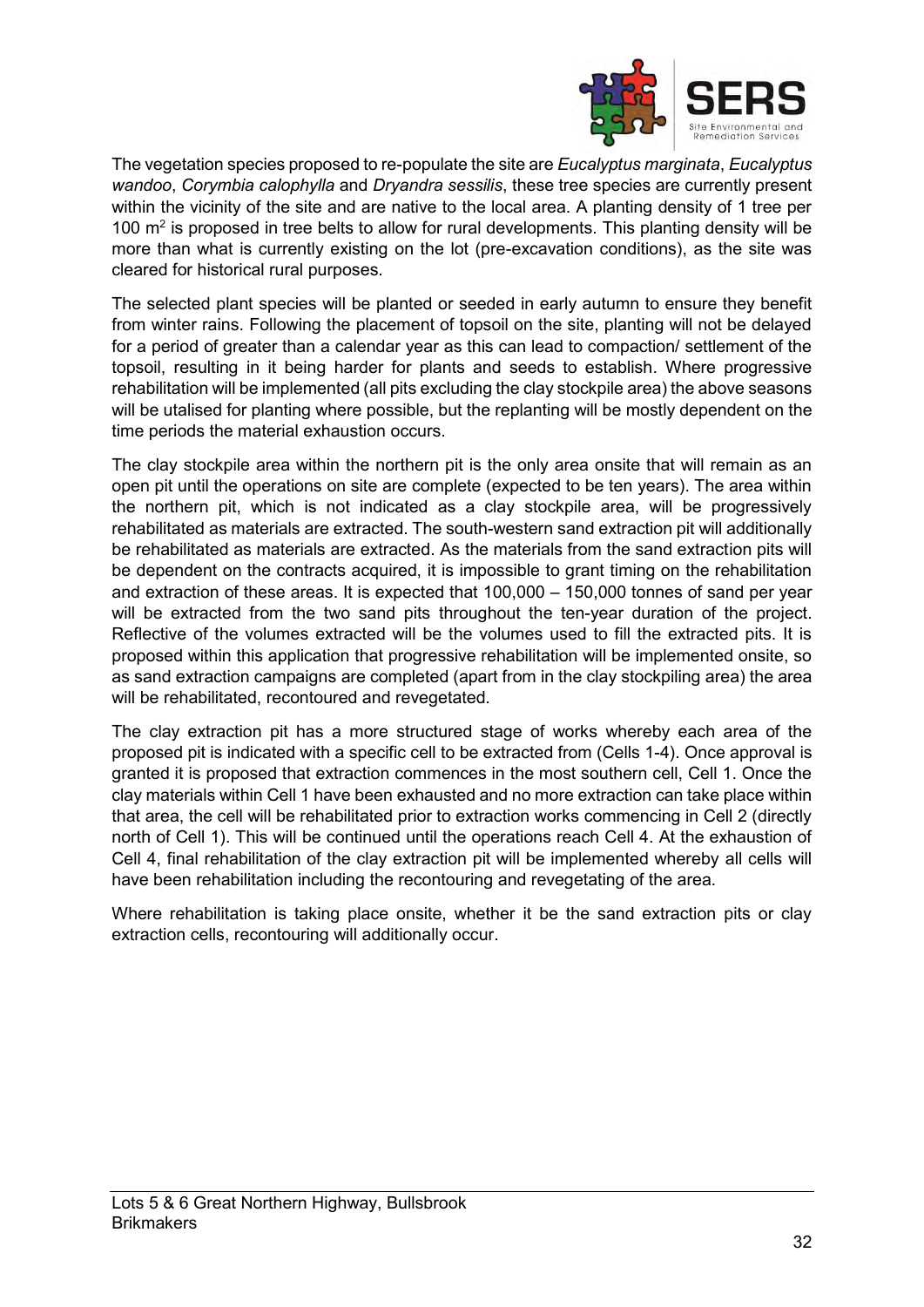

#### <span id="page-36-0"></span>**7.5 TOPSOIL AND OVERBURDEN REMOVAL REPLACEMENT**

Wherever possible topsoil and overburden will be transferred directly from an area onsite being cleared to an area onsite being rehabilitated. Recovered topsoil will be distributed around a rehabilitation area to increase total organic carbon fractions and improve soil properties such as water resistance, wind erosion and moisture retention. If topsoil cannot be sourced directly from an area being cleared, topsoil will be retrieved from a stockpile or bund.

Where overburden exists, subject to the excavation, it will be pushed to assist the visual and noise screening. Topsoil bunds will be erected at the beginning of the project and progressively reconstructed as excavated pits become exhausted. Excavation processes will follow the staging outlined in **Figure 3.** If possible, topsoil clearing, and excavation will be undertaken in months with more rainfall, to reduce dust impacts associated with the movement of soil. Otherwise a water cart will be utilised to prevent dust.

#### <span id="page-36-1"></span>**7.6 PRE-PLANTING/SEEDING WEED CONTROL**

Pre-seeding weed control will be required if topsoils contain weed species. As no weed species have been identified on the lot, pre-seeding weed control will not be implemented. Weed control will be conducted after overburden and topsoil have been spread and germination has begun. Although broad scale weed treatment can be detrimental to the development of other plant species, it may be required if the weed load is noticeably large and needs to be eradicated/reduced. It is required that the site is checked during May, following autumn rains. A check for broad-leaf germination will be undertaken at this point.

The Weed Management Plan will form a basis for the treatment of weeds but, in addition to this weed management will be integrated with normal practises on site. If weeds are identified onsite during the extraction processes the Site manager will be notified and appropriate and immediate eradication will follow.

#### <span id="page-36-2"></span>**7.7 REHABILITATION OF THE ROAD RESERVE**

Proposed within the application is the clearing within a road reserve adjacent to the proposed crossover location to achieve line of site requirements. As a requirement of the City of Swan assets team, the driveway option would need to achieve a 158m Safe Intersection Site Distance (SISD) which entails the clearing of approximately 400m<sup>2</sup>. Once all resources from the site have been exhausted and no more rehabilitation is to be initiated onsite, the road reserve is to be rehabilitated to its state prior to the works beginning.

Species of *Eucalyptus marginata*, *Eucalyptus wandoo*, *Corymbia calophylla* and *Dryandra sessilis* will be planted within the road reserve area at a high density reflective of its conditions prior to the works. Topsoil from the site will be utalised in the replanting as to encourage the growth of the planted species.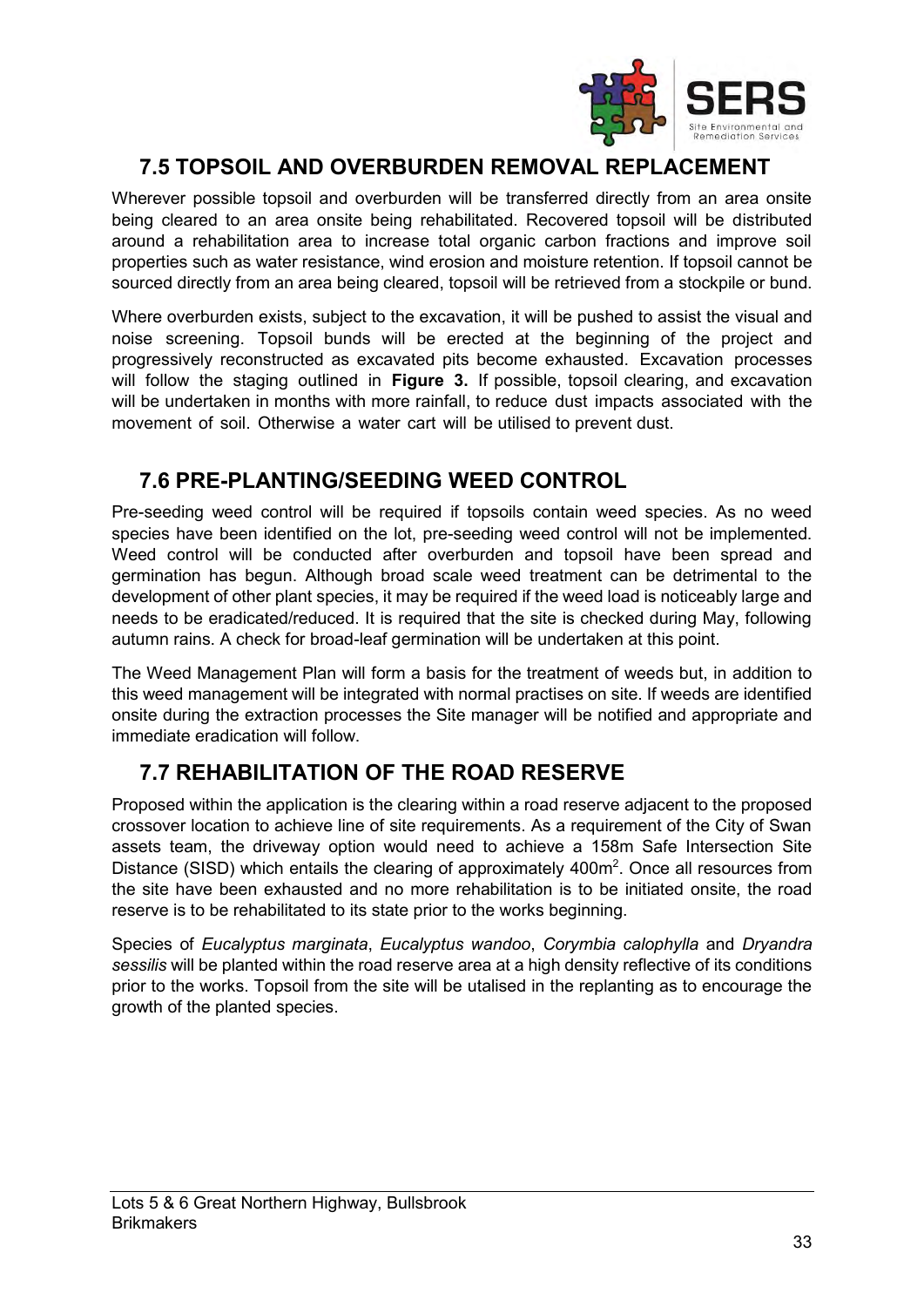

## <span id="page-37-0"></span>**8. CONCLUSION**

In conclusion, SERS, on behalf of Brikmakers, have developed this application to apply for the relevant licenses and approvals to conduct extraction works at lots 5 & 6 (No. 1728) Great Northern Highway, Bullsbrook.

The resources onsite (sand and clay) are considered vital for the continued provision of basic raw materials to the Perth Metropolitan Area. Many other sites which would otherwise be suitable, occur in locations where planning and environmental impacts preclude or severely constrain the extraction processes. The lot is located within a priority resource zone, further emphasizing its suitability for the project.

The extraction of resources must be economical, with often the significant portion of the cost of basic raw materials generated through transportation. This close proximity of the subject site to the Perth Metropolitan Area and a major traffic corridor (Great Northern Highway) will significantly reduce the cost of transportation.

The proposal to extract sand and clay from the site is accompanied with various environmental management measures which will ensure that the proposed development has minimal impact on the surrounding natural and human environment.

With the assistance of Lloyd George Acoustics, it was reported that the proposed project complies with regulations outlined in the *Noise Regulations 1997.* Methods outlined in the SERS noise management plan and the Environmental noise report (Lloyd George, 2017) will be followed to ensure no exceedances are seen throughout the duration of the project. The TIA completed by Shawmac presented data supporting the compliance of the project with Austroads Guidelines, as well as the suitability of Walyunga Road and GNH in regard to carting materials. The roads were found suitable in all accounts. The driveway will be constructed in a way to ensure compliant line of site for trucks entering and leaving the site.

A progressive rehabilitation program is proposed for the site as the resources (sand and clay) are removed over the life time of the project. Brikmakers intends to rehabilitate the site with clean fill material and aggregate products (sourced from a DWER licensed facility), with the objective of creating landforms similar to those of the pre-excavation.

It is in the opinion of SERS, in consultation of Brikmakers, that with the above management plans risks associated with the proposed project will not cause harm to its surrounding environment.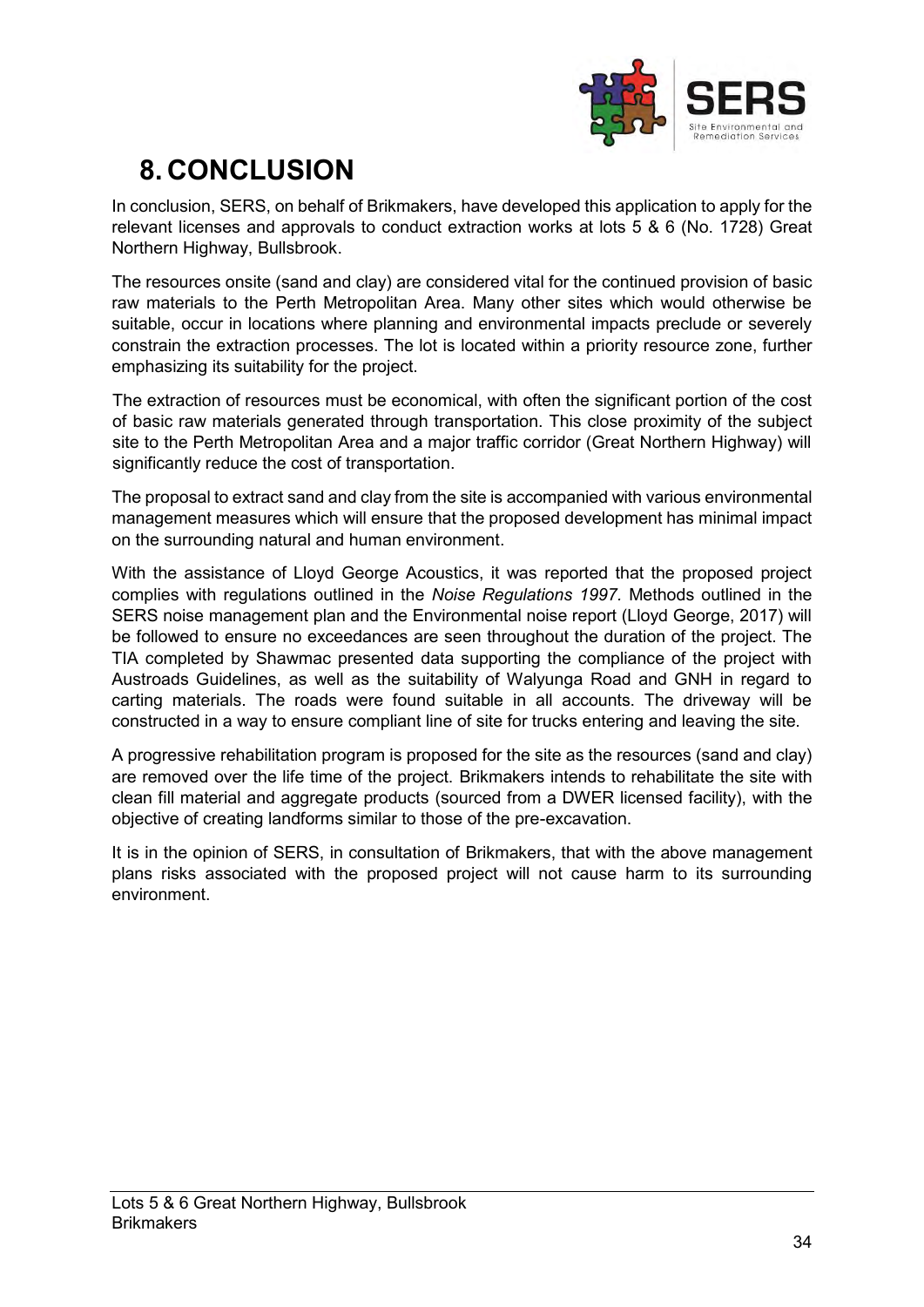

## <span id="page-38-0"></span>**9. REFERENCES**

- CSIRO (2017) CSIRO Land and Water, Australian Soil Resource Information System (ASRIS), Commonwealth Government, Canberra Australian Capital Territory. Retrieved from: <http://www.asris.csiro.au/mapping/viewer.htm> on 6 December 2017.
- DFES (2017) Department of Fire and Emergency Services, Map of Bush Fire Prone Areas Accessed from<https://maps.slip.wa.gov.au/landgate/bushfireprone/> on 18/12/2017.
- DPIRD (2017) Department of Primary Industries and Regional Development, (Agriculture and Food Division), Perth Western Australia. Retrieved from <https://maps.agric.wa.gov.au/nrm-info/> on 7 December 2017.
- DPLAH (2017) Department of Planning, Lands and Heritage. Aboriginal Heritage Inquiry System, WA Government, Perth, Western Australia. Retrieved from <https://maps.daa.wa.gov.au/AHIS/> on 28 November 2017.
- DPLAH (2017) Department of Planning, Lands and Heritage, Heritage Council of Western Australia. inHerit State Heritage Database, WA Government, Perth, Western Australia. Retrieved from: http://www.inherit.stateheritage.wa.gov.au/Public/ on 5 December 2017.
- Government Gazette (1982) The Municipality of the Shire of Swan, By-Law Relating to Extractive Industries, Perth, Western Australia.
- WAPC (2009) Basic Raw Materials Applicants Manual, Perth, Western Australia.
- City of Swan (2016) DRAFT Local Rural Planning Strategy, City of Swan, Perth Western Australia [https://www.swan.wa.gov.au/City-Council/Projects-initiatives/City-plans](https://www.swan.wa.gov.au/City-Council/Projects-initiatives/City-plans-strategies#Local-Rural-Planning-Strategy-11)[strategies#Local-Rural-Planning-Strategy-11](https://www.swan.wa.gov.au/City-Council/Projects-initiatives/City-plans-strategies#Local-Rural-Planning-Strategy-11) on 10/12/2017
- DoW (2017) Formerly the Department of Water, currently the Department of Environment Regulation and Water, Gazetted public drinking water source areas, Water Quality Protection Note.
- DAFWA (2017) Department of Primary Industries and Regional Development, Sensitive Sites Database accessed from [https://www.agric.wa.gov.au/grains/sensitive-sites](https://www.agric.wa.gov.au/grains/sensitive-sites-western-australia%20on%2014/12/2017)[western-australia on 14/12/2017](https://www.agric.wa.gov.au/grains/sensitive-sites-western-australia%20on%2014/12/2017)
- WAPC (2016) Western Australian Planning Commission, Planning Bulletin 111/2016, Planning in Bushfire Prone Areas Perth Western Australia, Accessed from https://www.planning.wa.gov.au/dop\_pub\_pdf/Planning\_Bulletin\_111\_2016.pdf on [19/12/2017](https://www.planning.wa.gov.au/dop_pub_pdf/Planning_Bulletin_111_2016.pdf%20on%2019/12/2017)
- ASRIS (2017) CSIRO, Australian Soil Resource Information System. Accessed from <http://www.asris.csiro.au/mapping/viewer.htm> on 20/12/2017
- WAPC (2000) Statement of Planning Policy No. 2.4, Basic Raw Materials, Perth, Western Australia.